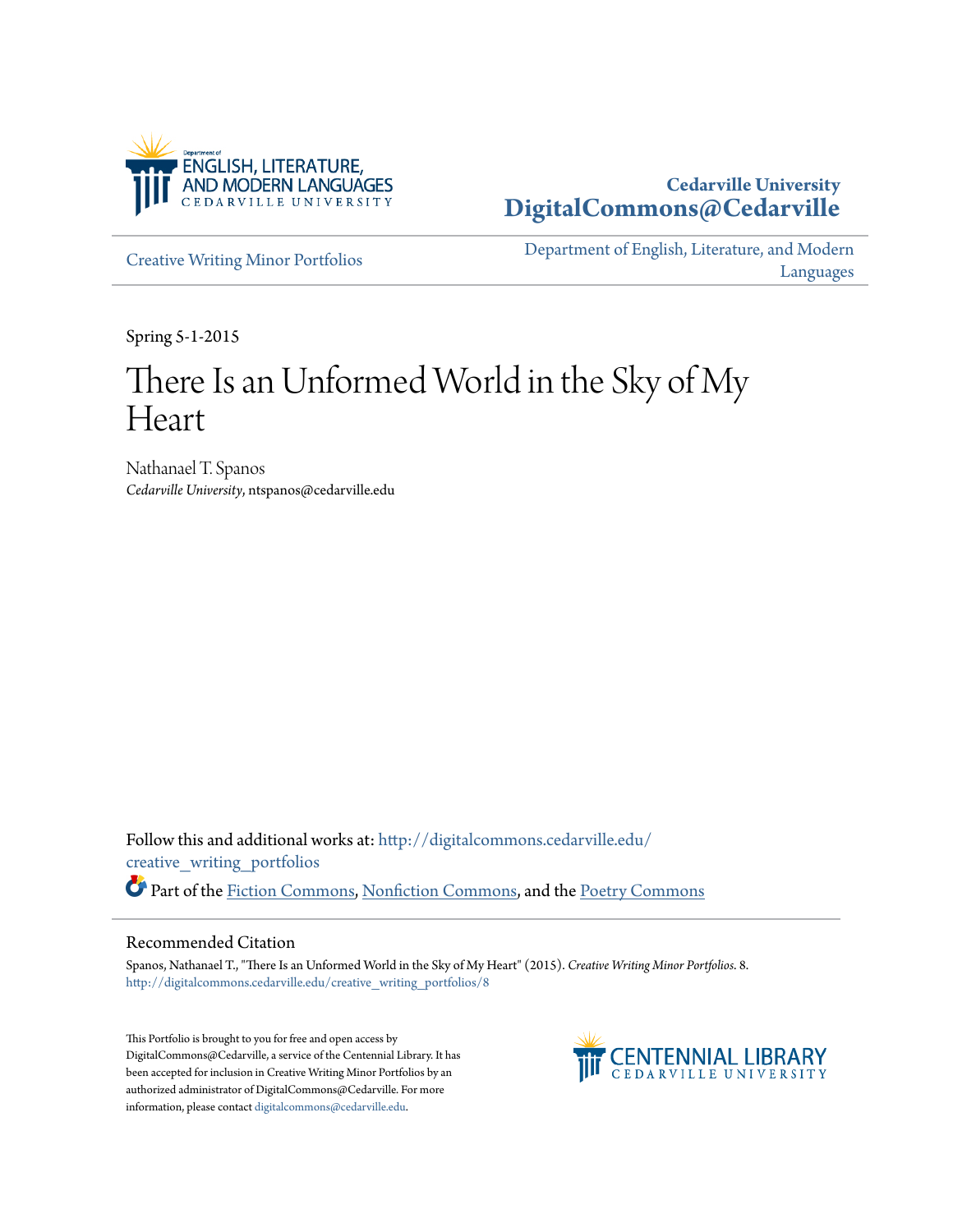## ABSTRACT

 "There is an Unformed World in the Sky of My Heart" contains works of poetry, fiction, and non-fiction. All the pieces were written after my conversion to Christ in December 2012 and before my graduation from Cedarville University in May 2015. Though my spiritually-themed poems are the pulse of this portfolio, the title refers to the fantasy world of Sembercron, which I am discovering and creating through my writing. The title also refers to heaven growing in my heart, or Christ's image supplanting my own, or God sanctifying me for his purposes. This portfolio observes, explores, and delights in this sanctification.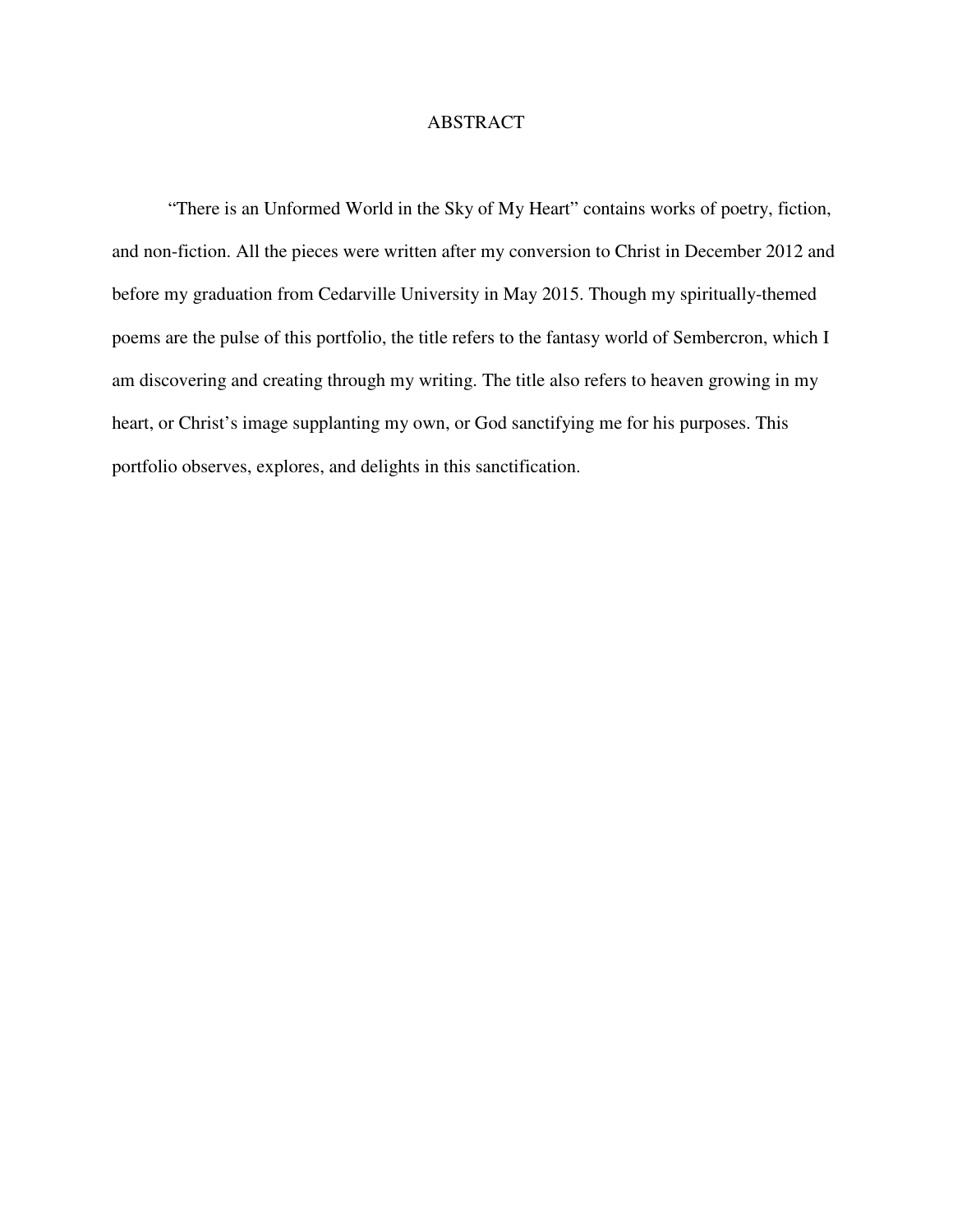# THERE IS AN UNFORMED WORLD IN THE SKY OF MY HEART

by Nate Spanos

# A Collection of Creative Writing Submitted to

the Faculty of the Department of English, Literature, and Modern Languages

# at Cedarville University

in Partial Fulfillment of the Requirements for the Creative Writing Minor

Cedarville, OH

2015

Approved by

\_\_\_\_\_\_\_\_\_\_\_\_\_\_\_\_\_\_\_\_\_\_\_\_\_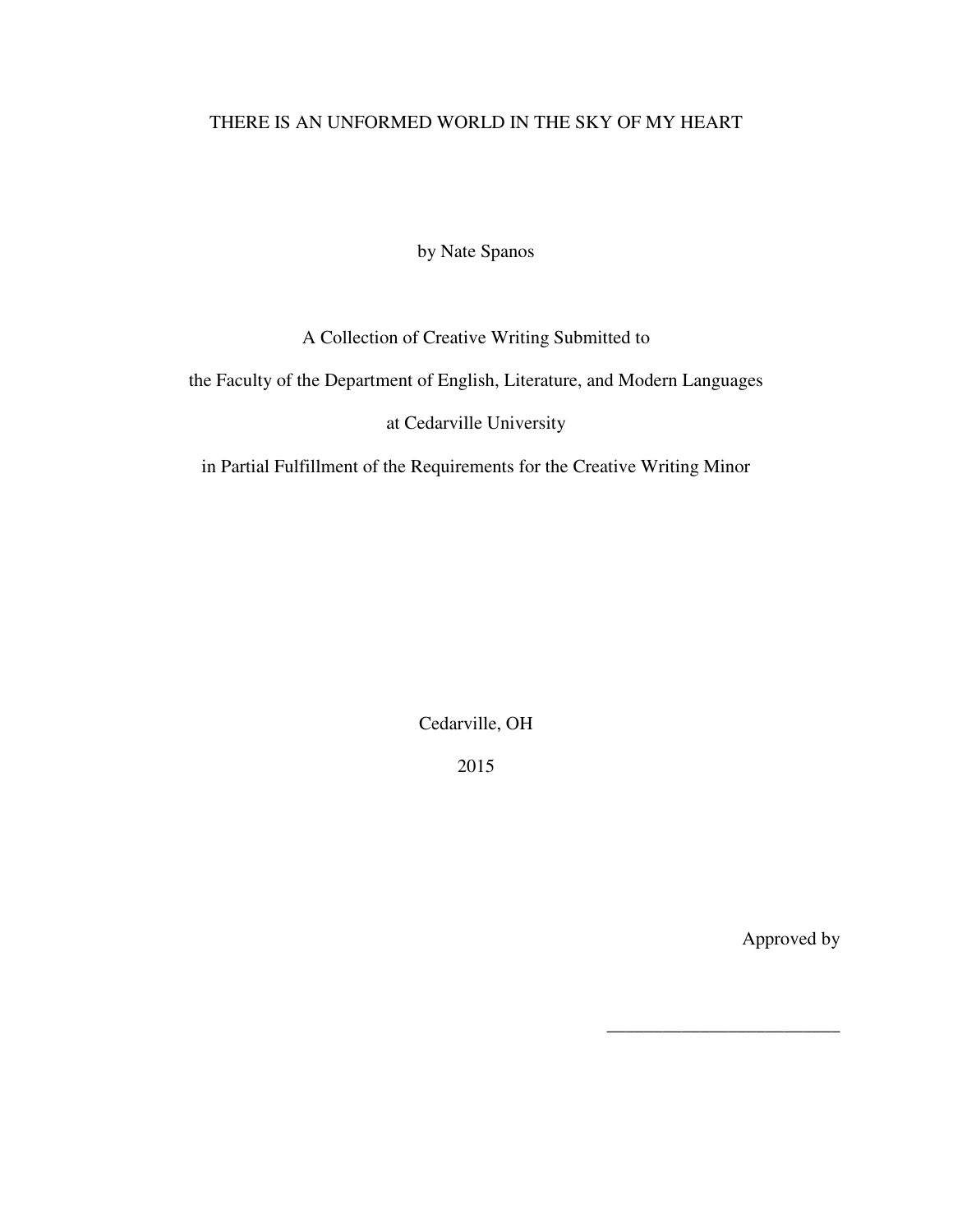For Kat Spanos, my beautiful sister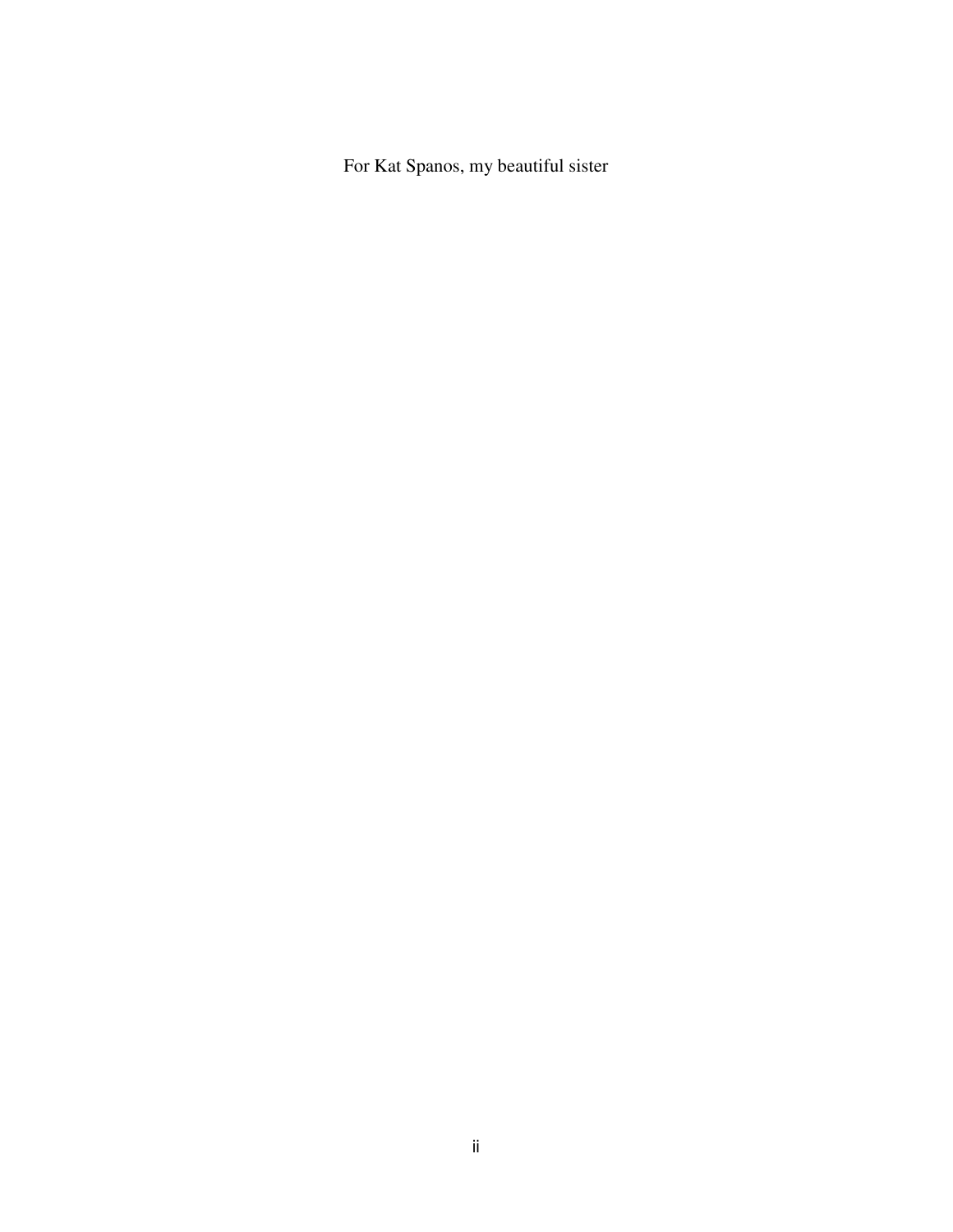## **INTRODUCTION**

 The poems and stories included here represent the personal reveries and labors of my college years. Most have not seen the inside of the classroom, though a few (including the first two Sembercronian excerpts) do bear the edits of my Oxford tutor.

 The poems resulted from runner's highs and amorous sighs, from a full head after a long day. They attempt to express my experience. I am still learning how to write in concrete terms rather than ambiguities. I am still learning how to say what is true.

 The fiction stories are set in a fantasy world of my discovery and invention. The world, Sembercron, is an island that floats in the sky, and which also has floated in my mind for as long as I can remember. In the tales included here, I attempt to explore the world, engage the characters, and listen for big themes like grace.

 In this collection clusters of short poems are divided from each other by short stories. The pace of reading should be brisk, but I invite you to linger and consider both the content and the craft. I hope you are edified.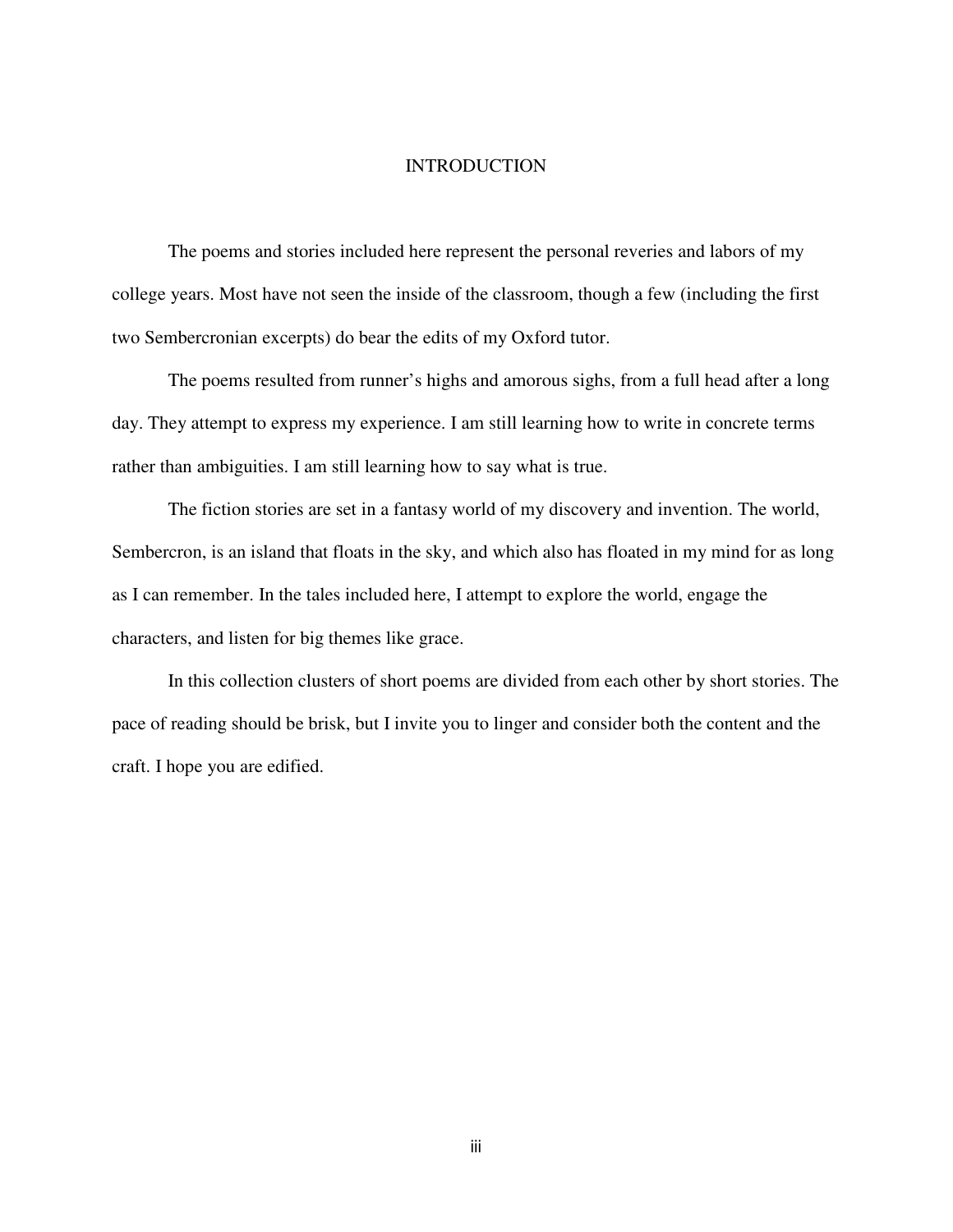#### **FOREWORD**

 When I came to Cedarville I did not know Jesus, but now I intend to follow Him for as long as I live. Writing brought me to Christ. In the months preceding my conversion I wrote in my journal incessantly, funneling classnotes, poems, Scriptures, and observations into the great wash of my creative thought and interaction with the world. The truth of the Christian Scriptures began to bleed into my thought life and creative output. I remember discovering one morning that the rap I'd just written was actually about Jesus, and, perhaps relatedly, that it was one of the most coherent of the then-Symbolistic poems I'd produced.

 Today my writing takes its ideas about what is true and good from the words of Scripture. Since coming to Christ, I have gone to the Scriptures specifically for inspiration. In order to find out what the world of Sembercron is like, I peruse the pages of Old Testament prophecy; I find in the canon the raw materials for my world-building.

 As a writer I take my courage and honesty from the person of Jesus Christ. He is the Light of the World, and I invite Him to shine in my soul as I write. God's work in me is to conform me to His likeness, and He is the one who has given me this gift of writing, so I take the act of writing as an opportunity to thank Him and to ask Him to change me.

 I take the many Scriptural injunctions regarding wise use of the tongue seriously. I apply them to my writing life. I never want to be flippant or glib or vile. What's more, my purpose for writing corresponds to my purpose for speaking: to edify others and to praise God and to spread love. That may all sound whitewashed: understand that I understand that true stories have bleak elements, sometimes nothing but. I intend to tell stories the same way God weaves reality: as a complex but unified strand of events that points to His love.

iv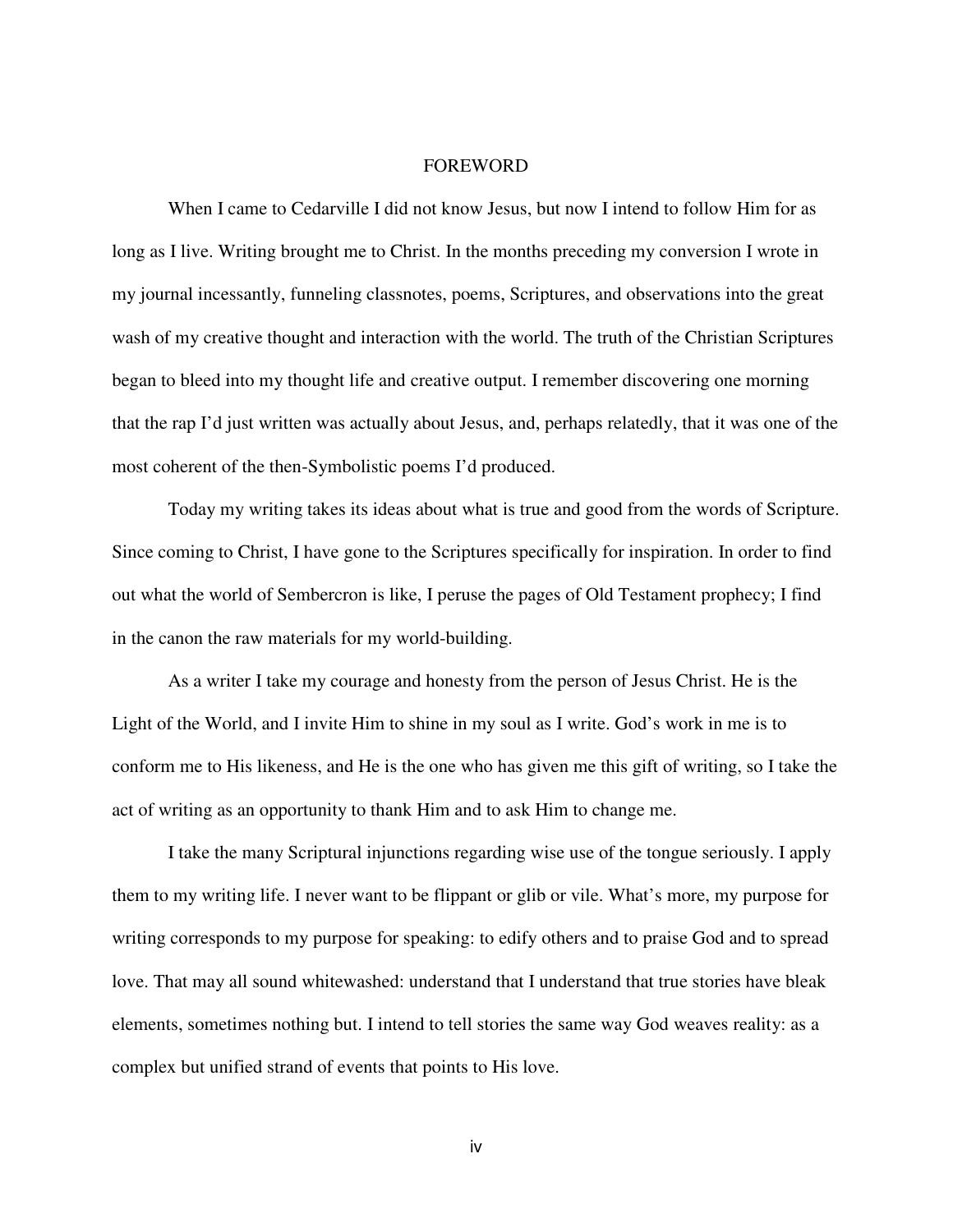# Table of Contents

| 1. Sinai, and what we tried to make it mean14 |
|-----------------------------------------------|
|                                               |
|                                               |
|                                               |
|                                               |
|                                               |
|                                               |
|                                               |
|                                               |
|                                               |
|                                               |
|                                               |
|                                               |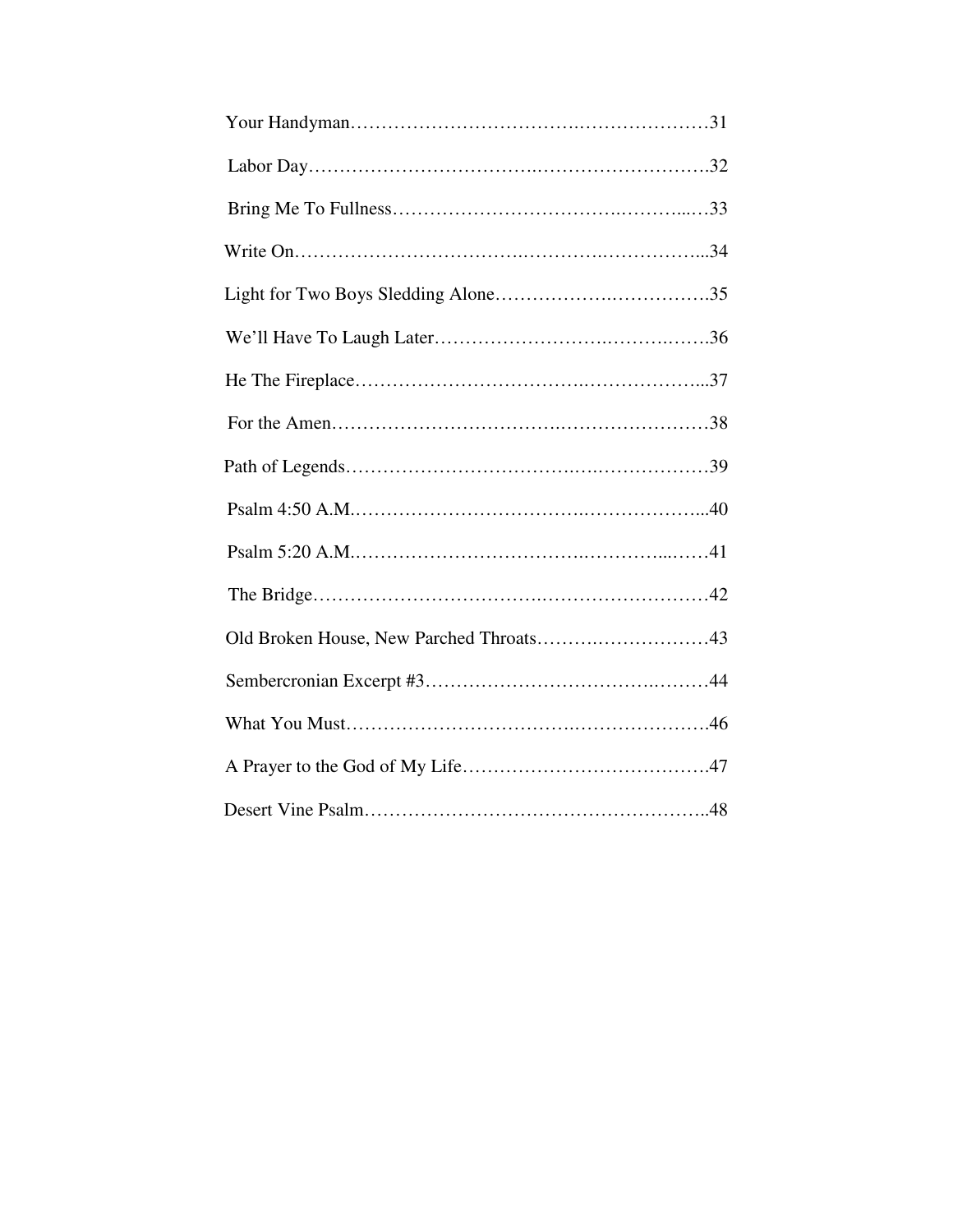#### SEMBERCRONIAN EXCERPT #1

After traveling west they found a clearing in the forest. Kroova entered first and then stopped. Ashe was thinking about napping on some sunny pile of hay and bumped into Kroova. Neeld lumbered up from further back.

"Neeld," Kroova said, "what do you think of this?"

 He was gesturing around the clearing. A huge, lumpy hillock dominated the north side. A shock of blue bamboo-like shoots crowned the mound and a moat of short grass surrounded it. The rest of the clearing teemed with broad-leafed ferns. Across from the Three was an entrance back into the woods.

"It's pleasant," Neeld said, "but is it defensible?"

"Who do we need to fear all the way out here?" Kroova asked.

"We are outcasts," Neeld replied. "We need to be wary of everyone, everywhere."

Kroova didn't disagree. Ashe hardly heard them, enamored as he was with the sunshine.

"I want to sleep," he said. "I want to lay down in those ferns and sleep."

 Without hesitation he punched his javelin tip into the ground. Then he waded waist-deep through the ferns, which whispered together in greeting. He threw himself down, put his hands behind his head, sighed, and smiled.

"Ashe," Kroova called, "there's a huge bug crawling toward you."

 Ashe opened one eye and scrunched his chin toward his chest. A hard-armored, sixlegged bug as big as his torso was scrabbling through the ferns toward him. It emitted a sound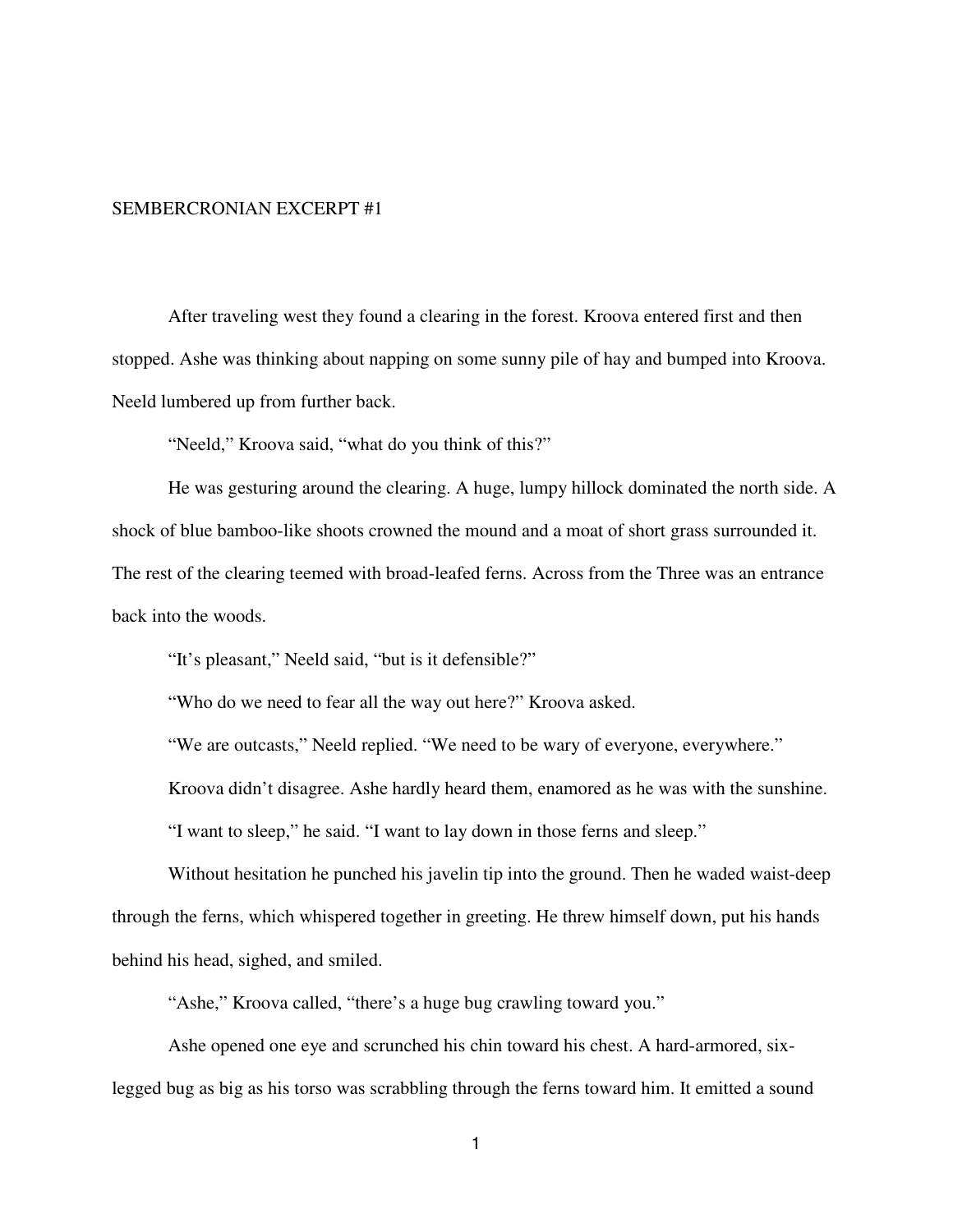like a metallic dog growl. Ashe jerked up and scampered out of the ferns.

 "I'm going to kill it," he hissed. He pulled up his javelin with his right hand and flipped it into hurling position. The ferns shuddered and disgorged a surge of the bugs. Their chittering rolled with them like a discordant grindstone. Kroova counted at least ten as he drew his short sword from its scabbard. Ashe was howling in fear and jabbing his javelin toward the oncoming wave.

 Neeld's sledgehammer flattened the first bug. Its orange guts gushed from its underbelly. The second and third bugs began to slip in the innards of their comrade, but then their back legs found purchase on the turf. Both bugs launched themselves toward Neeld.

 Kroova's short sword slashed the second bug. It split into two, its metallic growls sputtering into silence. The third bug crashed into Kroova's chest, knocked him flat on his back. Kroova wrestled with it, trying to toss it off. Neeld stood amidst the stream of bugs. He brought the hammer above his head with both hands, and then swiveled and squatted with each downblow. He crunched one bug after another with slow and murderous care.

 Ashe's javelin clattered against the back of the bug rushing at him. With a high-pitched lament, he turned and bolted toward the hillock. The entire stream of bugs skittered after him.

 "Help!" Ashe shouted. He got as far as the base of the hillock before the bugs buried him with their plunging legs and bucking thoraxes. By the time Neeld ran over Ashe's blood was spreading out from underneath the mass of insects.

 Kroova managed to get his sword underneath the bug writhing on his chest. He stabbed it through, shook it off his blade, and ran toward the hillock. He saw Neeld bowling bug after bug off Ashe with the head of his hammer. He saw the bugs' sharp legs plunging halfway up their short length into Ashe's shuddering arms and chest. He felt his blood boil, his sword arm swing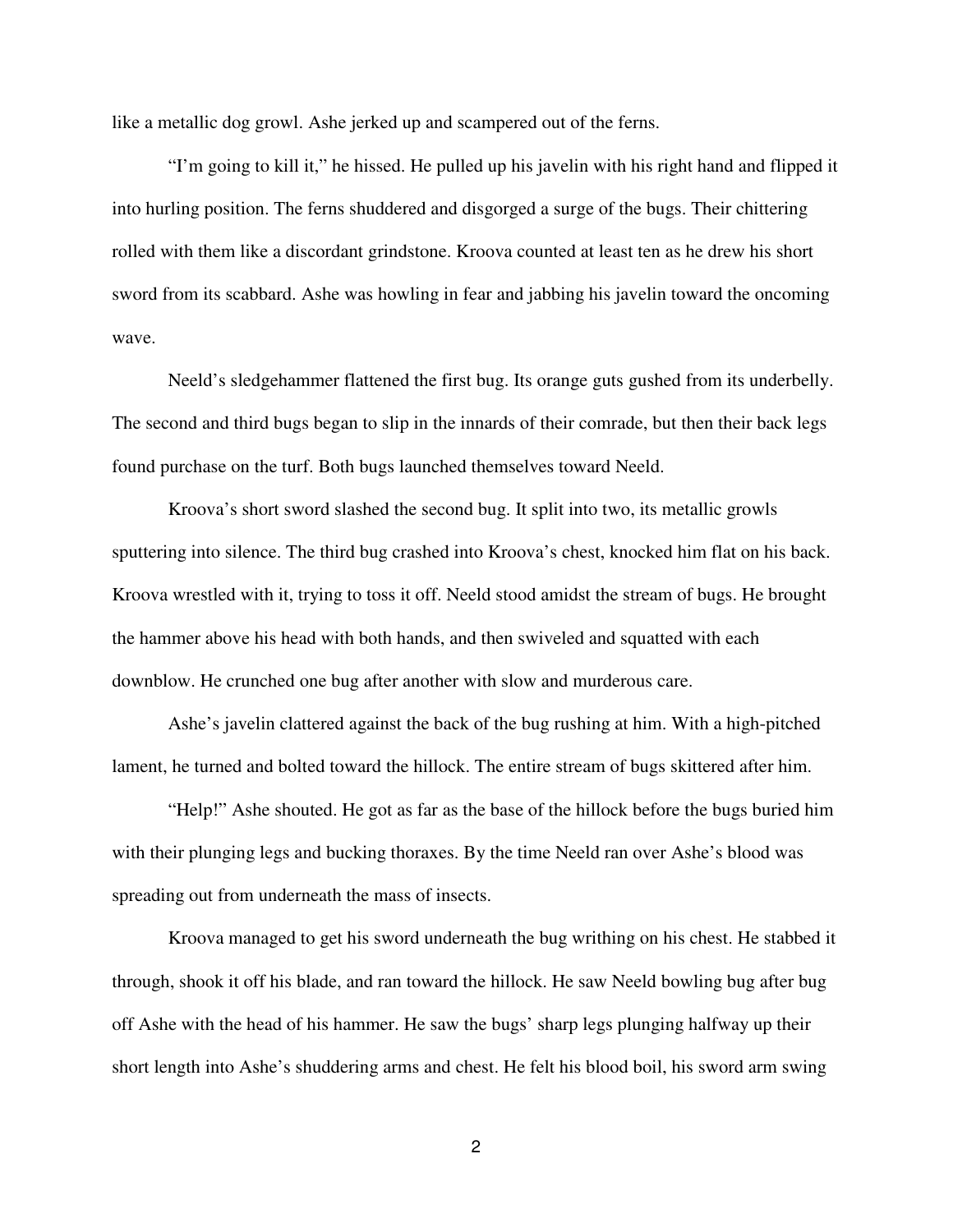back, and then he was hacking at the bugs and howling his throat raw.

 Moments later the bugs lay twitching and torn on all sides of Ashe. Their orange guts and Ashe's red blood started to stiffen the lush grass. Kroova's fist uncurled from around his sword. It fell and clanked off a bug's shattered shell. Kroova dropped to his knees next to Ashe.

 Ashe was breathing shallowly. His blood bubbled up from the dozens of little sinkholes the bugs had rent into his upper body. An orange fizz crested each upspurt of lifeblood.

"We need to wash these out," Neeld said. Ashe moaned.

"Where will we get the water?" Kroova asked.

Neeld held up a finger. His eyes stared off into space but he looked attentive. After a few moments Kroova realized he was listening. With their friend covered in blood below them, the two of them stood still and listened to the sounds of the forest.

Kroova first noticed the crackle of cooling bug shells. Then he heard the ferns and breeze consorting in maniacal whispers. He heard breath. Ashe's was labored, Neeld's was slow, his own was heavy, and the forest's was leafy, broad, and ancient. Far off to the west he heard birds chirping and just beyond that the gentle babble of a brook.

"West," Kroova said, and Neeld nodded.

"West."

"How will we carry the water?" Kroova asked. He looked down at Ashe, whose skin was dry and yellowed.

"We'll use our hands," said Neeld.

Kroova looked up sharply at him. Neeld was grinning.

"I'm kidding," he said, when he saw Kroova's scowl. "See that stock of blue plants?" He was pointing to the cluster of vivid blue shoots that sprouted from the top of the hill.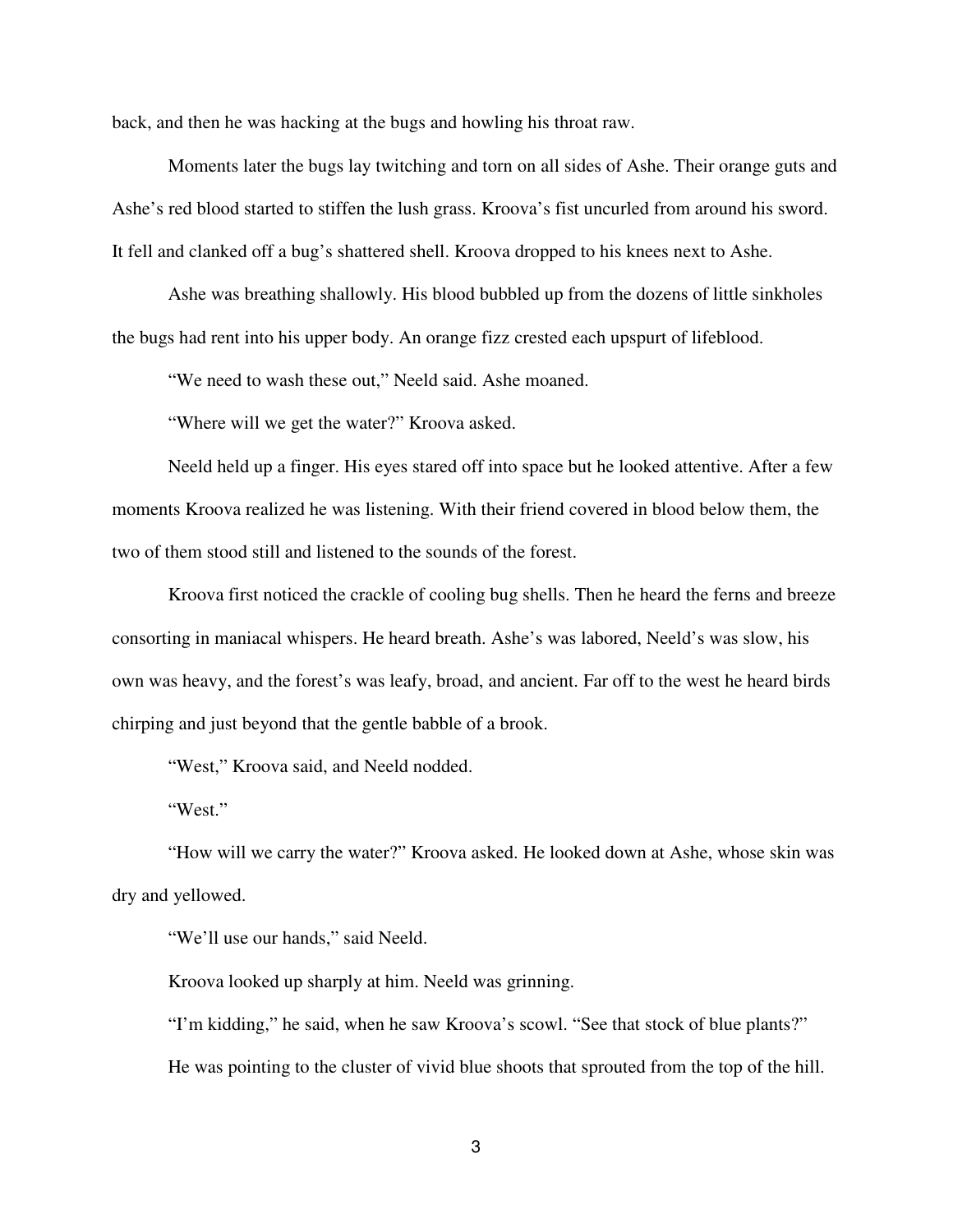"Those are quatcha shoots," he said. "They're nature's own water pails. If we submerge a shoot it'll swell up and retain all the water until we slice it open."

Neeld paused, then drew his knife from his belt. He wiped the flat of his blade on his tunic. He looked down at Ashe and nodded.

"We can collect a half dozen or so," he continued. "That'll be enough for washing Ashe's cuts and for drinking, too."

 Without another word Neeld ran to the top of the hillock. The cluster of quatcha shoots quivered with his footfalls. He dropped to his knees next to the cluster and hacked at the nearest shoot. A few moist thunks later he was rolling his plunder down to Kroova, watching it jolt down the hillside, and then he was bearing down on the next closest shoot.

 "I think that only one of us should go," Kroova called. "We shouldn't leave Ashe alone here." Neeld kept hewing and throwing the shoots.

"You're right," he shouted over his shoulder as the sixth shoot tumbled down the hillside. "Who's faster?"

"I'm faster," Kroova said.

"Then go."

 Kroova laid his hand on Ashe's forehead in blessing. He murmured a prayer to some attentive and benevolent deity. Then he bundled the quatcha shoots in his arms and sprinted out the west side of the clearing into the forest.

 The treetops quenched the light. Kroova stumbled on a root and the shoots jostled in his arms. He stopped, panting. He strained for the birdcalls he'd heard before, but now there was only his rushing blood and pounding pulse. He groaned and ran on, westward, dodging tree trunks, shrubs, and vines.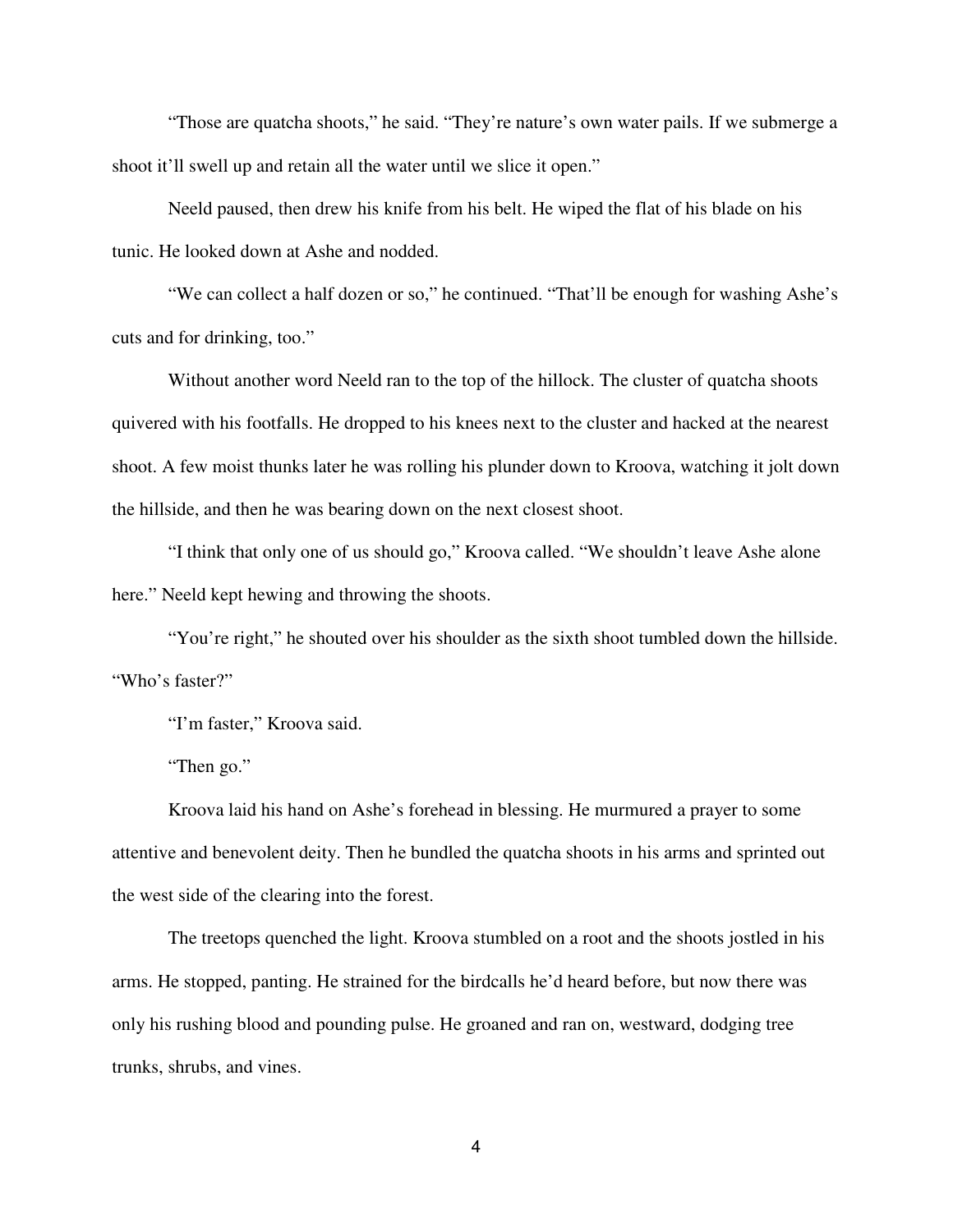Above him there came a sound like a huge whooshing exhalation. The sound came again, again, again, beating on in a ponderous rhythm. Through a momentary gap in the canopy the shadow of a mammoth bird was cast across the rug of roots. Then all was dim again, and Kroova heard his pulse as the tremendous flaps diminished above him. He noticed that his pumping knees had knocked some of the shoots from his arms. He ran on.

 Just ahead Kroova saw daylight beaming between branches, and then he was staggering out of the forest onto an expanse of sand. The grains scattered from beneath his toes as he came to a stop and observed his surroundings. The sand patch was at least as broad and long as the hillock. At the north end there was a high-banked ditch. It threaded through a slit in the forest and halted at the edge of the sand. At the south end there were a pair of pools. These were small, too short to swim across. They were surrounded by withered, grey grass and perky, outwardleaning trees.

Kroova moved towards the pools to dip the quatcha shoots in the spore-speckled water. He heard a sound overhead like canvas ruffling against more canvas. He looked up and dropped his load in fright.

 On the canopy that shadowed the pools there stood a tiny man with huge wings strapped to his arms. While twice as wide as the man was tall, the wings boasted an intricate yet sinuous network of gears and chains. The man was only four feet tall. Nonetheless, his features were those of a fully developed adult, complete with a hard brow and a black beard. He scrutinized with Kroova with wagging pupils.

"You won't want to get water from there," he said. "That's stillwater."

His voice was airy. His sentences flowed in pitch between the same three or four tones and so produced a sort of careless songlike speech.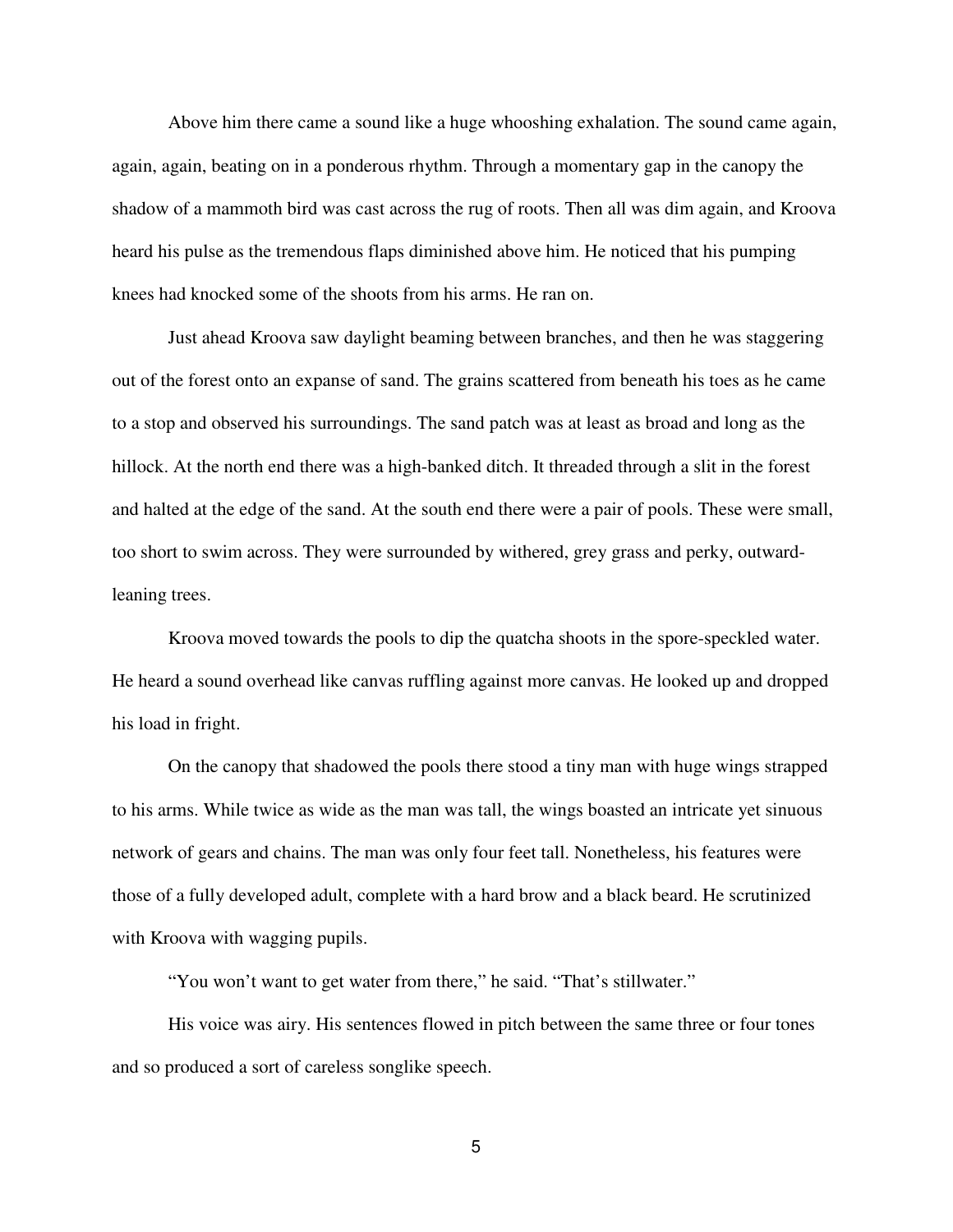"Thanks," Kroova managed. "The stream, then?"

"The stream."

Kroova gathered up the quatcha shoots. Under the perched man's gaze he passed through the trees and out onto the bank of the tumbling brook beyond. He submerged shoot after shoot in the stream. The winged man stayed silent the whole time. When Kroova straightened and looked up, he saw that the scrutiny had not ceased.

"The way you move and express yourself are familiar to me," was the man's soft and unexpected next statement. But before Kroova had a chance to respond he continued.

"Your friend back at the hill is badly bitten," the winged man said. He swung a knapsack that was bound to his lower back around to the front and rifled through it.

 "You'll want to put these on his wounds," he said. He pulled a wrapped bundle from his bag and tossed it down to Kroova. It plopped into Kroova's palms and he unwound it, noting that the gauze could be used tighten the contents to Ashe's flesh.

 "Those are terminin leaves," said the man, sinching up his knapsack. "I found them today in a bush that was growing in the middle of a tribal campsite."

 Kroova thumbed through the stack of yellow leaves. His head felt like it was full of bees. He didn't know what to make of this information or of the winged man with his devastatingly casual manner.

 "Thank you," was what he decided on. The man closed his eyes and nodded in response. Then he yanked mightily at the levers in his hands. The mechanisms of the mechanical wings creaked tremendously, and then the wings beat down, up, down, up, down, and the man was up above the treetops, wheeling like a hawk, and before long he had glided far beyond Kroova's line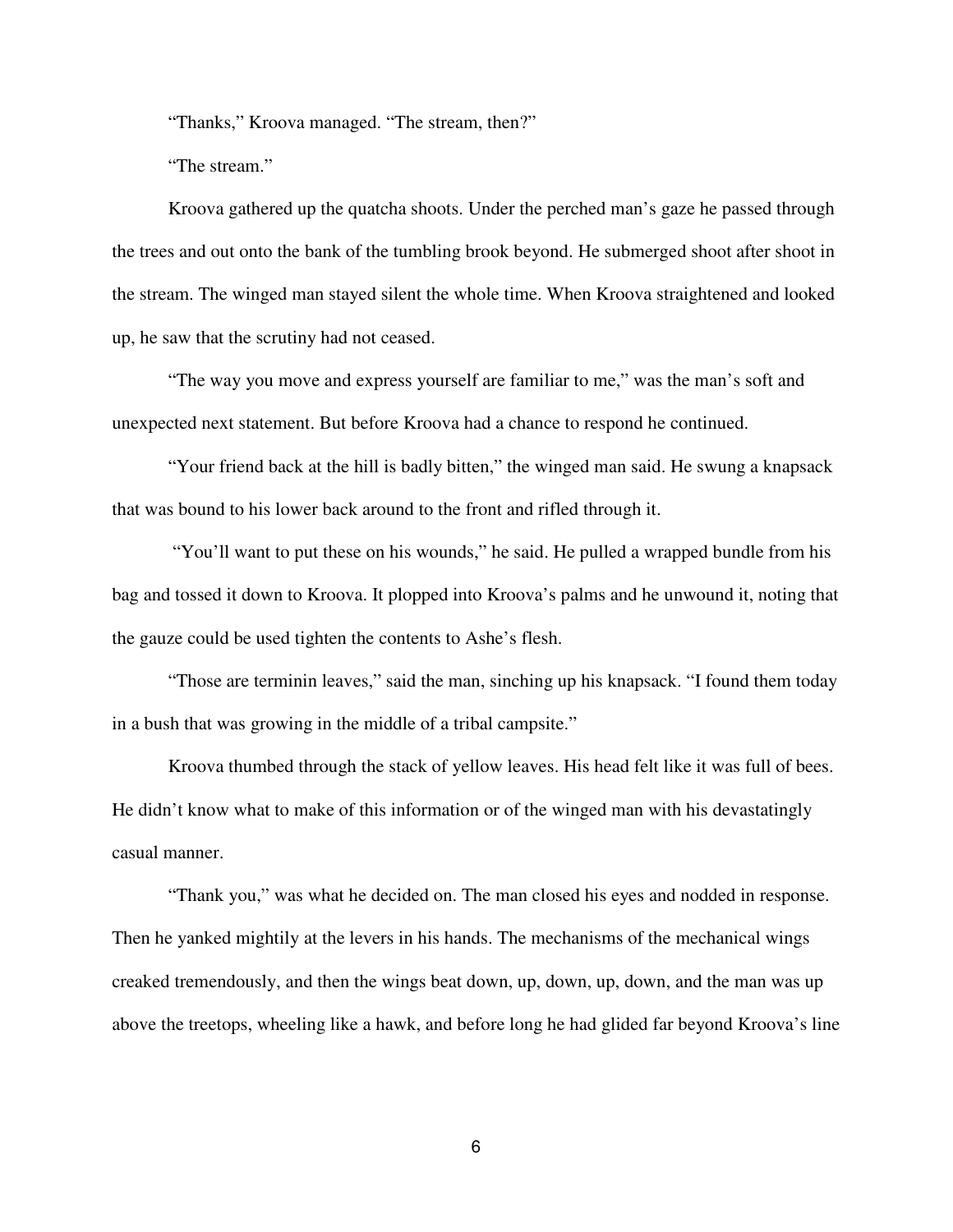of sight. With his head awhirl and his arms burdened Kroova took off in a run toward the hillock, toward his wounded friend, and toward a multitude of other mysteries.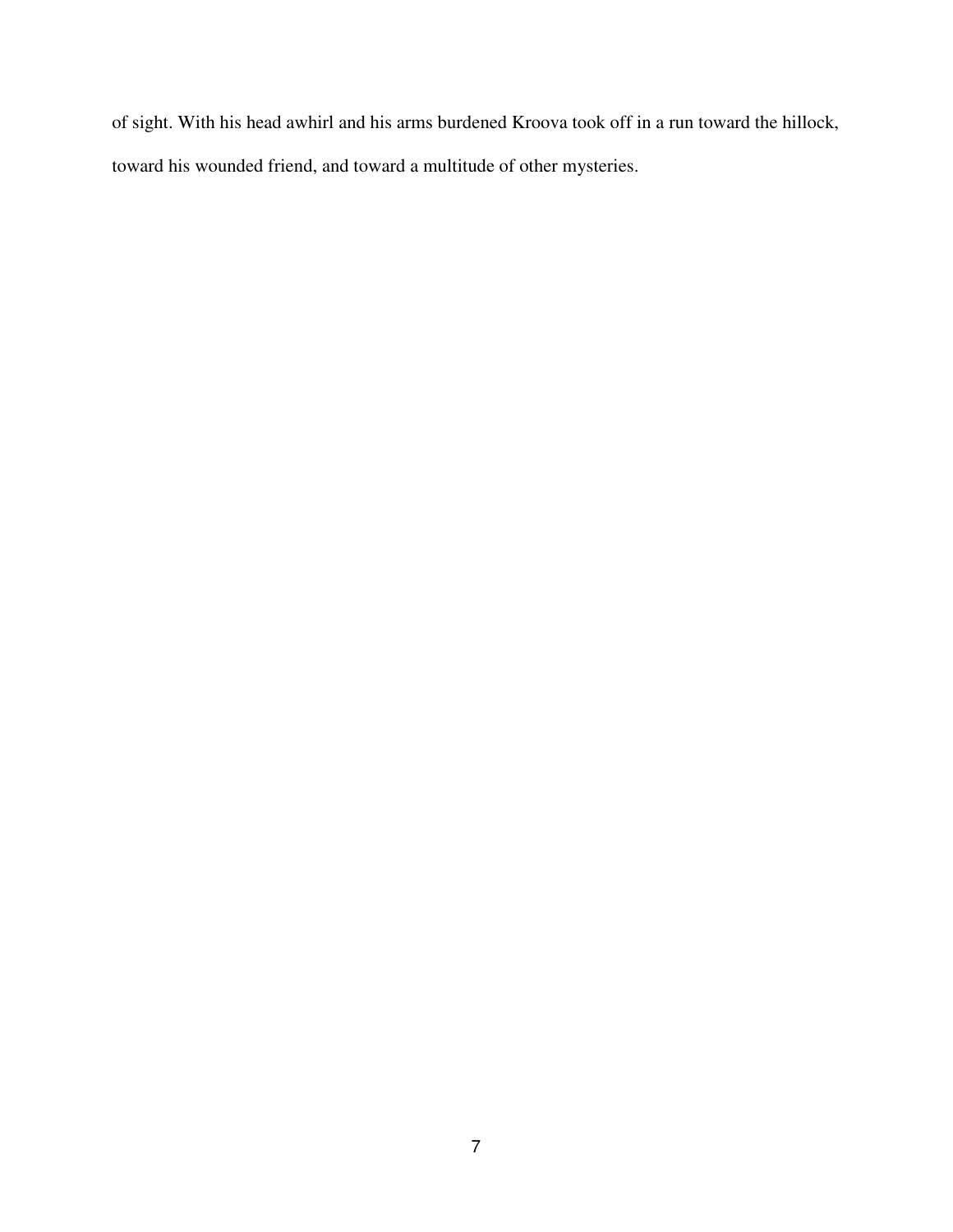## HOW ART IS MADE

Notions of tradition are the potion of fruition. Down the syrup; it'll stir up any form that you were wishing.

Calm your senses. What you're hearing is foul innovation leering. Yes, it's lovely, but above me, and its vagueness ain't endearing.

Quell these urges, brash pariah! Utter omens which aren't dire! Form's your maker, past's your master, but solitude is your messiah.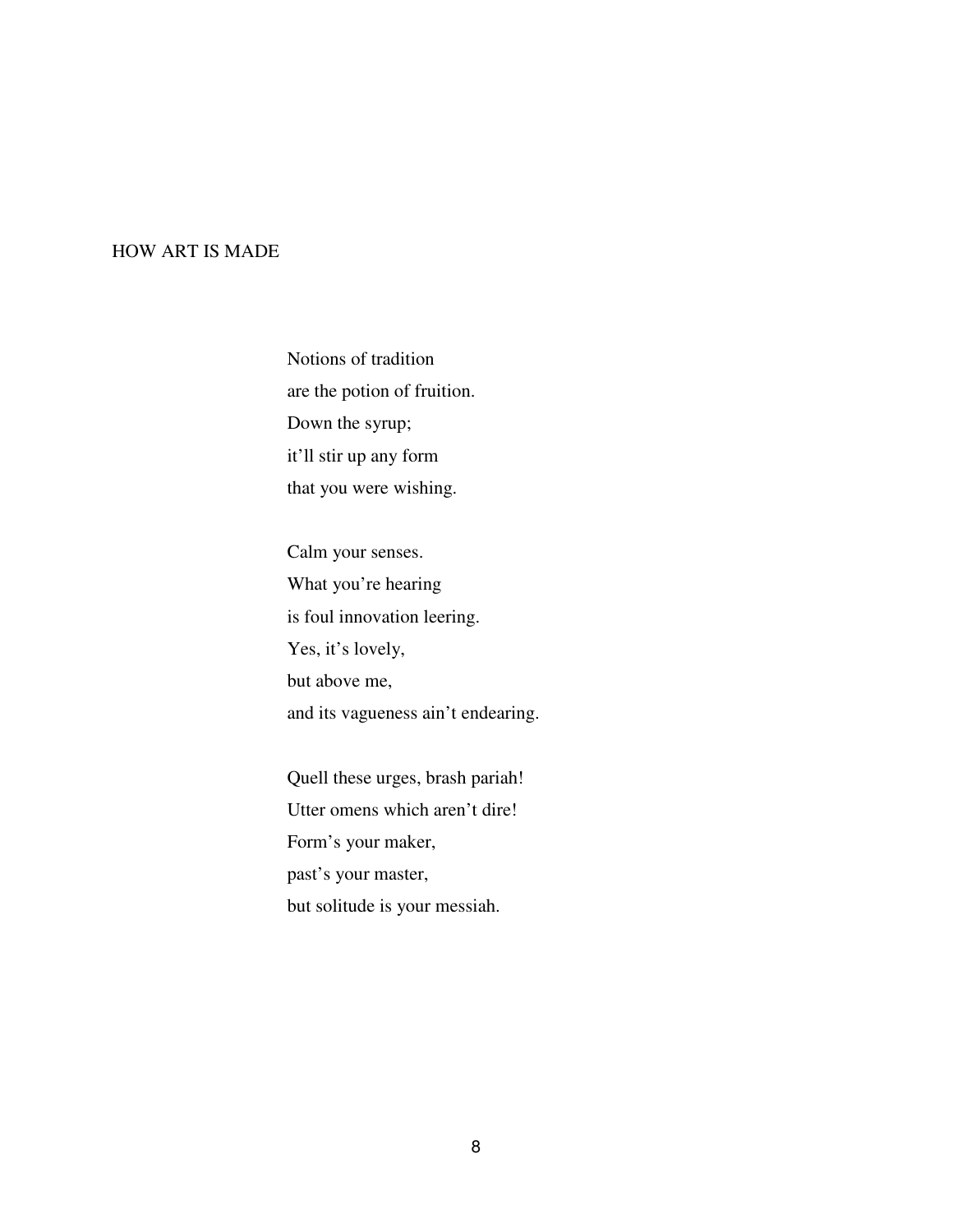# **MUNCHIES**

waiting for anyone else to signal their pleasure with the donuts, the coffee, any other source of my excess, so that guilt is swallowed up in imitation.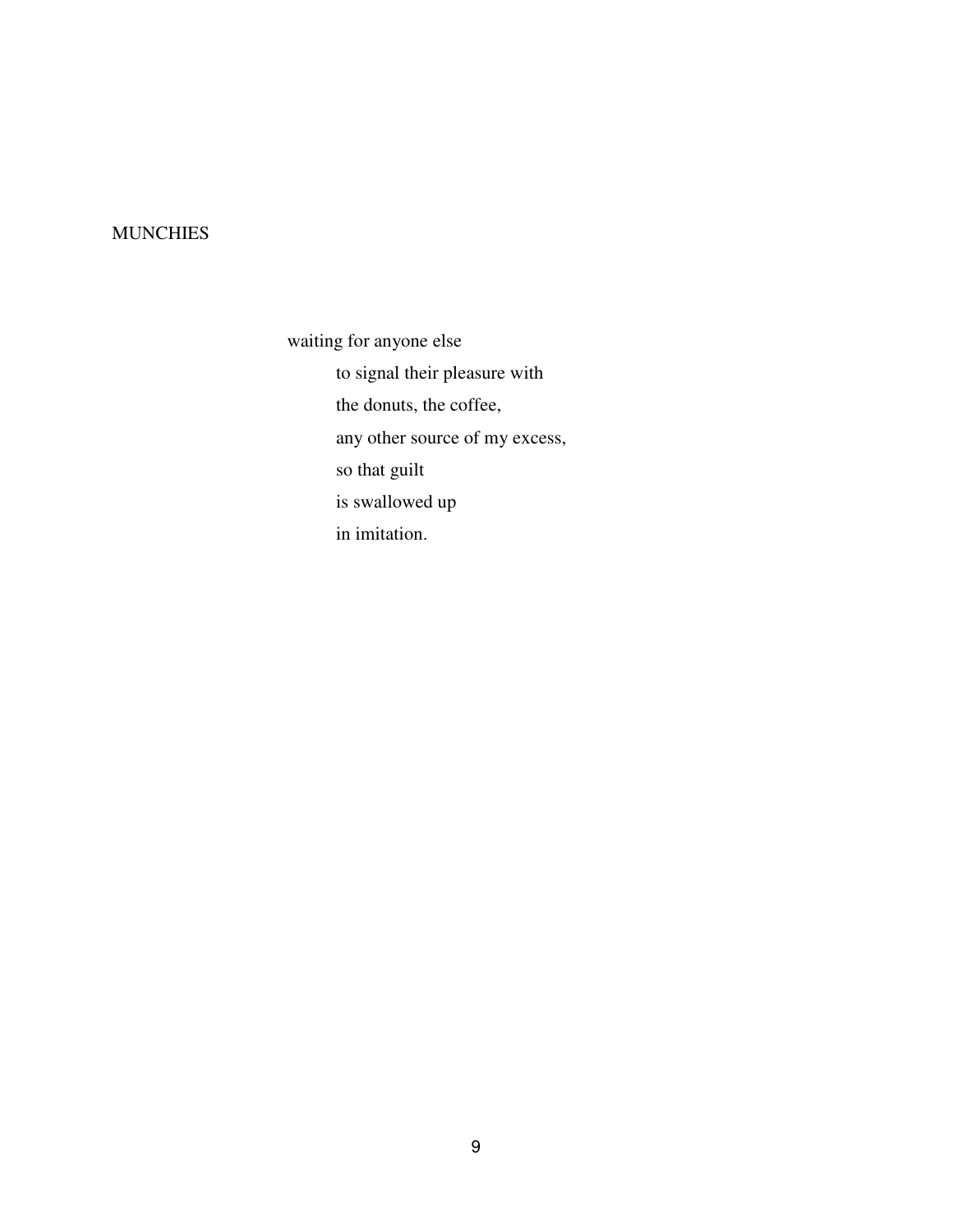## UNDERTAKERS ASK

Undertakers ask: how many bodies can the graveyard eat? Hedgerow trimmers made the first maze to mask that unnavigable mystery. Sailors stiffen sails and drivers twist wheels. Doctors deliver babies and priests bad news:

apparently, no humans have the option of winking out like stars.

Purportedly, we can only flourish or fester forever. We can only grow more nourished or more desperate.

Well, I crave respite from the toil of directing my existence.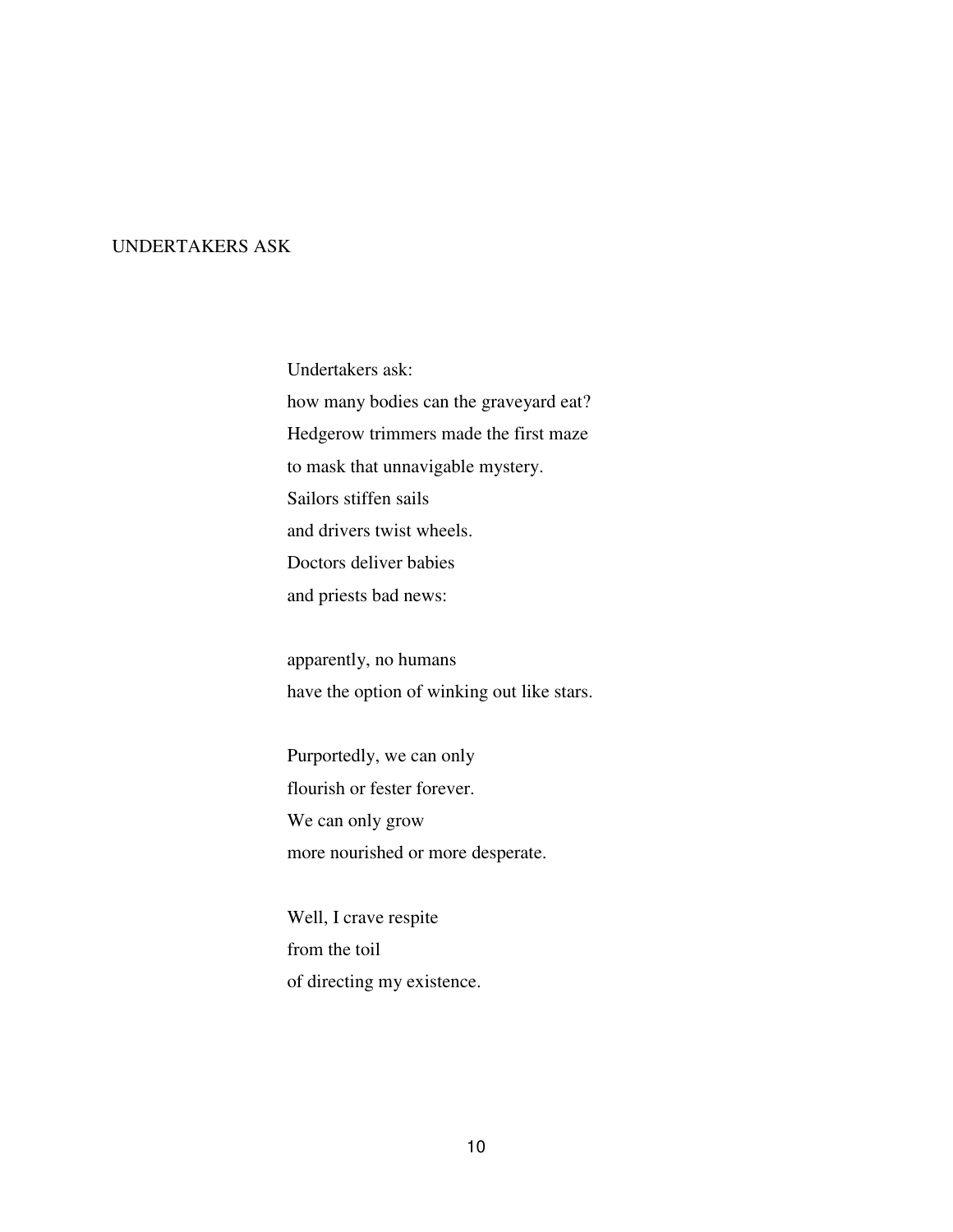# SOMETHING CALLS TO ME

Something calls to me.

It is more abundant than the words I scribble in these margins.

It is more continual than punctuation will allow.

It is more ephemeral than my pencil can capture,

yet lingers beyond my capacity to endure.

It is more immense than my pride,

more sensual than my lust,

more astounding than my life.

And yet it calls.

It calls to me.

For its charity

and for the benevolence of its tone,

I will answer.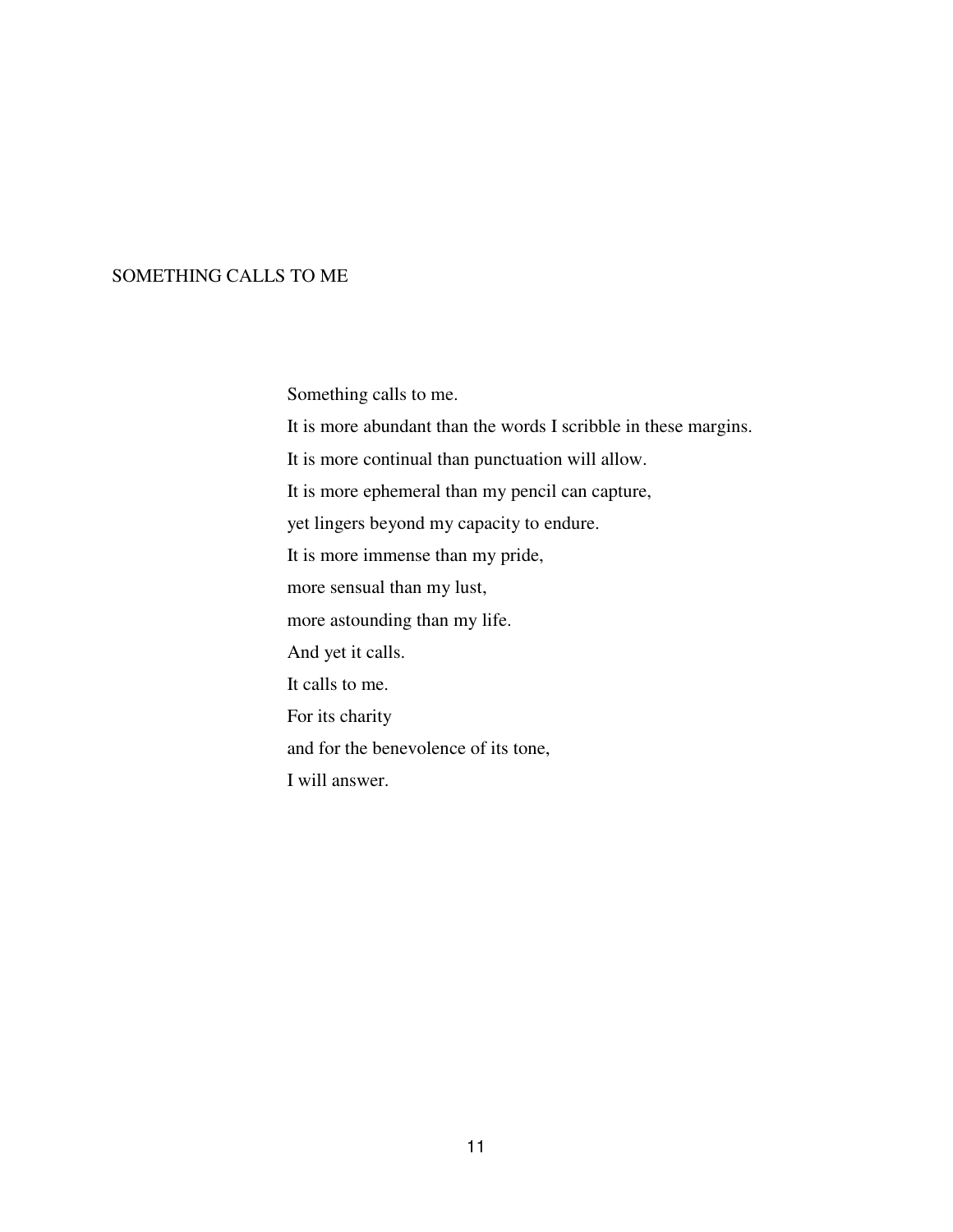# HONEST, EARNEST, ORNERY

I will not rest until I have you. In the mean time I will evaluate the life out of every encounter, commending your appealing or dismissing your repulsive contributions.

And after we finally arrive at an agreement of mutual affection, I will scowl over any grade of amendment, even as I'm turning, growing more bitter than a root vegetable.

Wanna date?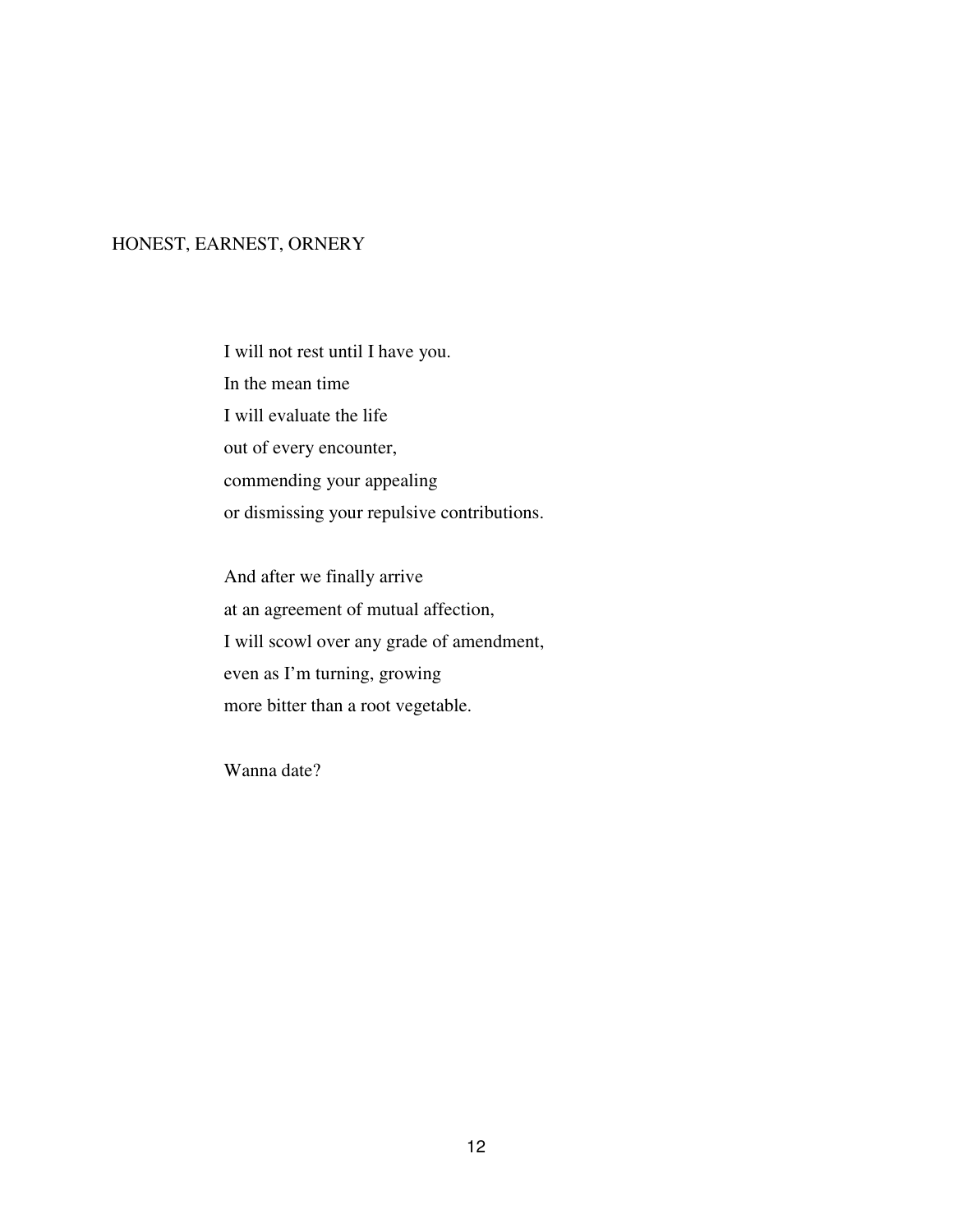# APOLOGIES

I am sorry to be so frequent a lover, to leap from close acquaintance to close to consummation, never having touched.

I am sorry that I cannot tell her this, that I have told her little, that I am greedy, always wanting less.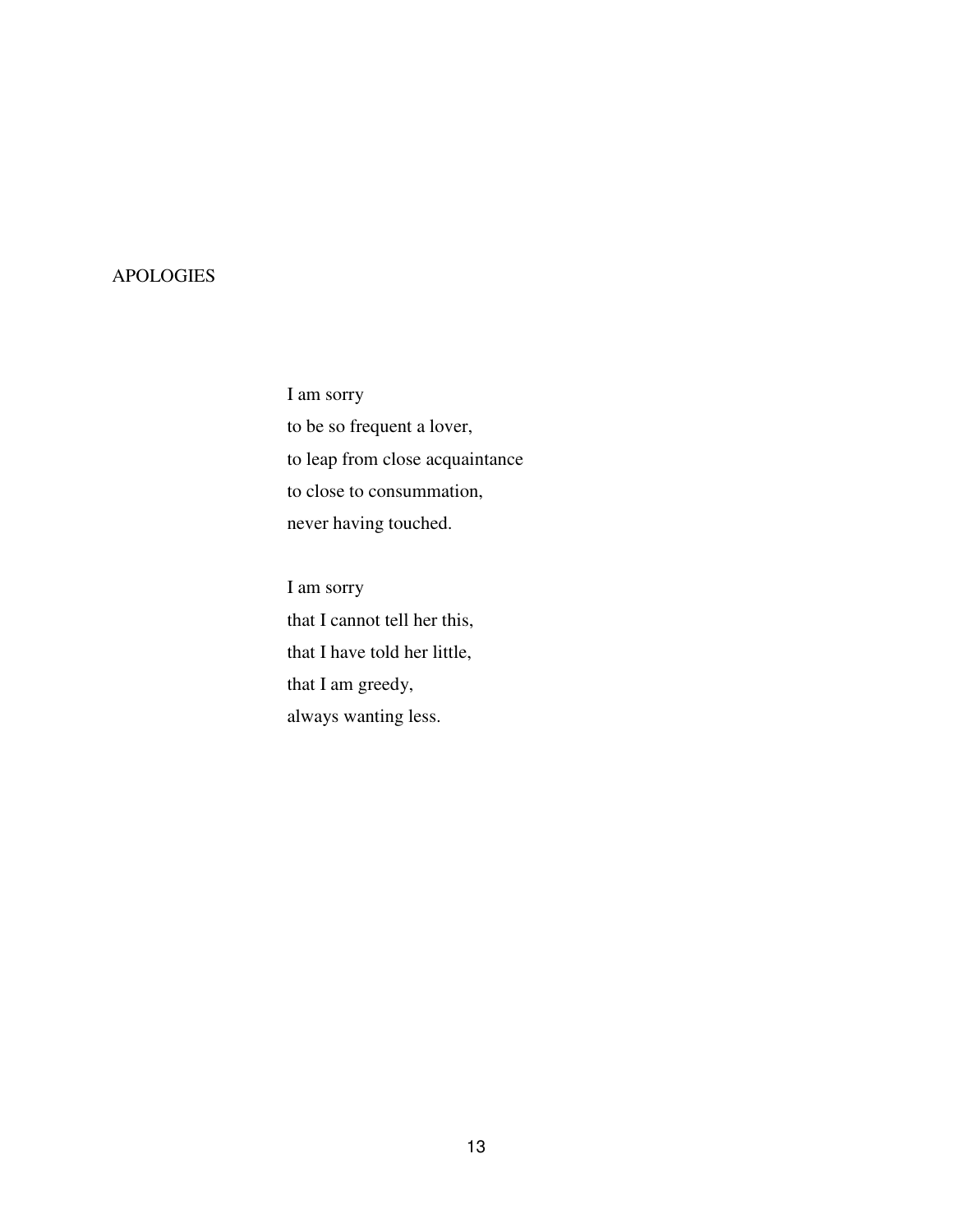## 1: SINAI, AND WHAT WE TRIED TO MAKE IT MEAN

After we saw the holy mountain with its stormclouds like filthy wool and its lightning flashes like religious epiphanies, spiritual clarity, we took out our smartphones and snapped one picture after another until the alpha-coward texted the knee-knocker next to him and said "I have the best picture of all of us." Perhaps he did. We were in awe of this one's diversions. the way he jerked his elbows for brave new camera angles, and we urged him to share the picture. So he did. We saw it, and in each of our hearts we said "I can do better. I can do so much better." So we attempted to one up one another snapping photos by the millions by the chilling flashes of lightning while the mountain smoldered. In the morning we told Sinai "throw thyself into the sea, knave, you're blocking that copse of trees." The mountain obeyed our kingly decree, and the next morning we commanded the copse to do likewise and so on ad nauseum until the sea was full, the land was bare, and our harddrives were gorged with stored data which we never recalled because we are corpses.

–inscription on a cave wall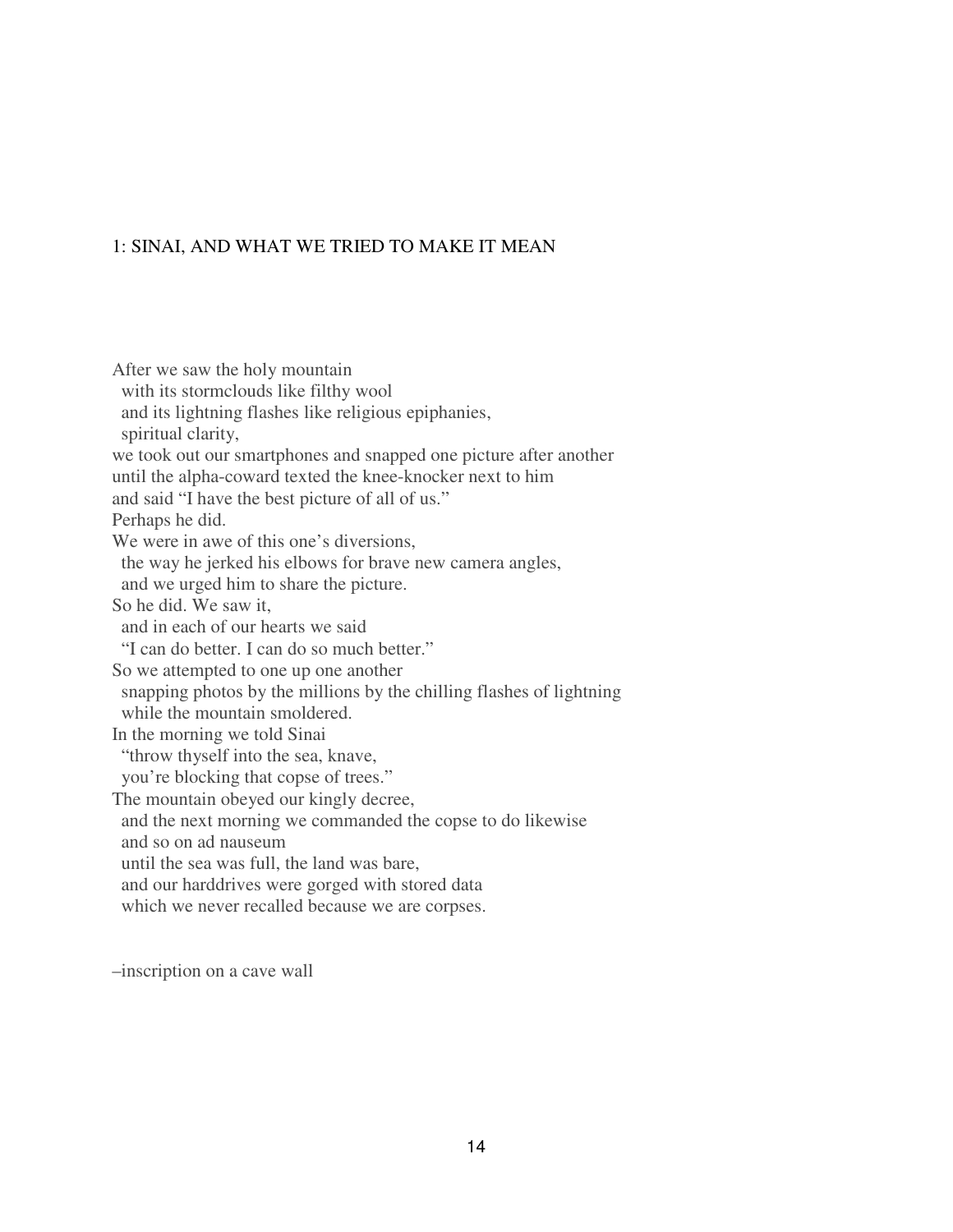## 2: SINAI, AND HOW IT RESURFACED

Dearest mother mountain, do not take us to task (o past master) for putting those tablets about your neck, you're pique itself, yes, even the uppermost reaches, to drown you like you did us.

We missed you, for we never attained you. We must have your stony teats, you're stairs, yes, though you only ascend to suckle us just below the surface.

Mother, if we climbed you now we would still be unable to breathe, for you are the dive we should still be.

Mother, lover lets us like blood; it is your silt-water or his blood-air.

But his house is on stilts and the move and I miss the way you coddle me. There is safety in numbness, no, and in scuba?

-scrap of a sodden parchment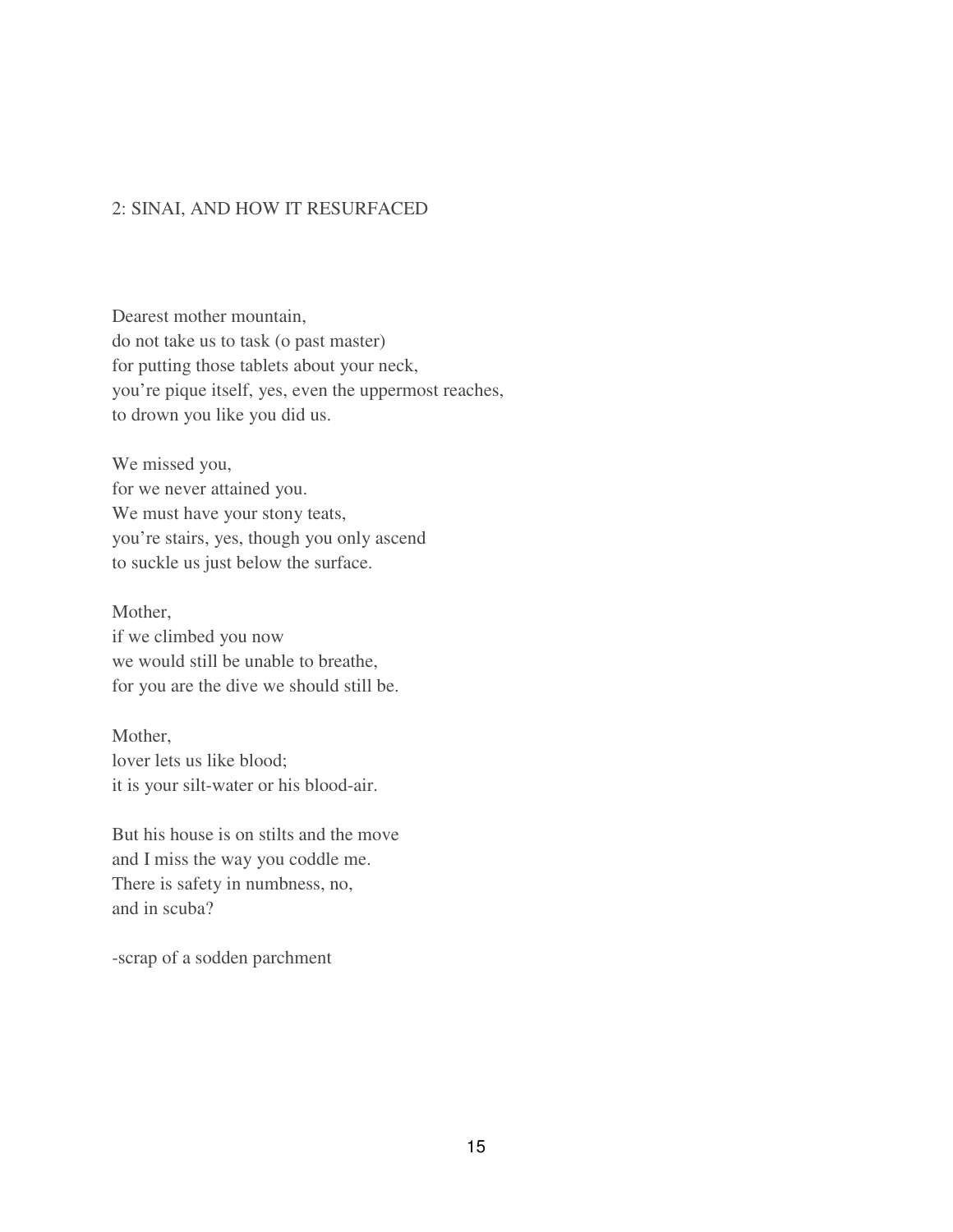#### SEMBERCRONIAN EXCERPT #2

That same night was the first that Neeld saw his Reflection. He couldn't sleep. He stacked the firewood on his bedroll, let the rain put out the fire, and left the campsite. He hardly noticed himself moving. He was absorbed in feeling his spirit heave and snarl like angry surf.

 When he became aware of his physical reality he was standing at the edge of the rightmost Frog Pond. The darkness all around him was split by a single beam of light from the largest moon. The beam splashed across the surface of the Pond.

 He looked down. A silver form of himself looked back, and looked back with an intensity that terrified him. He saw that his reflection did not stand like he did, did not in fact mirror him. The moonlight-and-water Neeld held itself erect with a muscular nobility that made the fleshand-blood Neeld feel feeble.

 "Speak to me," Neeld entreated his Reflection. He felt welling up in him the accumulated emotional onus of the past few weeks: the annoyance, the despair, the loneliness.

"Speak to me," Neeld begged. "Tell me what to do."

 He watched his Reflection turn its head away. Its face was an inscrutable silver mask. Suddenly it looked up at Neeld, pulled back its arms, and rammed its hands into the surface of the water.

 The silver blanket of water bulged upwards, taut around his Reflection's vying fingers. Neeld screamed and bucked backwards into the sand. The hands retreated into the depth of the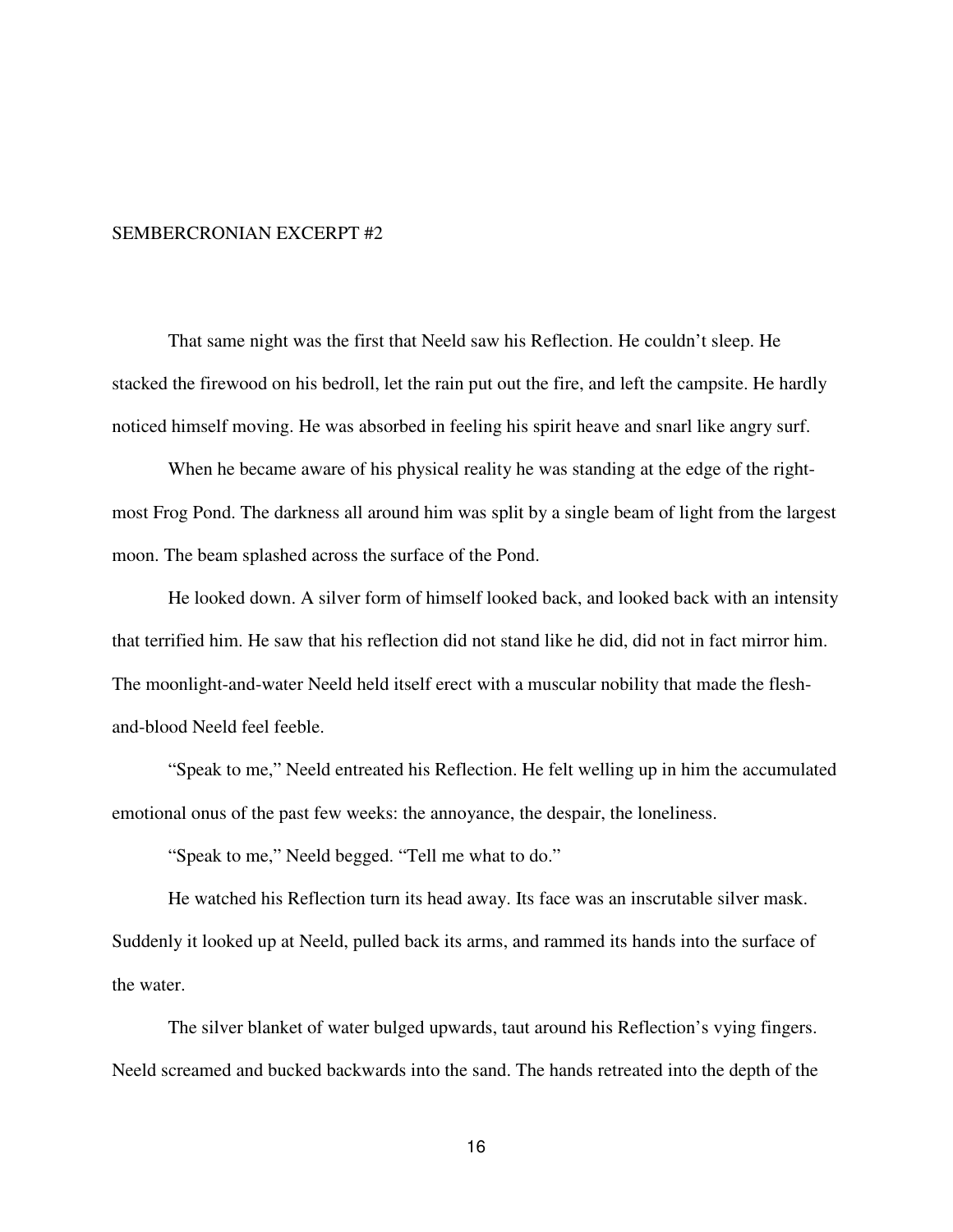silver water. His Reflection was looking at him in a way that seemed utterly cool and unflappable. Then, as he watched, it wriggled around and swam deeper into the Frog Pond's moonlight much like a man underwater might swim for the surface.

 The moon moved behind the trees. The water became dark. The forest was silent. Neeld rocked, gasped, and sobbed.

 Hours later he became aware that he was sitting in a little stream and that he was cold. Totally forgetting his surroundings, he got up, stumbled a little to his left, and toppled onto the bones.

 The enormous ribcage cracked beneath him and he fell feet first into the cage of the chest. The rain had turned the sand in the bottom of the pit into deep mud. He sank up to his armpits before he managed to grab one of the skeleton's ribs. But it was one of the bones he'd broken in his fall. It snapped off the skeleton, flinging his arm back into the slurry. The mud seized and swallowed his arm with a slurp. He flailed his other arm for another rib. He felt it hard and cold in his fist before it too snapped off, flung his arm down, shoved him deeper into the slough. His nose filled with mud. He sneezed a single stream of sludge before the mud clawed back into his nose and down his throat.

 The moon eased out from behind the trees and threw its light onto Neeld. Just before the mud swallowed him whole he saw that he was drowning inside the skeleton of a creature that was as large as the hillock he'd been hollowing out with Kroova and Ashe. Not only that, but it was animate. Its vertebral column, thick as a tree trunk, swiveled and snaked around the edge of the pit as though exploring its surroundings by smell. Then the mud closed over him.

 His last hope had been to kick off the lower ribs of the skeleton, but he never made contact with them. Instead he sunk, mud expanding in his lungs like a voluminous life-breath,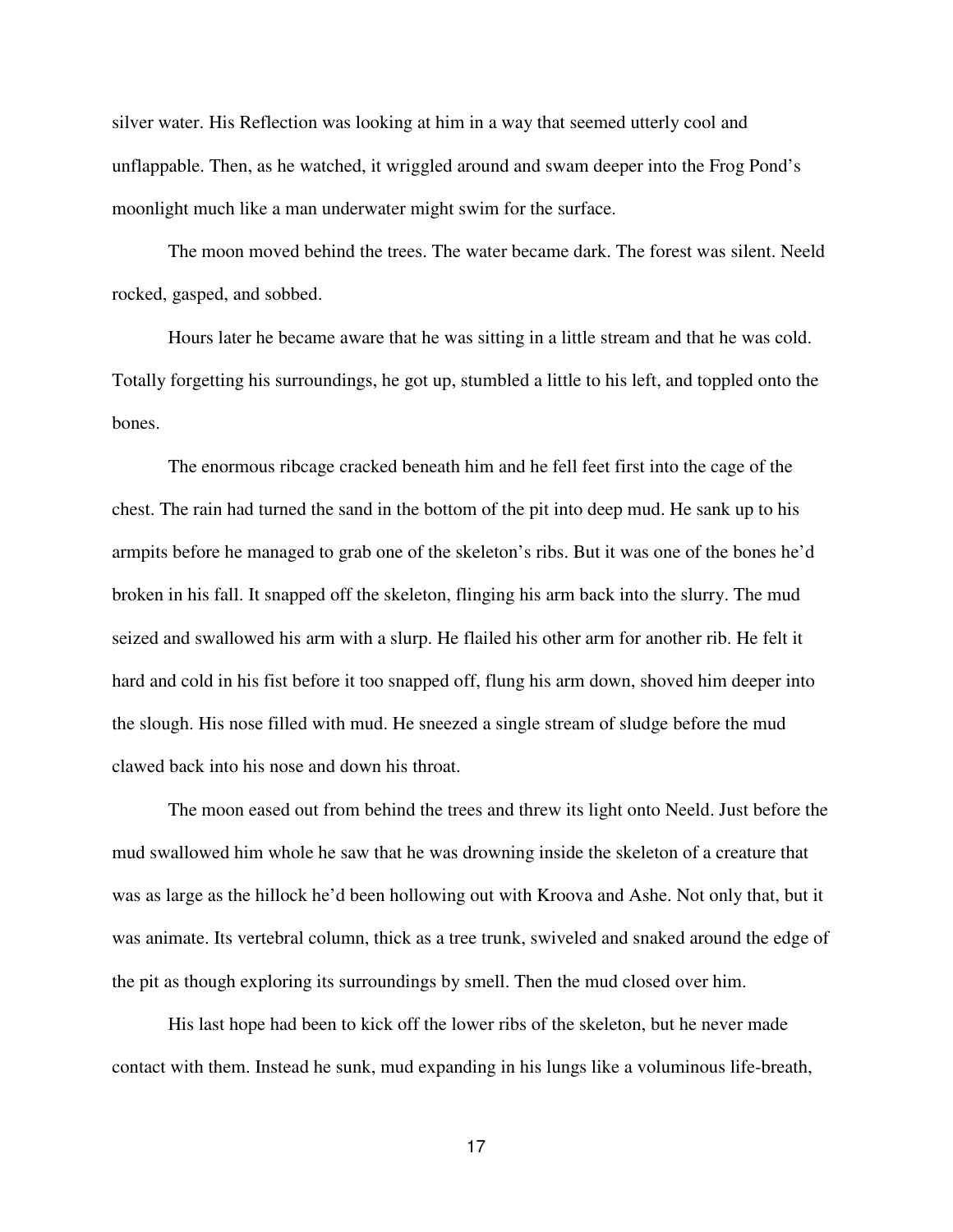and died.

*No,* came a whisper, *it is not time yet.*

 He was convulsing and puking mud over the edge of the skeleton's pit. It splattered in the pit below like slop from a farmer's pail. The skeleton's long neck sank from its full extension over the treetops and coiled in the bottom of the pit. It hissed as it discharged heat into the rain.

 When, gut taut as rock, Neeld finished retching, he lay on his side and breathed. The air was sweet like lilacs. His lungs and throat and nose still felt muddy.

"How?" he asked, voice airy. "Who?"

 The moon retreated behind the trees. When Kroova and Ashe found him there in the morning, they couldn't get an explanation out of him. In the woods between the Frog Ponds and the campsite they decided that he must have spent all night filling in the pit, as the sand had been perfectly filled in and flattened. They couldn't make sense of the long horizontal streaks across the sand pit, or the fragments of bone in Neeld's hair, or the huge silver handprints burned into his flesh. They didn't have time to wonder. For the next week they had their hands full fighting Neeld's furious fever with every herbal remedy they could concoct. When he became conscious, he told them nothing.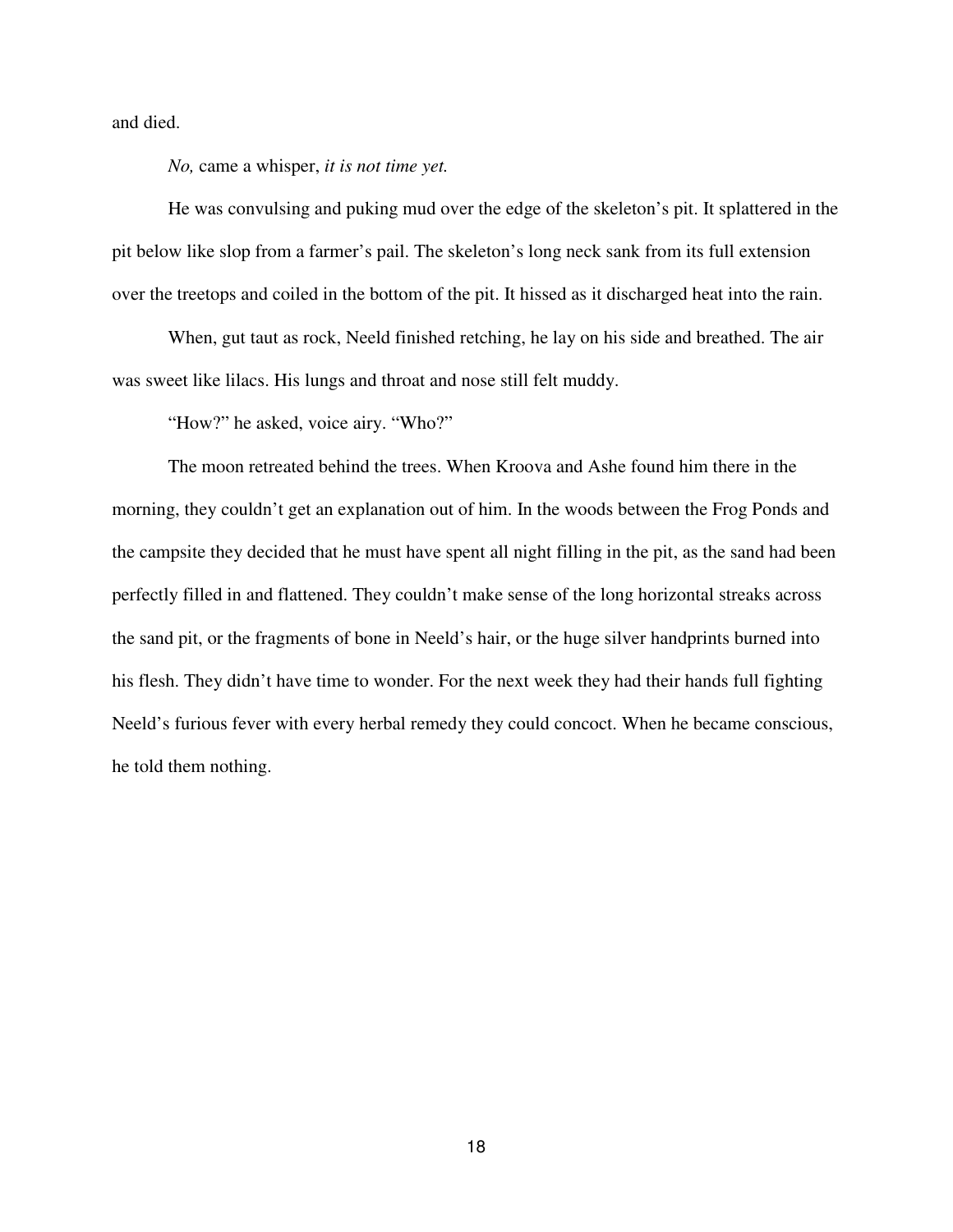## DR. BROWN'S DAY OFF

Cedarville's a small college town and I'm the University's president. Even on the weekend at the outskirts of a Christmas tree farm, while pulling my blanket-bundled and blubbering grandbaby in a red sled, I can not shirk my duty. I can not avoid students.

These ones, their eyes wet with the cold, are caroling a capella. What should they need from me but for my ears to hear? I lift my earmuffs and linger to listen for a few huffs more.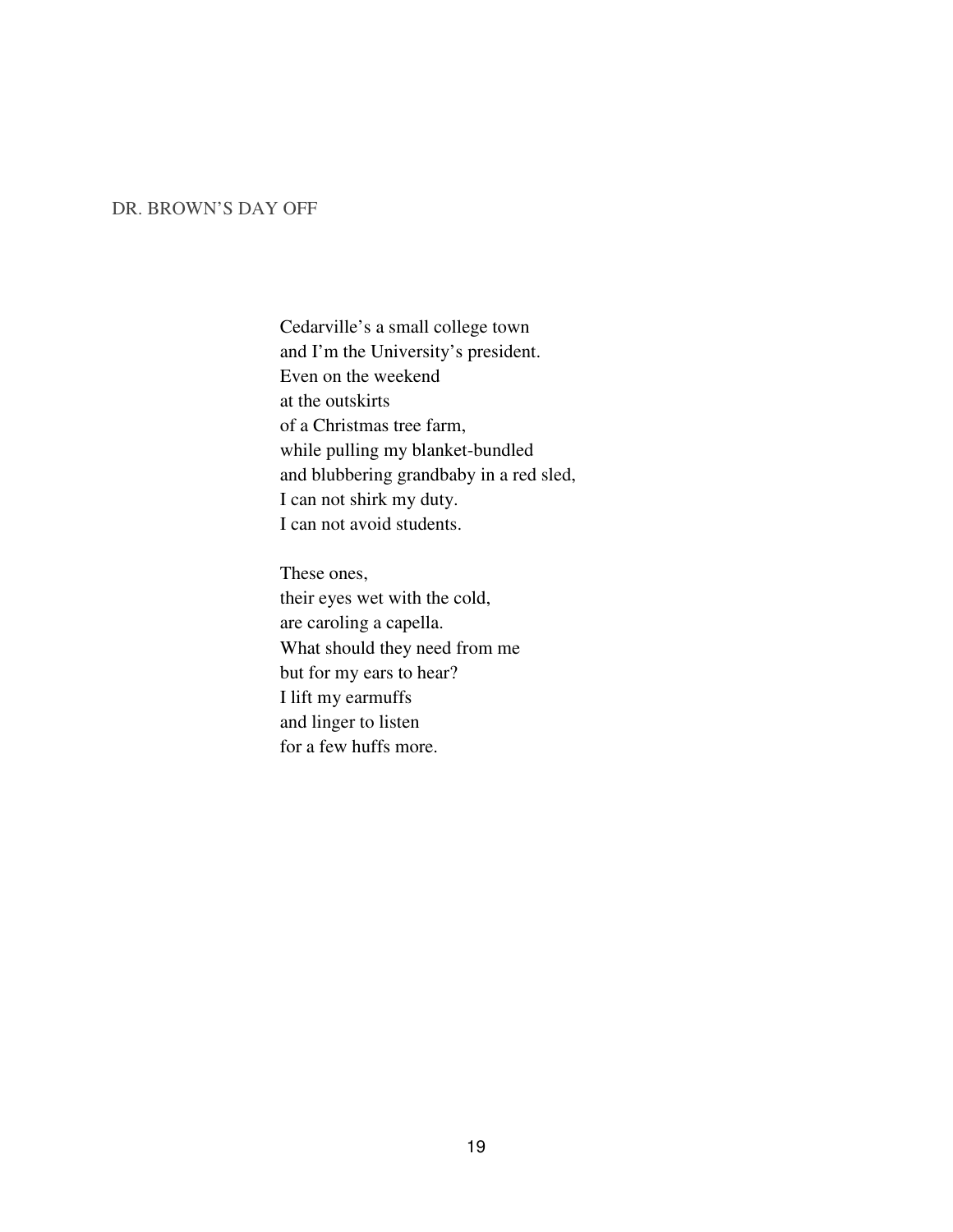## LITERARY BARBARIAN

I live off letters to other people. I swallow up words for a different time & place, for those with homes. I am a savage reader because all I read deconstructs my already drifting & sallow self.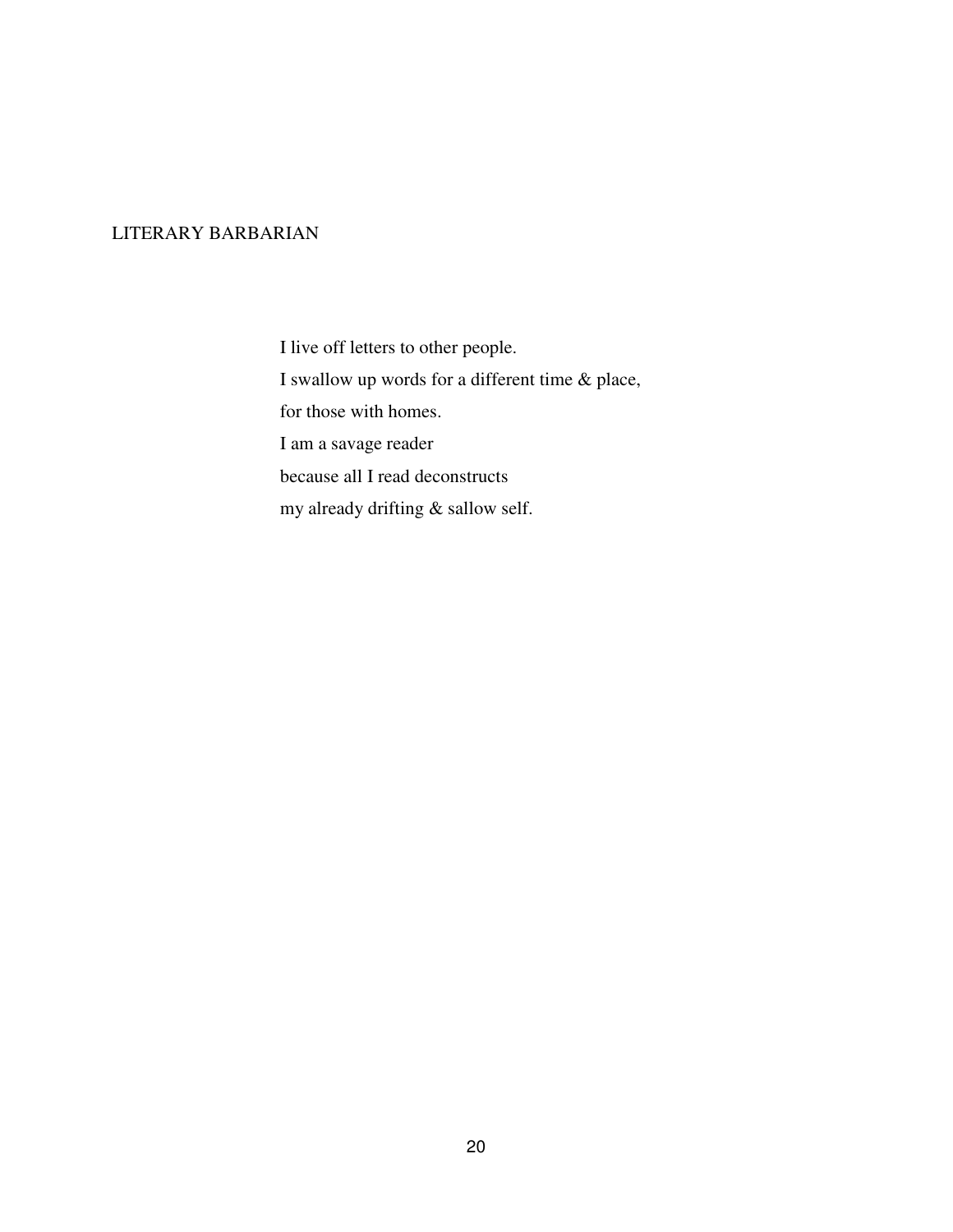# **HAIKUS**

On that frigid peak he inhaled a mote of air that none had before.

Lil' cousin Levi finds my cancelled flight among this world's false goodbyes.

"More? More?" begs Levi. Yes, young one, there is more, but you may not like it.

I curl on my side, think impotent, bleached thoughts, and fart oh so gently.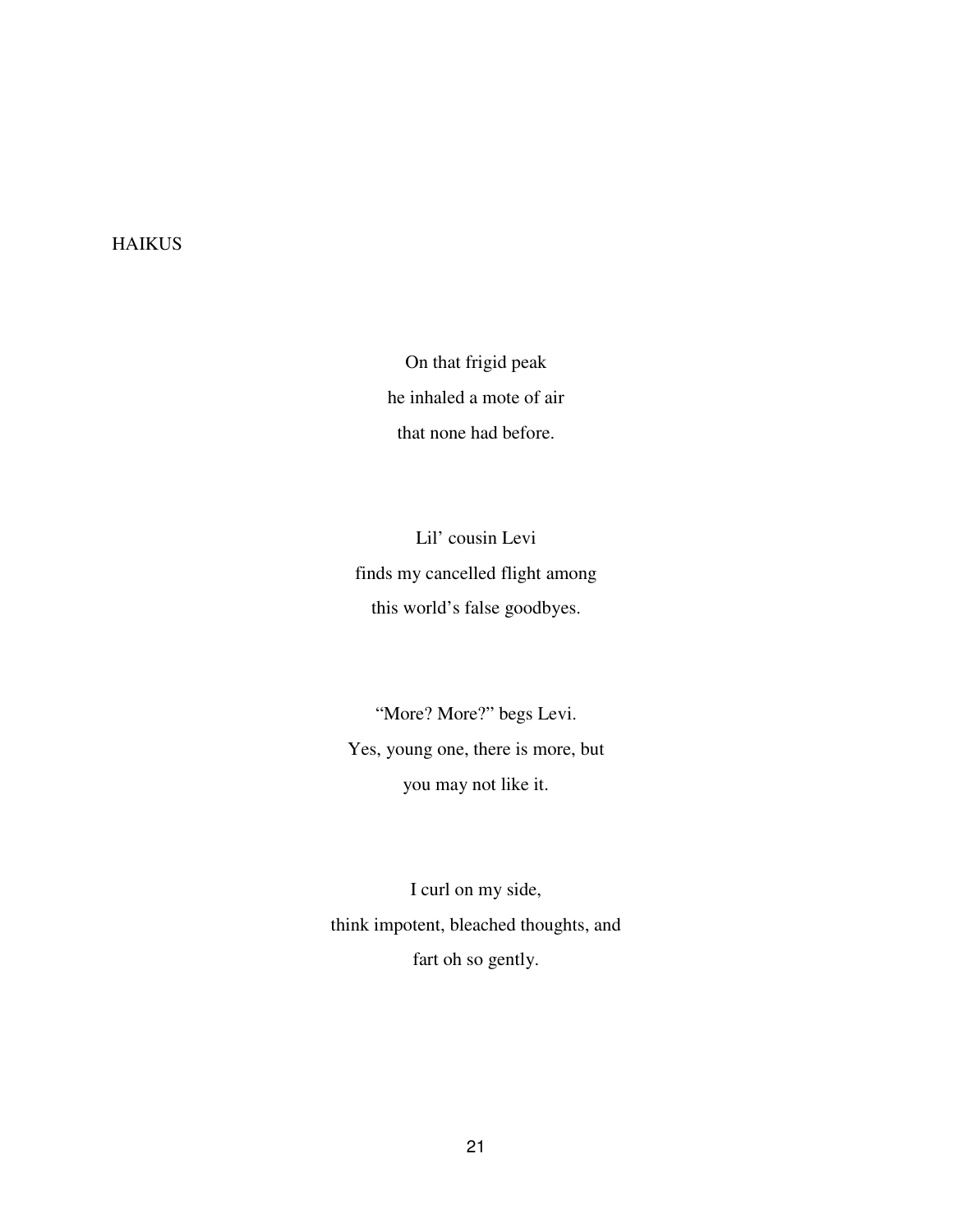## SPREAD YOUR RIBS

Iodine tornado rib cage rings the moon oh so luminous. Solo cyclone self spins that I'm good enough—that's ludicrous. The dye of heaven's psalter stains the songs I sing as numinous. So sparse expanse round moony midst must grow with Breath voluminous.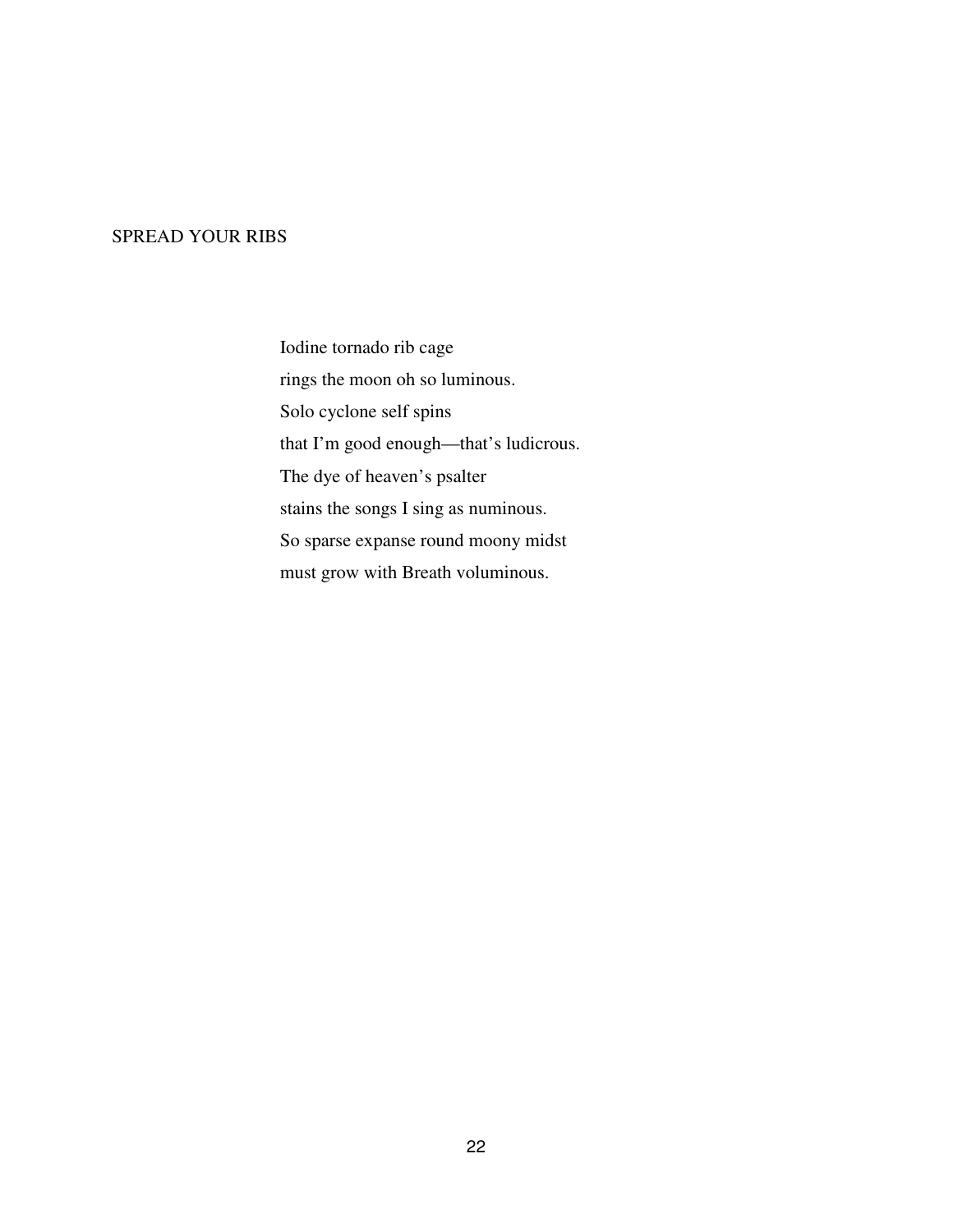# BARK PENCIL, APPLE FIELD

I don't have to marvel.

The full extent of my awe can't bear half of its object.

I won't be forced to wonder, for under me wonder will never be subject.

But as far as this moment's concerned, I haven't channeled its content,

I haven't seen all that there is to see yet

here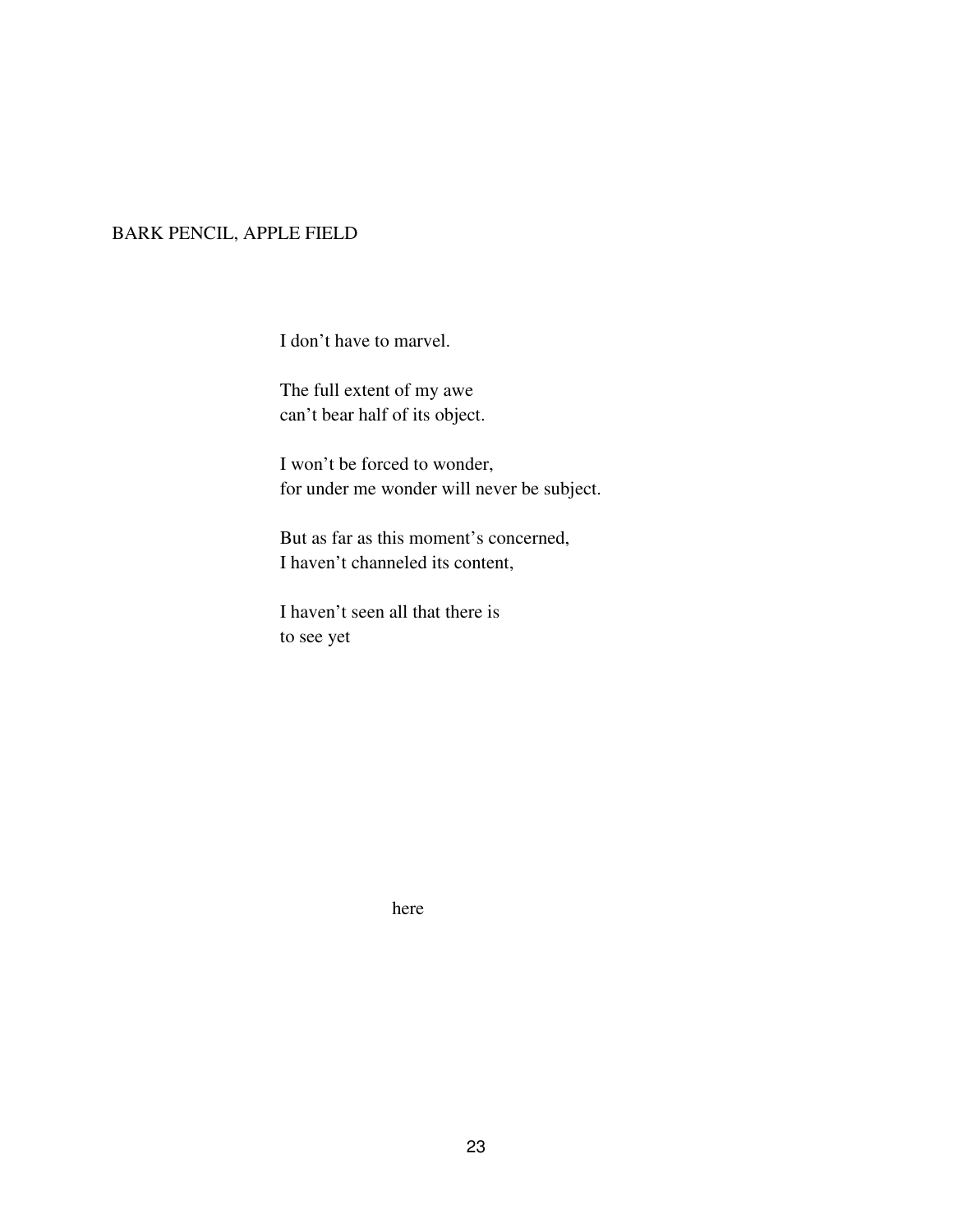# OUR ACOUSTIC SOUL

What the humming, ancient soul inside us wants (when we are one) is for our mute young love to croon so deep as to root us soundly, to harmonize so widely as to grow into the needy, and to strain so high that it, so taut, is plucked by and thrums for the songful hereafter.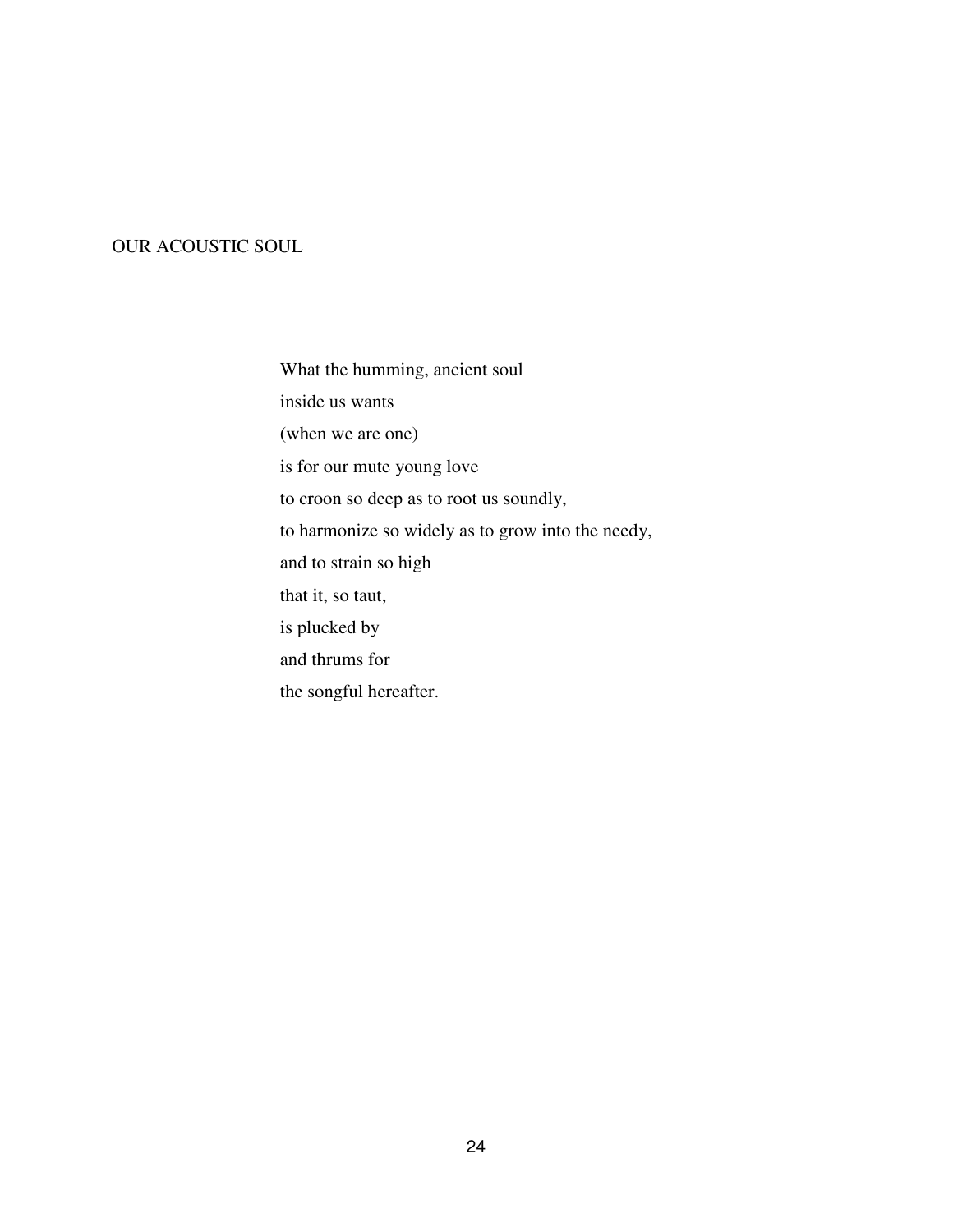# 11:32, BASEMENT DESK

It occurs to me that it is the simple day that pleases me most. I love the hours gone by without looking like or for anything splashy, but invariably turning up invaluables.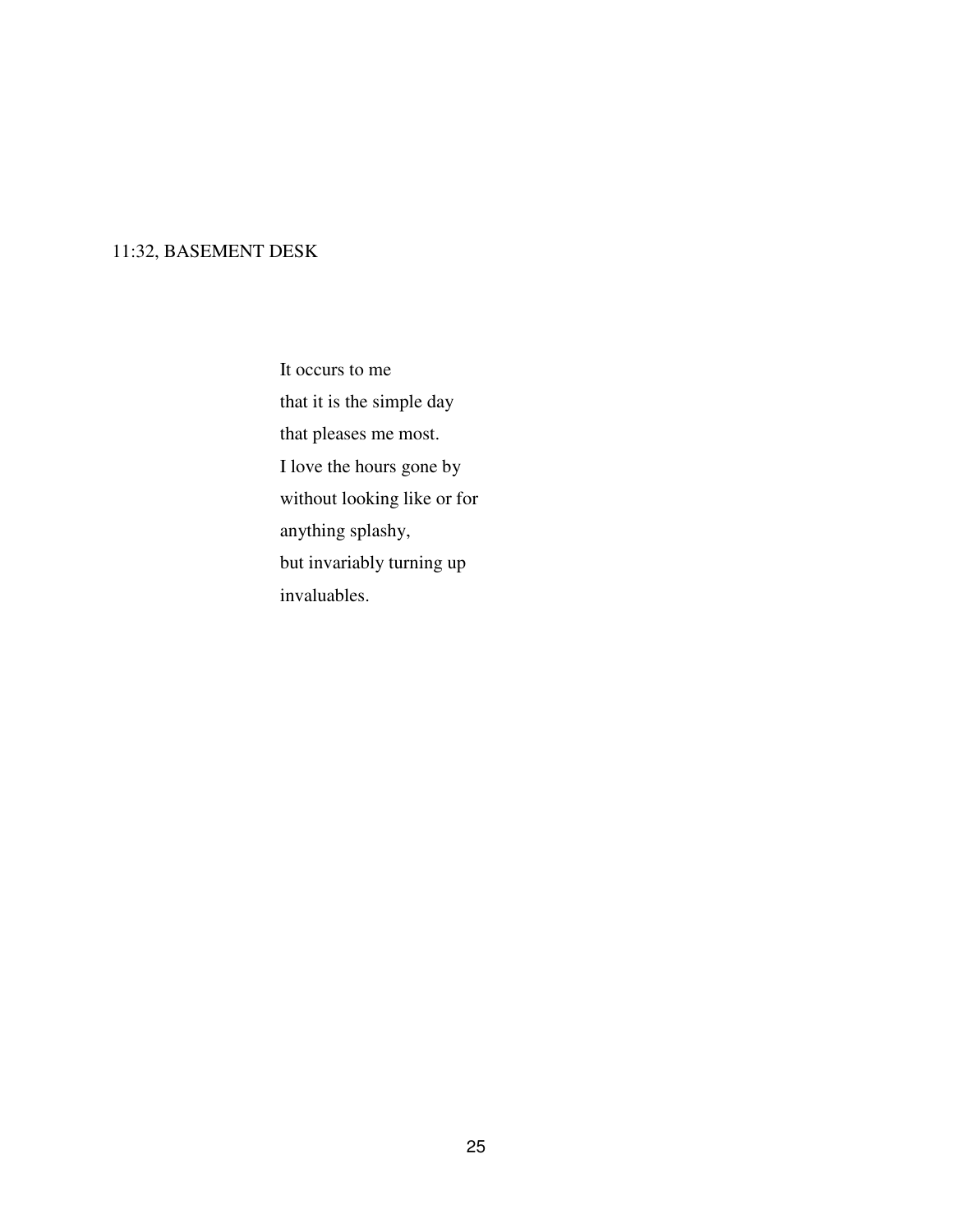# EVAPORATION

We pass from dingy room to dingy room like wraiths in the rain.

We are unbecoming. What once we were we now are shunning.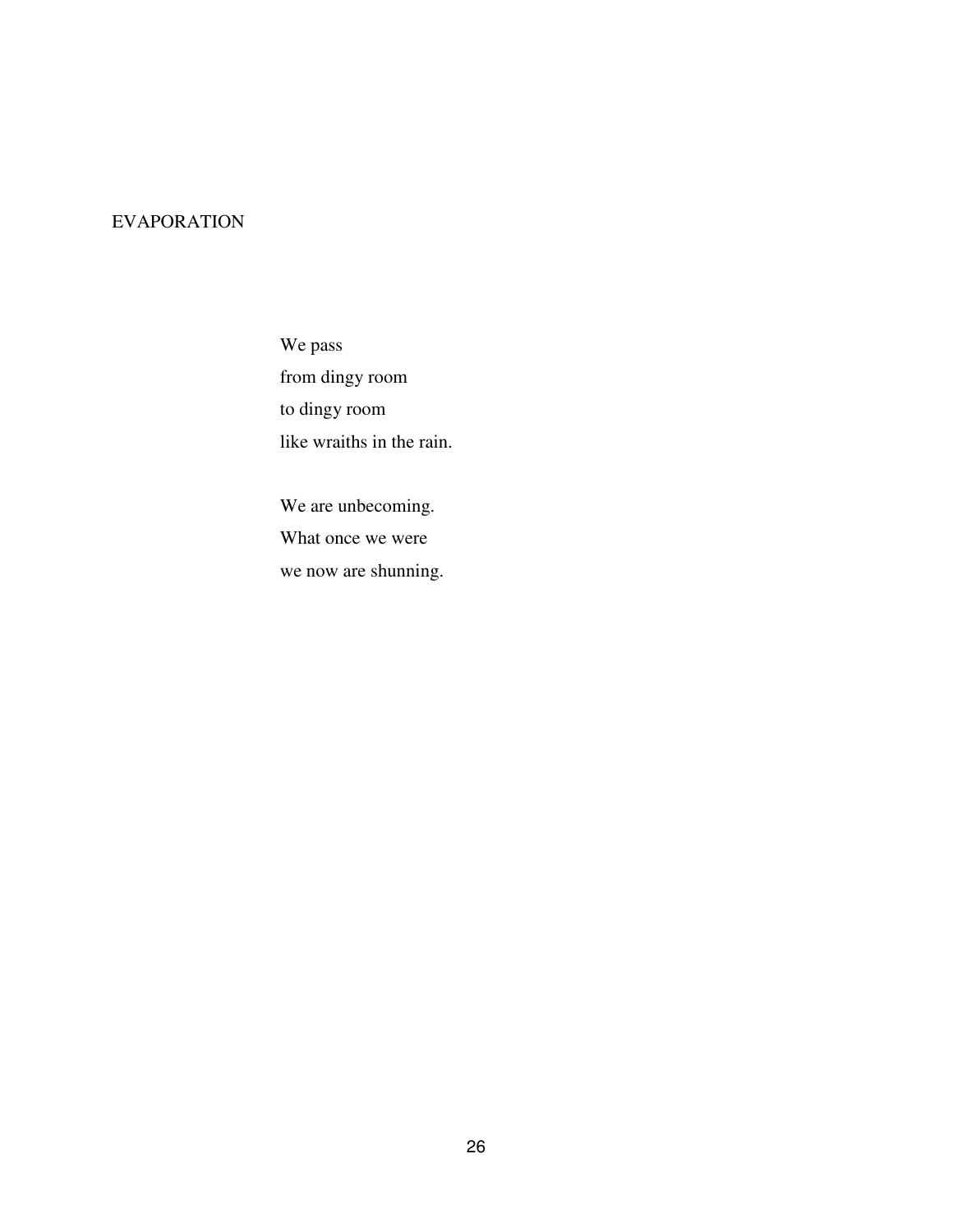# I LONG TO BE

I long to be short of breath because you your skin and mine have peeled away and I have swooped into your approximate length and duration which, with me, is mangled like a metal bird in a nest of paper barbs.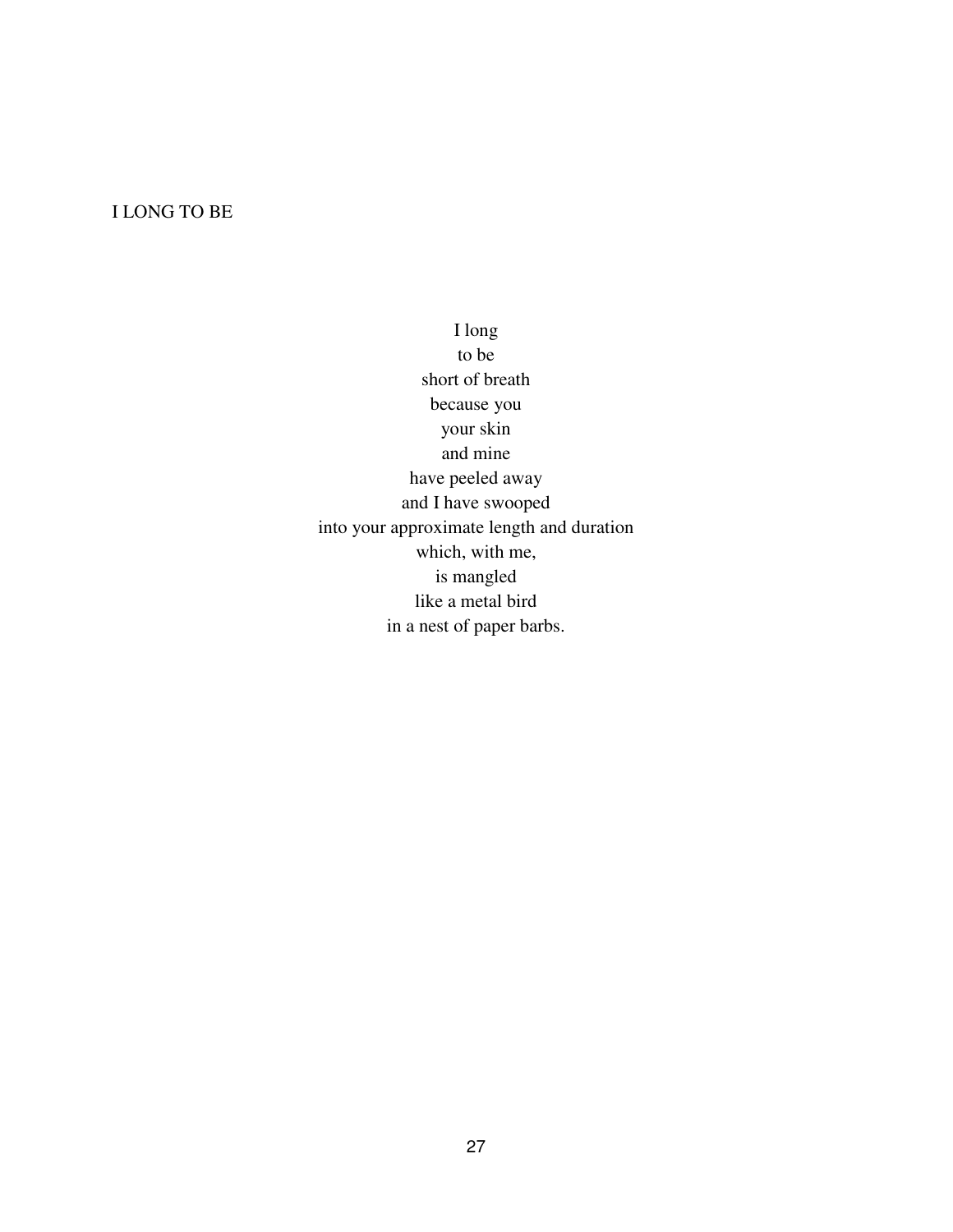## ACCENT OWNERSHIP

Tonight I walked Farley the dog around the block. The walk is his social hour. None of the other dogs came today, but he read their stained messages on tree trunks and in bushes. I pulled him along like a harried parent might. His legs tangled the leash. Every now and then I collected a warm turd with a Walmart bag.

 The sky was incredible. My first reaction to its beauty was an attempt to collect it like I might one of Farley's turds. Rather than absorb a stunning sight I attempt to capture it with my words. This isn't to say that my words are entirely futile devices, but it is to say that sometimes saying anything diminishes what I'm seeing. Fits it in my head. Feeds it to my narrow engine of comprehension. Turns it into fodder for pride. Wonder seems a more humble and desirable approach. Words can come later.

 I approached a family. A boy in a black shirt scootered past me, then looped back to his parents. His father wore a blue and white polo and his wife a green sundress. She held the hand of their toddler daughter, who marveled at Farley as a more aware Nate might at the sky. I felt social apprehension. "Will these people like me? What will I say?" But I smiled and greeted them.

"What's his name?" asked the mother.

"Farley," I told her.

 "See the puppy?" she cooed to the toddler. "Well, not a puppy. A big dog." They petted him. He pooped.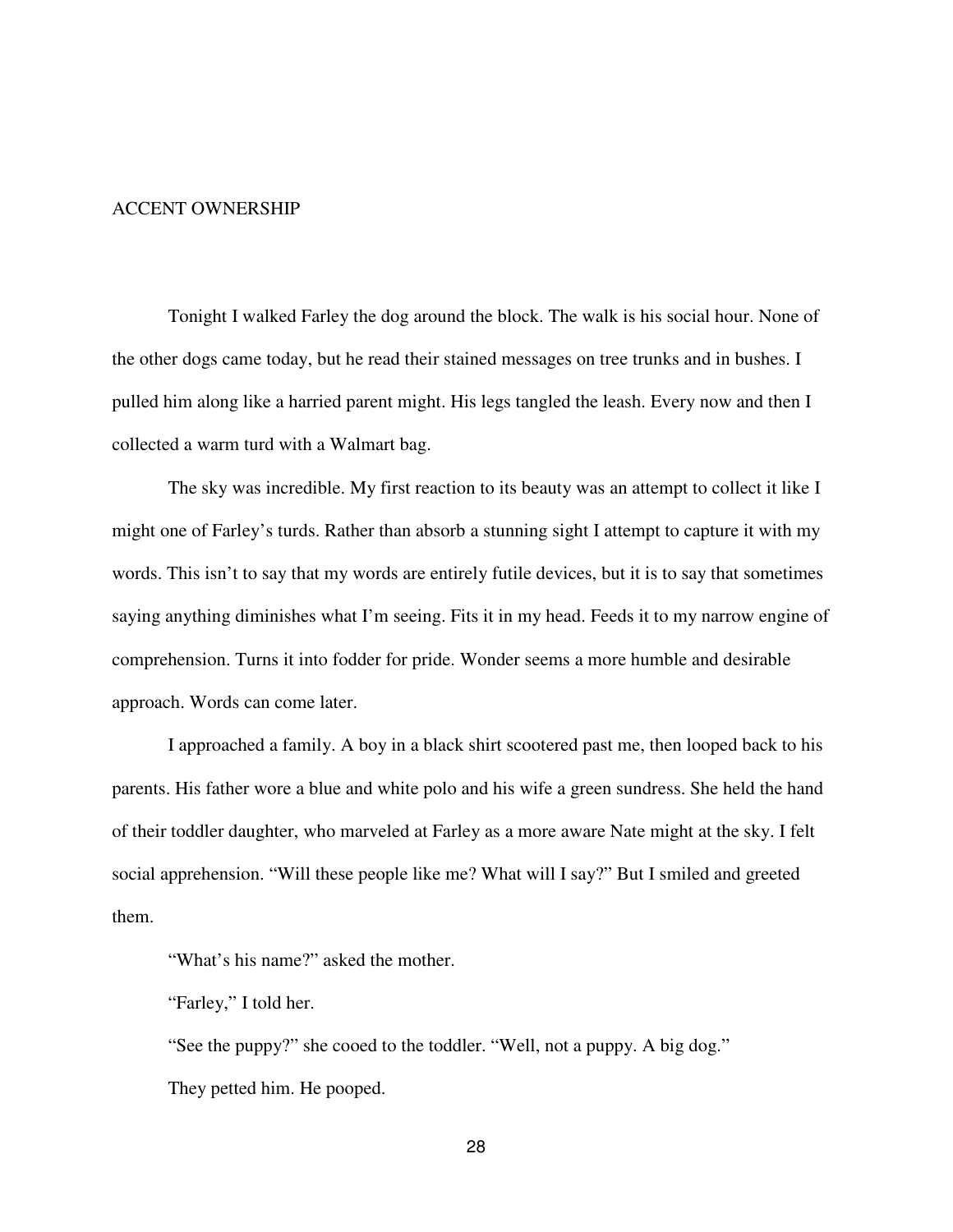"Good night," said the father. He walked on.

"Good evening," I responded. I knelt in the grass to pluck up the poop.

 As I did so I thought about words and names. It occurred to me that to name is to assert ownership. To name a dog "Farley" is to say "this is my dog." To give another example: I'm writing a fantasy novel about an island that floats in the sky. Until I knew the name of the island, it didn't feel so much like it was mine to shape and explore. Now it does feel like mine, and writing is a tremendous experience that resonates back with power and responsibility alike. I am a small-g god who can only hope to be benevolent and redemptive to my fictional peoples as the large-g God changes my sinner's heart.

 I encountered that same family later in the walk. That same apprehension flared up, but I smiled through it into conversation. I stopped on the sidewalk as Farley smelled the mother's groin.

 "Do you keep him trimmed?" the mother asked, repelling snout with palm. The father looked like I felt—socially apprehensive. But I smiled at him and her and their children. The toddler stood a few feet away in the grass, still wide-eyed. I imagined how magnificent an English sheepdog might look to a tiny girl.

"He's not my dog," I said. "I'm walking him for my cousin."

"Oh," the mother said. "Where are you from?"

"New Hampshire," I said from my heart. Florida is not yet home.

"What is your accent?" she asked. This is a familiar question.

"It's mine," I said simply. They looked quizzical. I continued.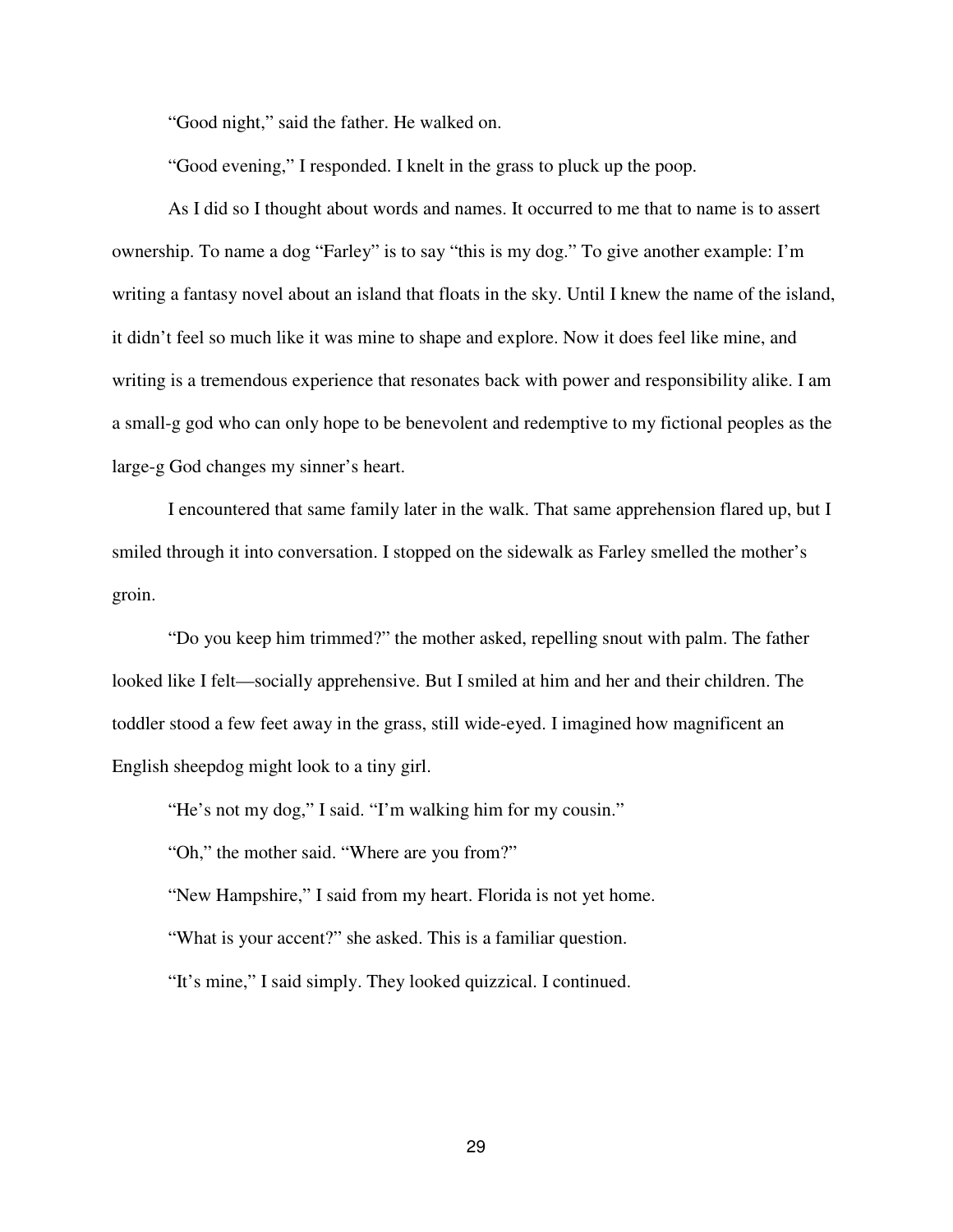"I used to make many recordings on my iPhone," I said. "I'm a musician, so I record ideas. You know people say 'oh, I hate my voice when it's recorded'? I think that I altered my voice so that I liked it better."

Other times I've also added, "that's the hypothesis. I'd have to go back and check it" or "I wanted to speak with more precision, so I did." This time, though, the conversation took an unexpected turn into the territory of epiphany.

"You should come up with a place where it's from," the mother said. The name of the place came to mind immediately. I was delighted.

"Do you have any suggestions?" I asked, my mouth wide with mirth.

"Um," she said. Her toddler still stared at Farley. The husband was engaged but sheepish. The boy spoke up at the same time I said "Sembercron."

"Something," he said. I mean, he said something, but I was too engaged with my thoughts to really hear it and remember it. Plus he spoke softly. But I liked the general impression I got of the name.

"That's good," I said. "I'll have to write that down when I get back. What are your names?"

Braden is the boy, John the husband, Rachel the wife, and, if I heard correctly, their toddler is Aria. But I think I've got that name wrong.

I left soon after that. It would have been fun and easy to stay and chat. To tell them about Sembercron, those who live there, and how they talk. But I had to get back to write. My head had filled up again.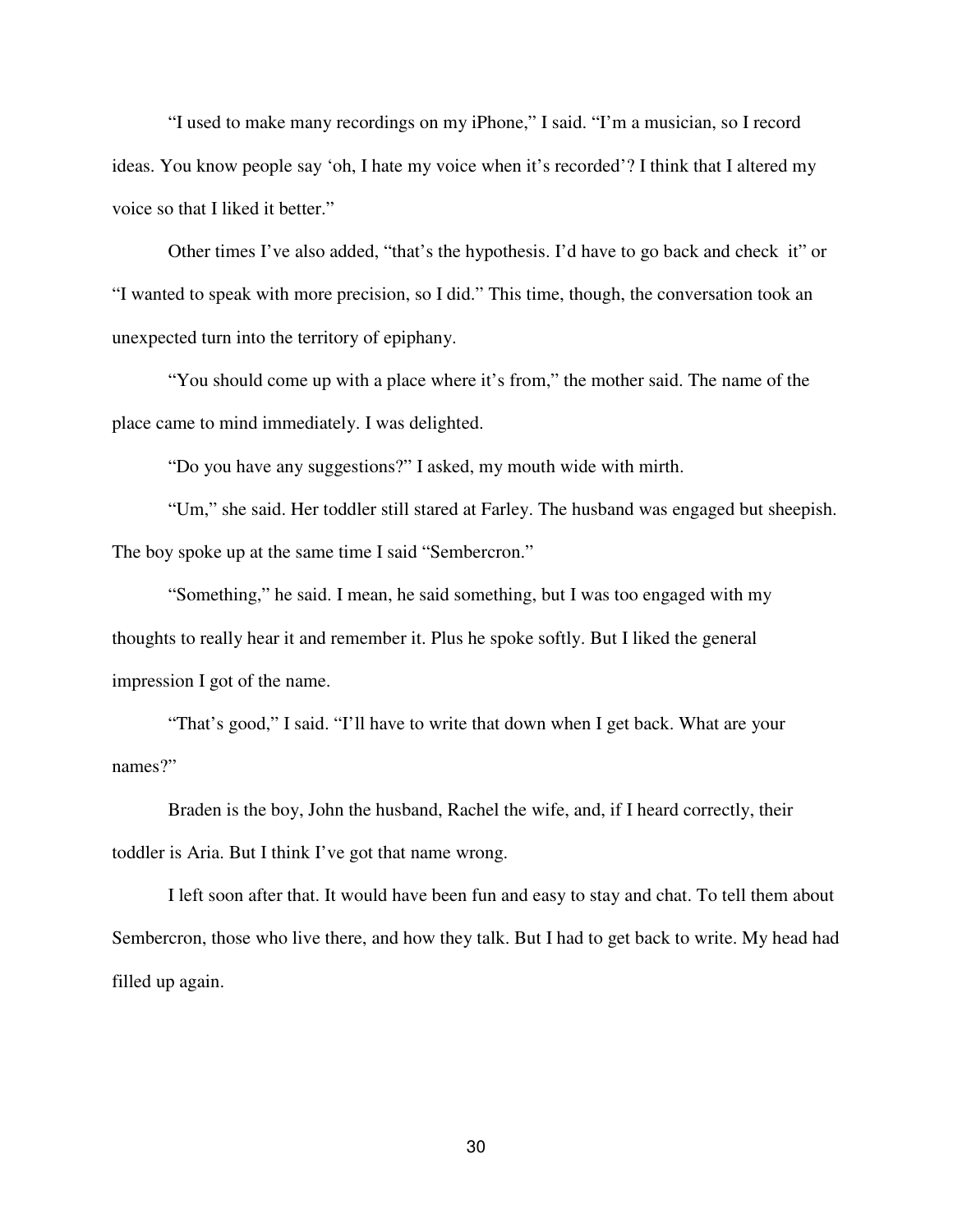## YOUR HANDYMAN

Darling,

 for you the green rug will unroll. I will measure the bedroom, clean the floor, remove the doors, cut and paste the tackless strips, lay and trim the carpet pad, staple its seams, notch and trim the heavy carpet, lay it down and glue its seams, press it so it burrows into the strips and trim and stretch and bind it till that rug lays snug so your bare toes on their way to bed feel happy and warm.

 And for you the master bathroom's drip will cease. I will shut off the water, close the drain, remove the faucet's handle, ease out the cap and collar, cam and washer, metal ball, swap out the valves and springs, lift the spout and grease the O-rings, then reassemble them piece by piece till our water runs smooth so your lips, my midnight, feel soft and full.

Oh, darling! Darling! This house is not enough! Let me make a window in the roof for you so as our evenings come and go I can take your little hand and kiss each finger as we count the stars one by one and feel beholden to joy.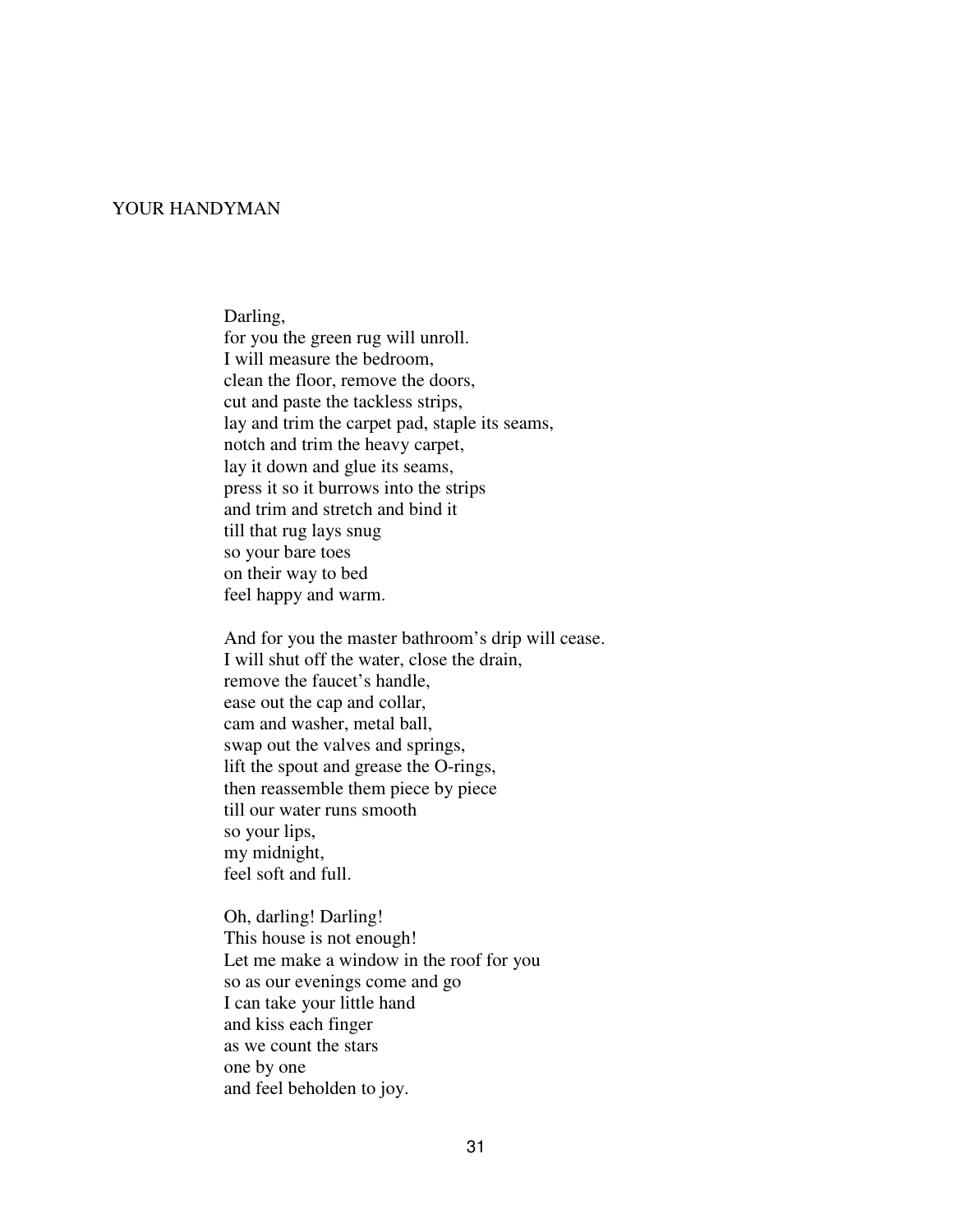# LABOR DAY

I'm listening to the space between the copious shadows of trees on the riverwalls when the clouds, like shutters, silence the sun.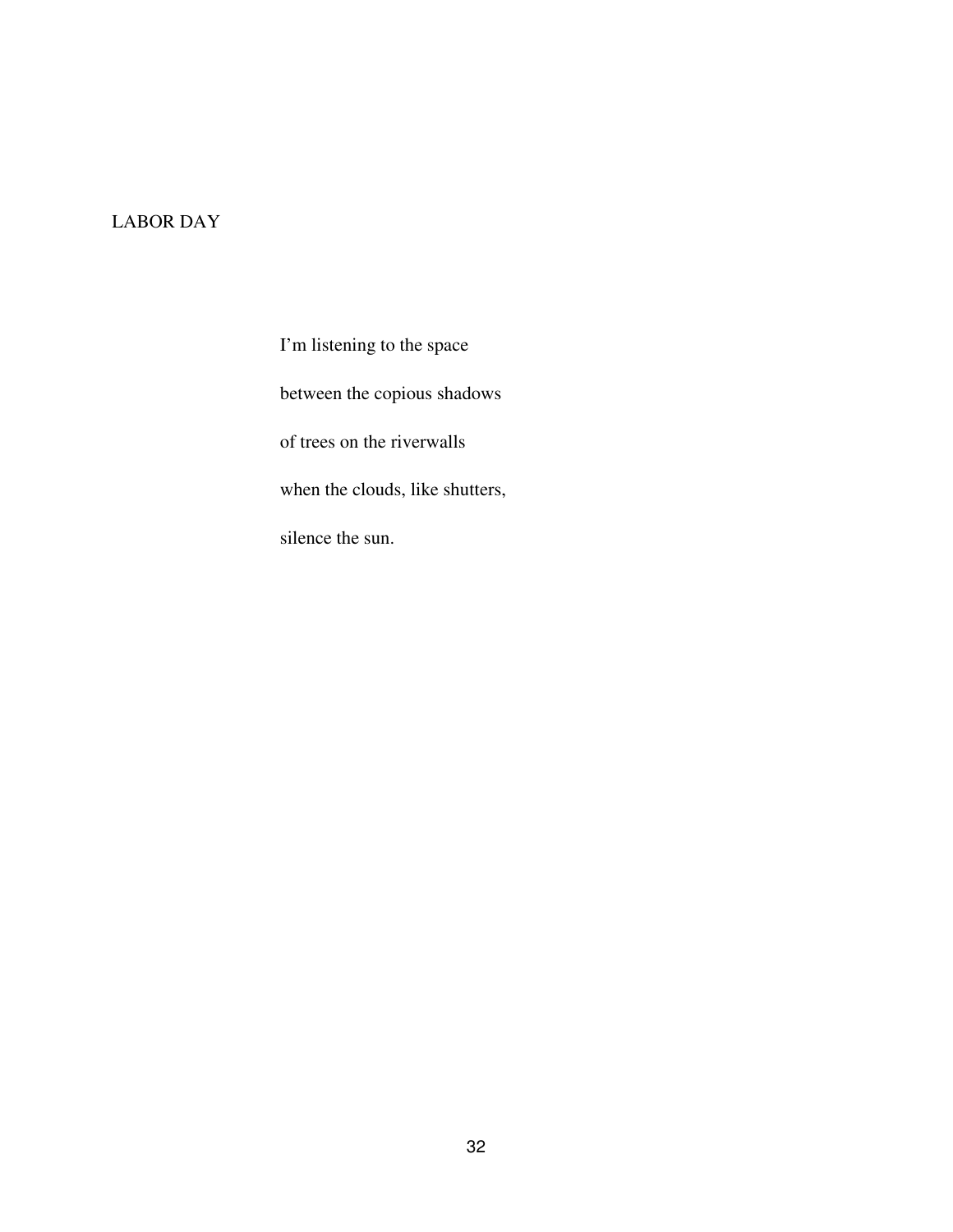## BRING ME TO FULLNESS

Call me off my rocker, but Jesus Christ, the Savior of All, having saved me from offers of empty world-baubles, yet contains not only this saving but also Wisdom Wisdom, Wisdom, at it is the real, raw, bloody-knuckle/ peace-loving variety. Pure wisdom.

I crave it. I am made for it. When I am grown and young'ns ask "for what ought I seek," I'll answer "Wisdom, because easy, cheap, or not, it makes the home your heart needs."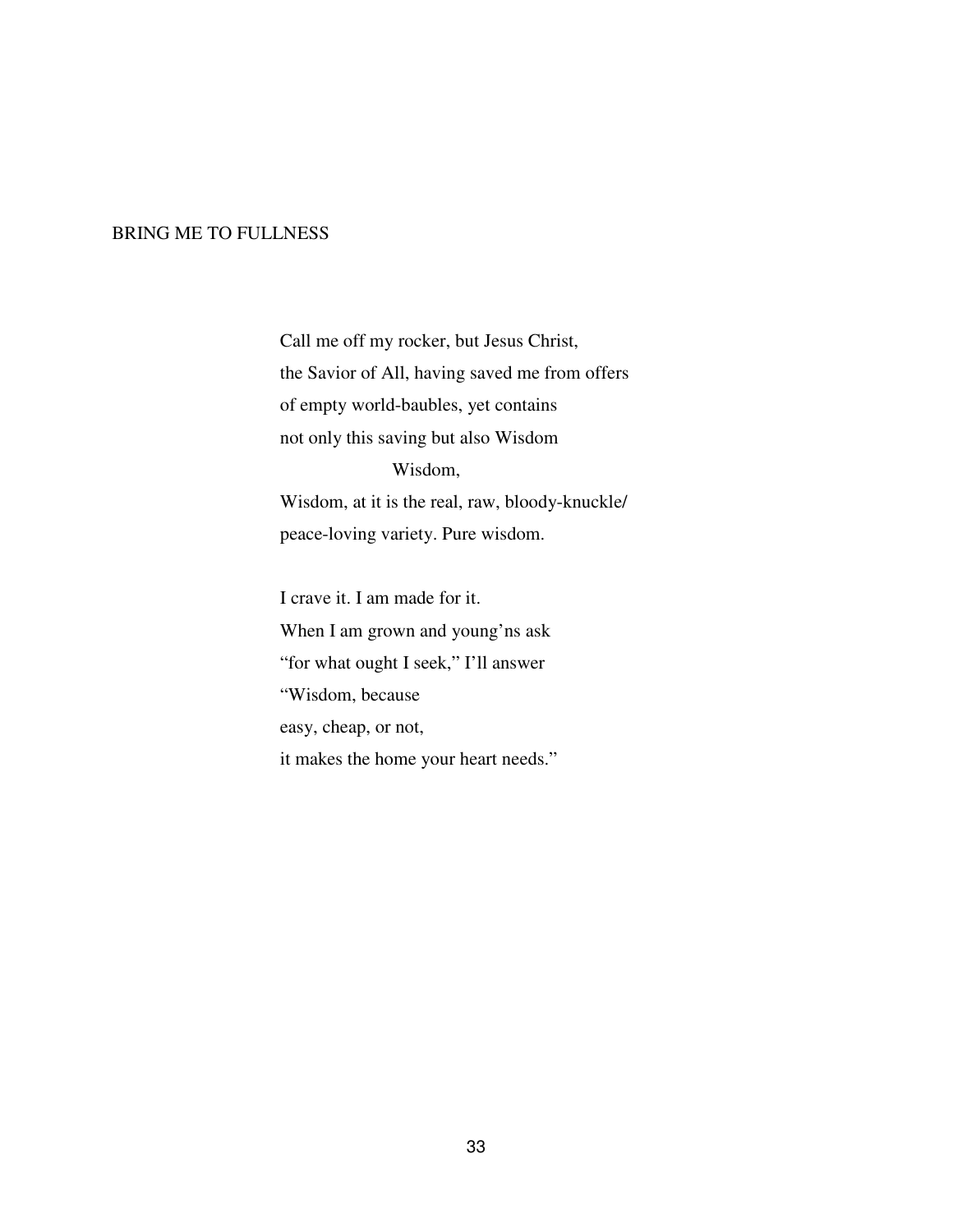# WRITE ON

Temperate as days with frayed ends set against the cold stones which lead to the front door

and mystical as moth dew the morning burps with,

for the ways the calm expands I set my soul aside just as these winds know me completely.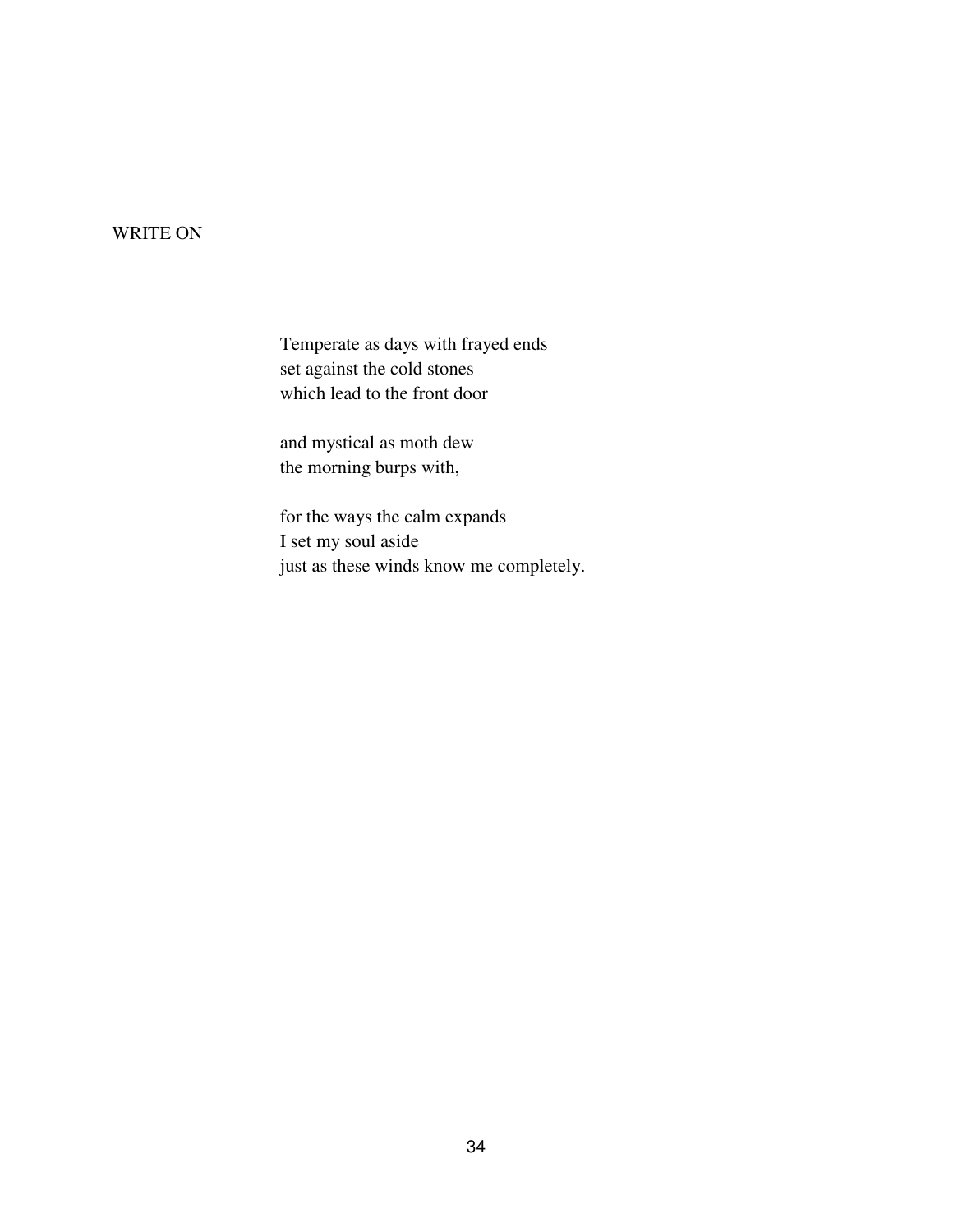#### LIGHT FOR TWO BOYS SLEDDING ALONE

 The sledding hill transformed by floodlights holds in its gut that need I too have to be seen and touched, but, passed over, we plead *Stay with me: talk to me and plead with me not to change*. But we'll change,

 worn down by light play into narrow ruts, halved between, for one, the brotherhood of single-minded selfish ambition and for the other love. I sledded alone;

 Alex often passed over me 1. for a steep slope of good reasons like other people, dreams, and destinations; and 2. for no reason too bad, because I am his brother.

 *Too bad: grow up and move on* this loneliness says. No, I say. I'll stay, for though I am worn down by my numberless givings-up on him, my vertical heart has been won by a love too full to slide on empty.

.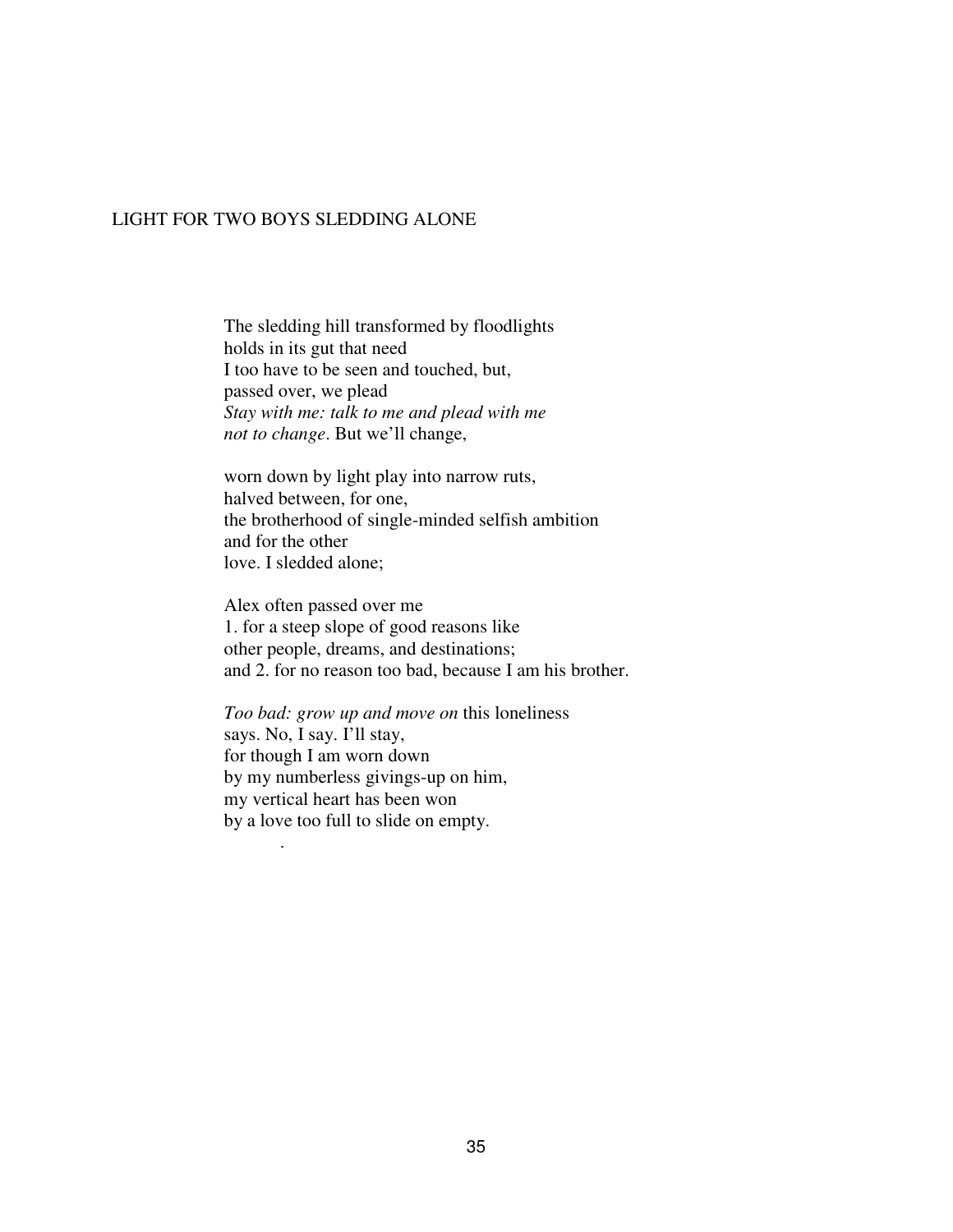# WE'LL HAVE TO LAUGH LATER

I try a joke because the air between our chests is gravity and laughter is propulsion and fear comes in me that too soon do we bare our souls, our skins, our thickest fingers in thickets, forests of yours, mine, ours, oh.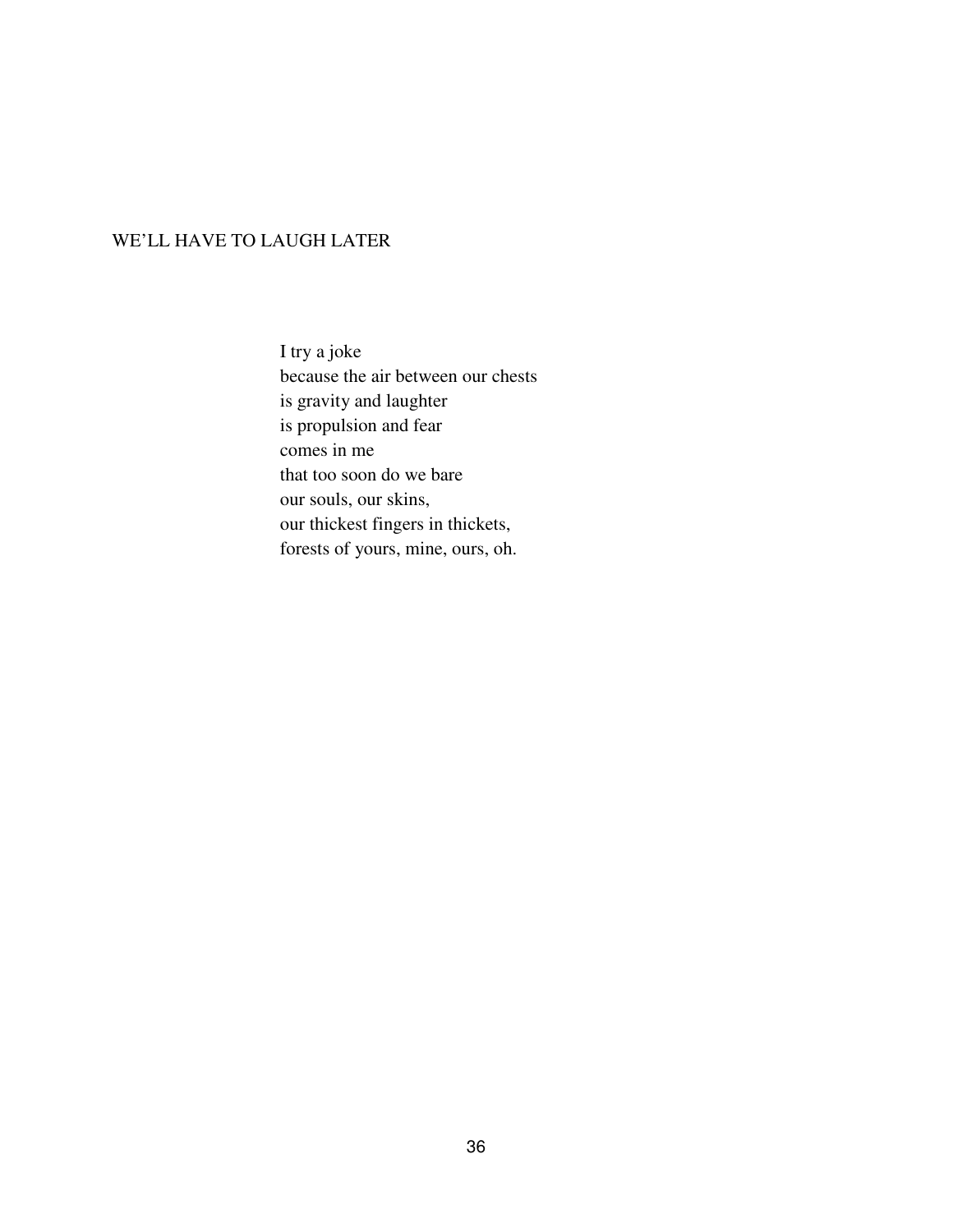## HE THE FIREPLACE

Knowing it's snowing doesn't count for a good coat nor a single premonition for the mighty double zipper, nor do hunches stand straighter than arrows to shelter on snow-speckled roadsigns illumined by headlights.

Yet bastards like me, who knew only dark, have gained heaven's hearth by an ember of faith.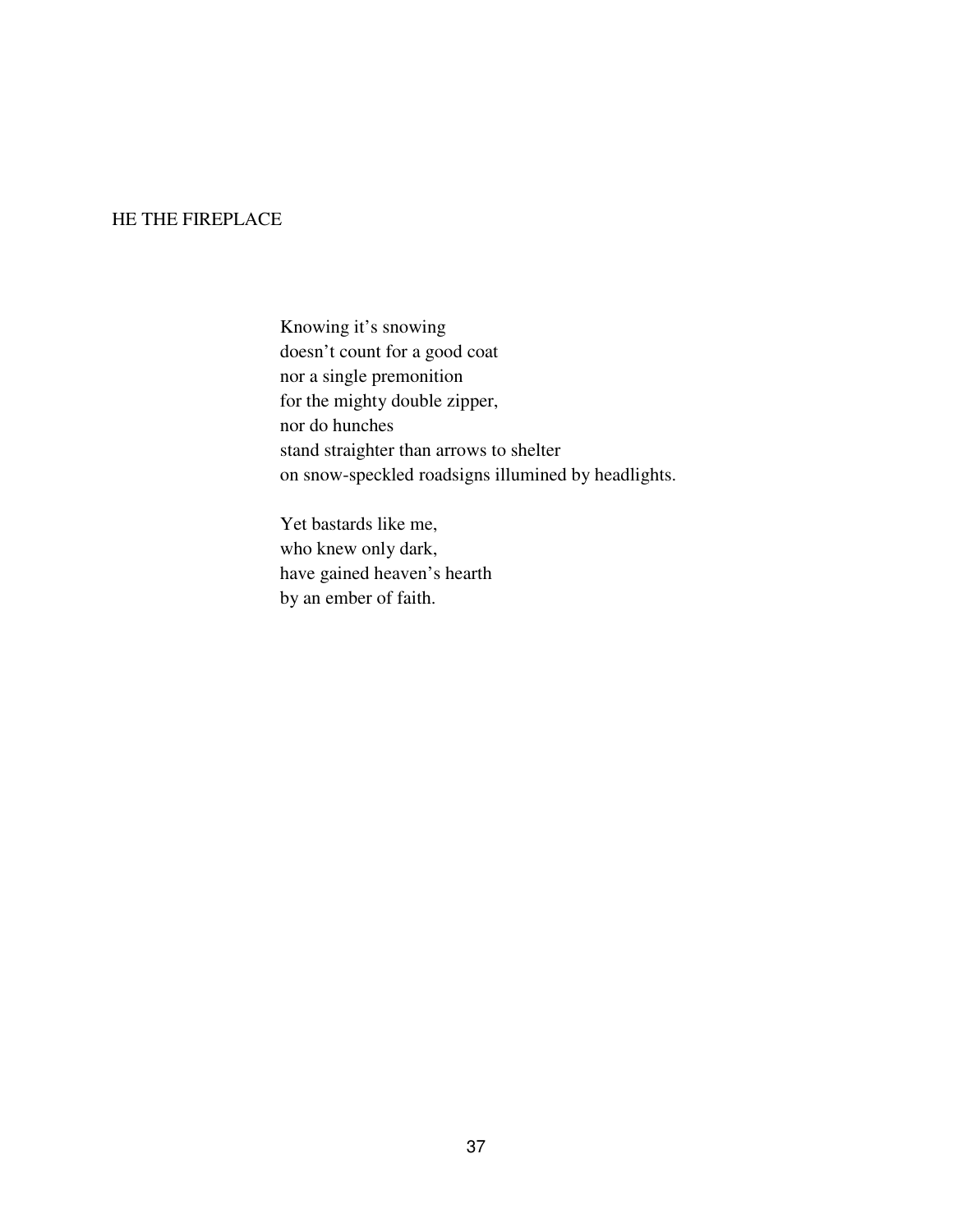#### FOR THE AMEN

 Let me discard my slick pride when I'm eloquent; after all, pretty words aren't always true. Let me shed also those raincoats of silence which cozy my fear to confess and praise you. Instead, let my mouth be sunlight and wind: let me beam forth your brightness, carry your seed. Consider my lips and my tongue your dominion and use them however you need.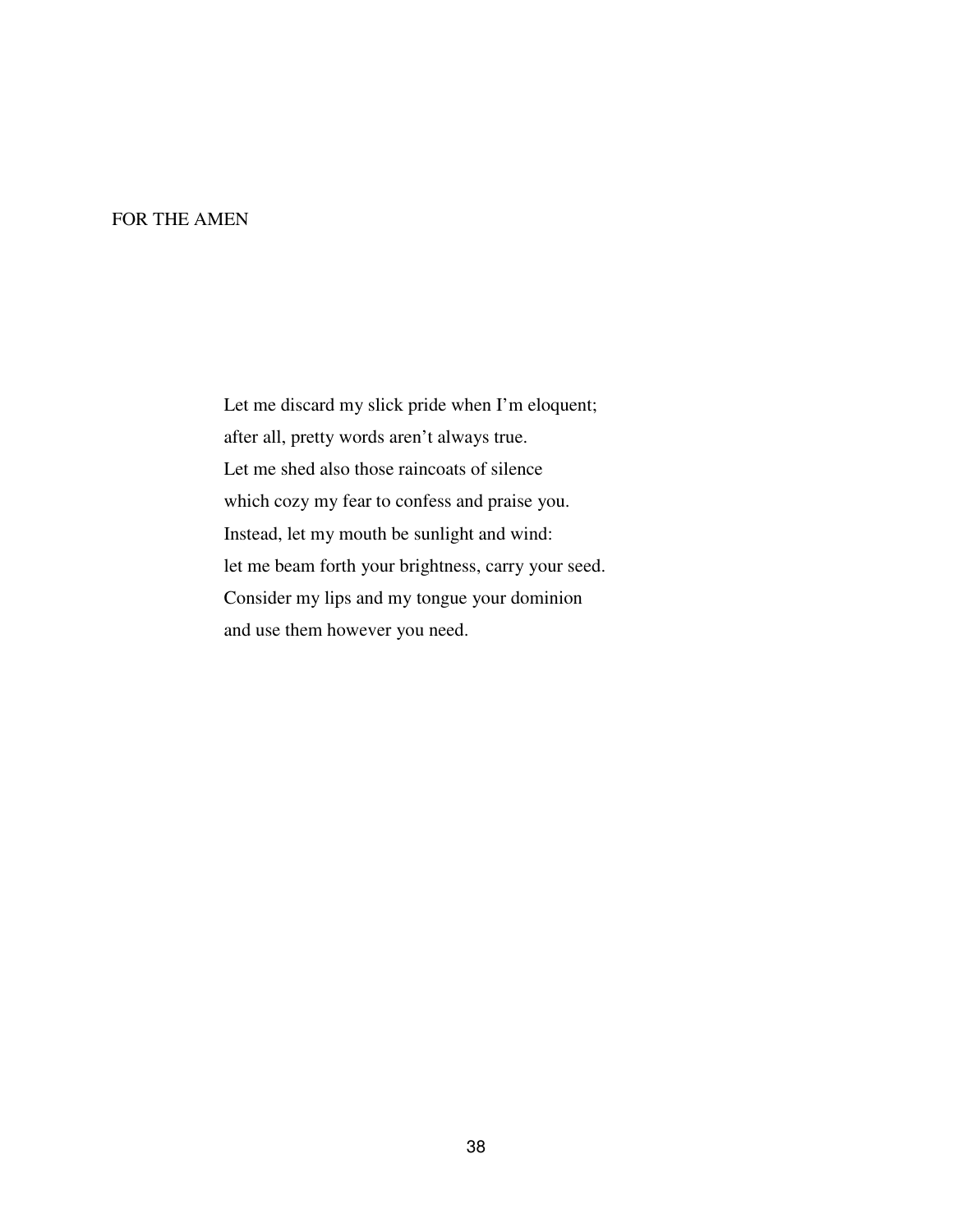# PATH OF LEGENDS

My spirit, with its many words without form, babbles on in longing for spiritual kisses and caresses to soothe its contumelies and calumnies.

It is too tender to receive modern succor. It scrambles for lost ages' words, for scrolls of poetry and screeds of prophecy, for older self-expressions from a greater spirit.

My spirit will always turn back to you because it knows no other way.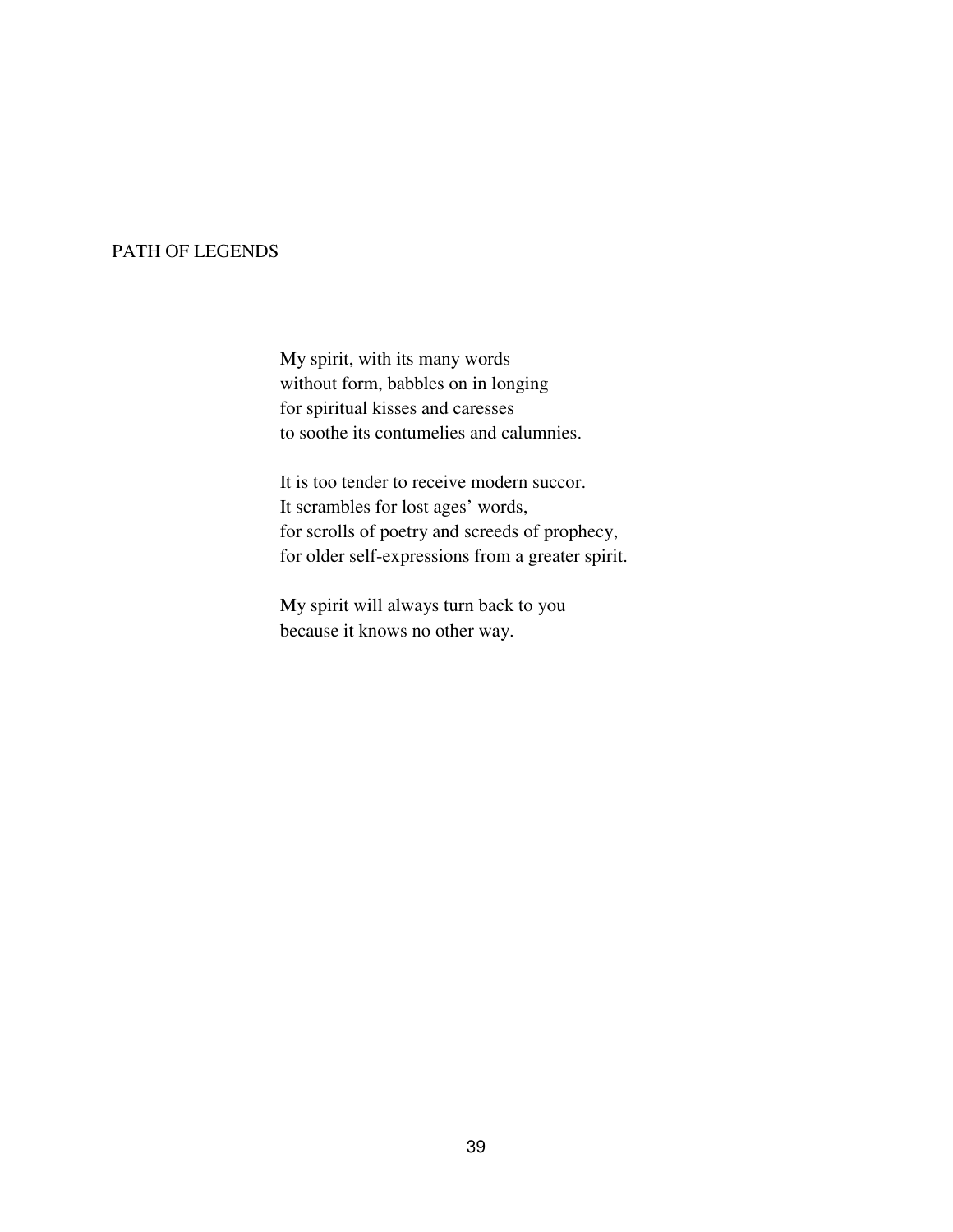# PSALM 4:50 A.M.

O healer, beater of every chest, unlocking every hidden spool of intention, threading each into the web of us where you make your nest —

heal us, for after you have broken us open, changed our shapes, our interior figures, you can leave us so please do not leave us in the tense knowledge of our guilt.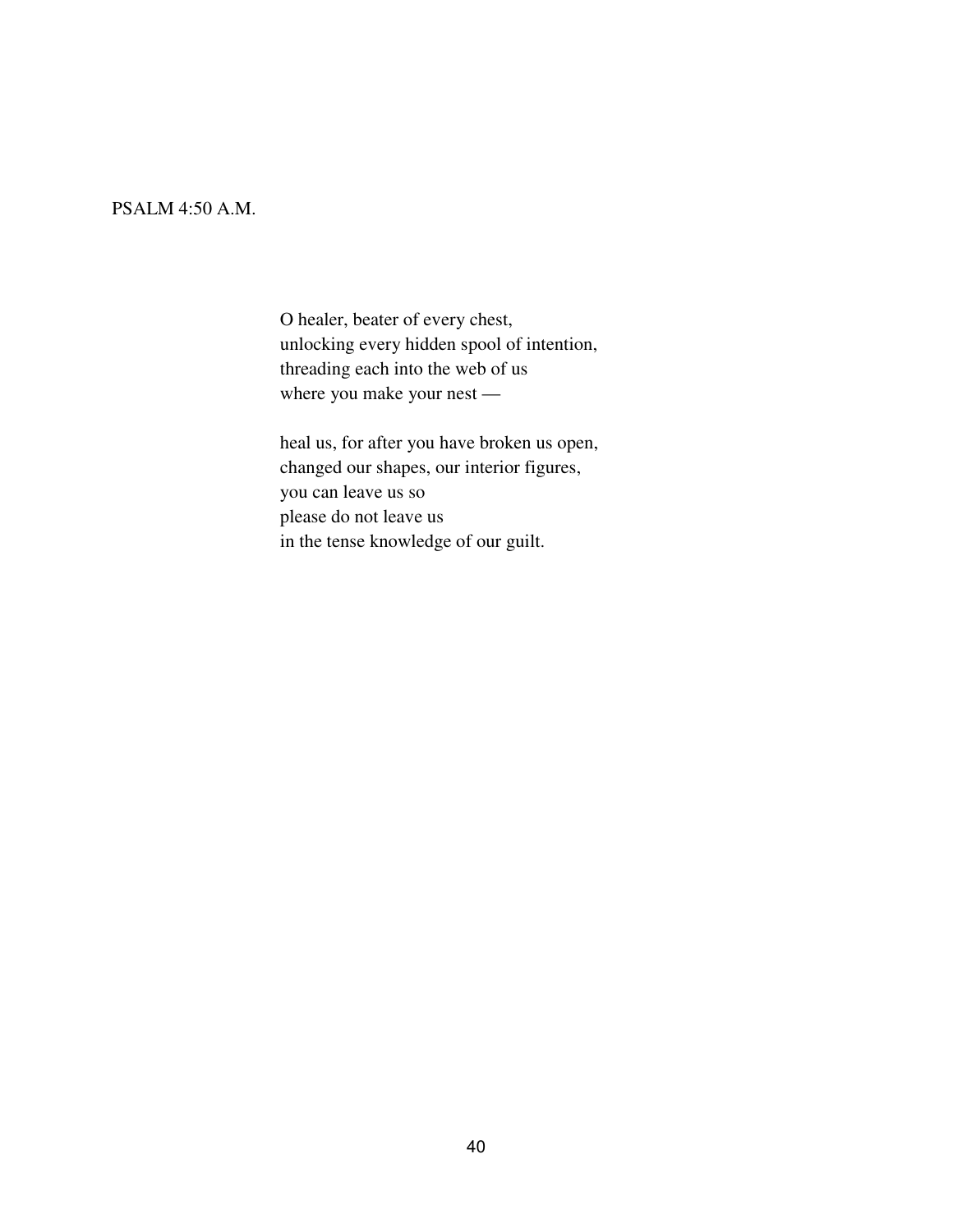# PSALM 5:20 A.M.

You release the hope of other saviors from my veins, my very mortal veins, and you climb higher, a subway car with all seats full, to make room for behavior on two legs.

You beat back patterns of decay with their bent, bruised heads dangling shamed and pendulous with the very chants of victory they composed to trap the miscreant riders.

You are, to put it simply, my hero, my driver, my new and rooted tunnel love.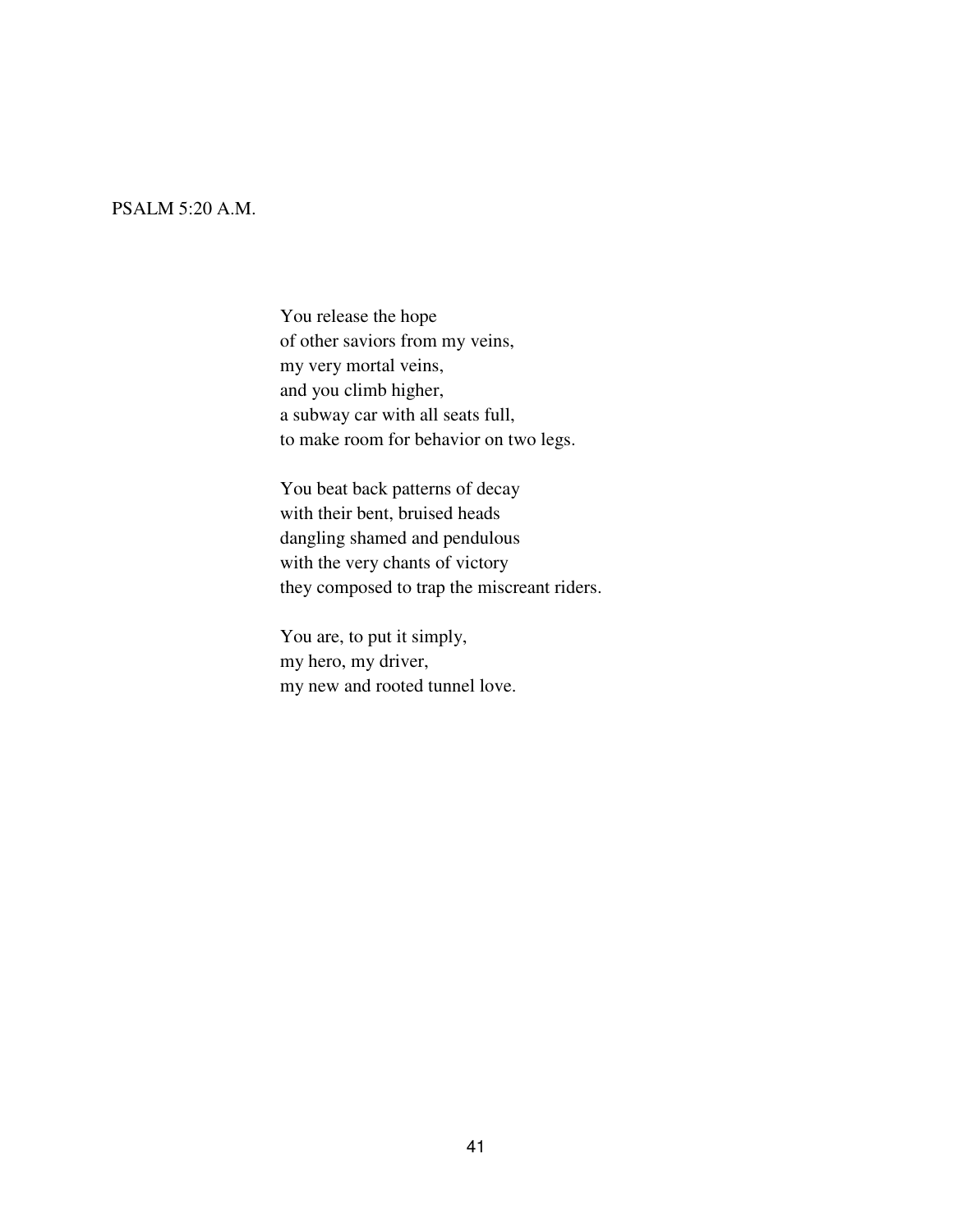# THE BRIDGE

See, it is nighttime, but don't streetlamps spew light enough to see my own death by? To see the water, which rushes by in tandem with my ignorance?

What is the name of this overreaching tree? Toward what riverbed do its roots and my soul flounder? Why is the wet blank dark so sweet and repulsive? Since I know so little, does the dew throw me?

No, I baffle it too, clinging to hope as I do and as it does the branches giving way to light fog.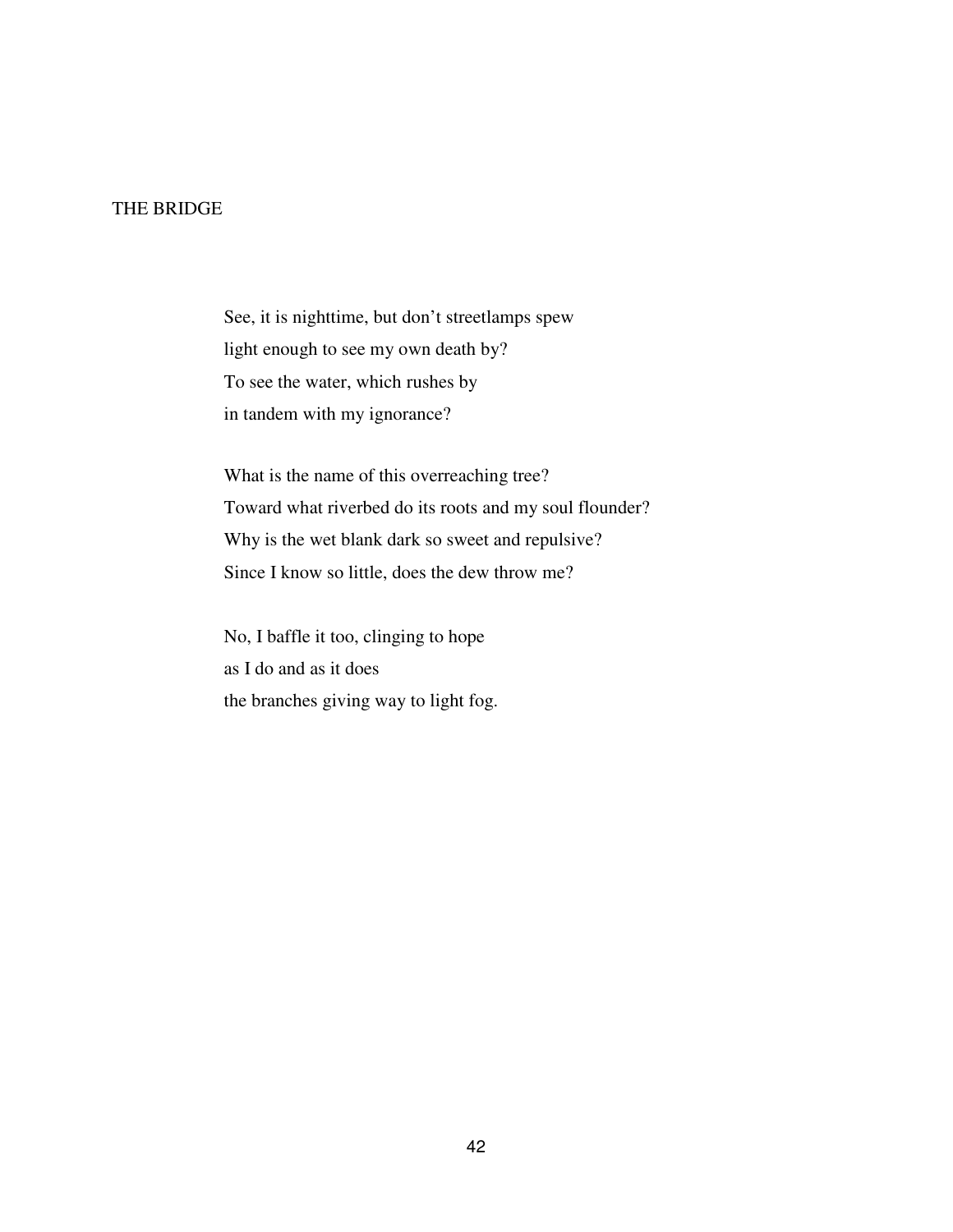#### OLD AND BROKEN HOME, NEWLY PARCHED THROATS

 And, dangerously, after hours have expired, and we in our sullen way have abdicated every last pretense of misery, we will choose to sit at the feet of the Master, drinking in His words, thoughts, galaxies, as He storytells us who we are.

 And we, so late, will learn that all that came before is dirtier and darker than we'd known, and that the few kisses we gave to God were sweeter than we'd imagined, and that now, although incapable and inadequate, we find ourself the recipient of a love so great and wide, deep and pungent, that it lifts us from the floor to the ceiling.

 This is the same floor we broke in that rage over night pleasures gone sour. This is the same ceiling we cracked open to tune into the night's bitterest songs.

 Oh, our home is broken, but now that we know You, Master, won't You teach us Your words the way You mean us to sing them?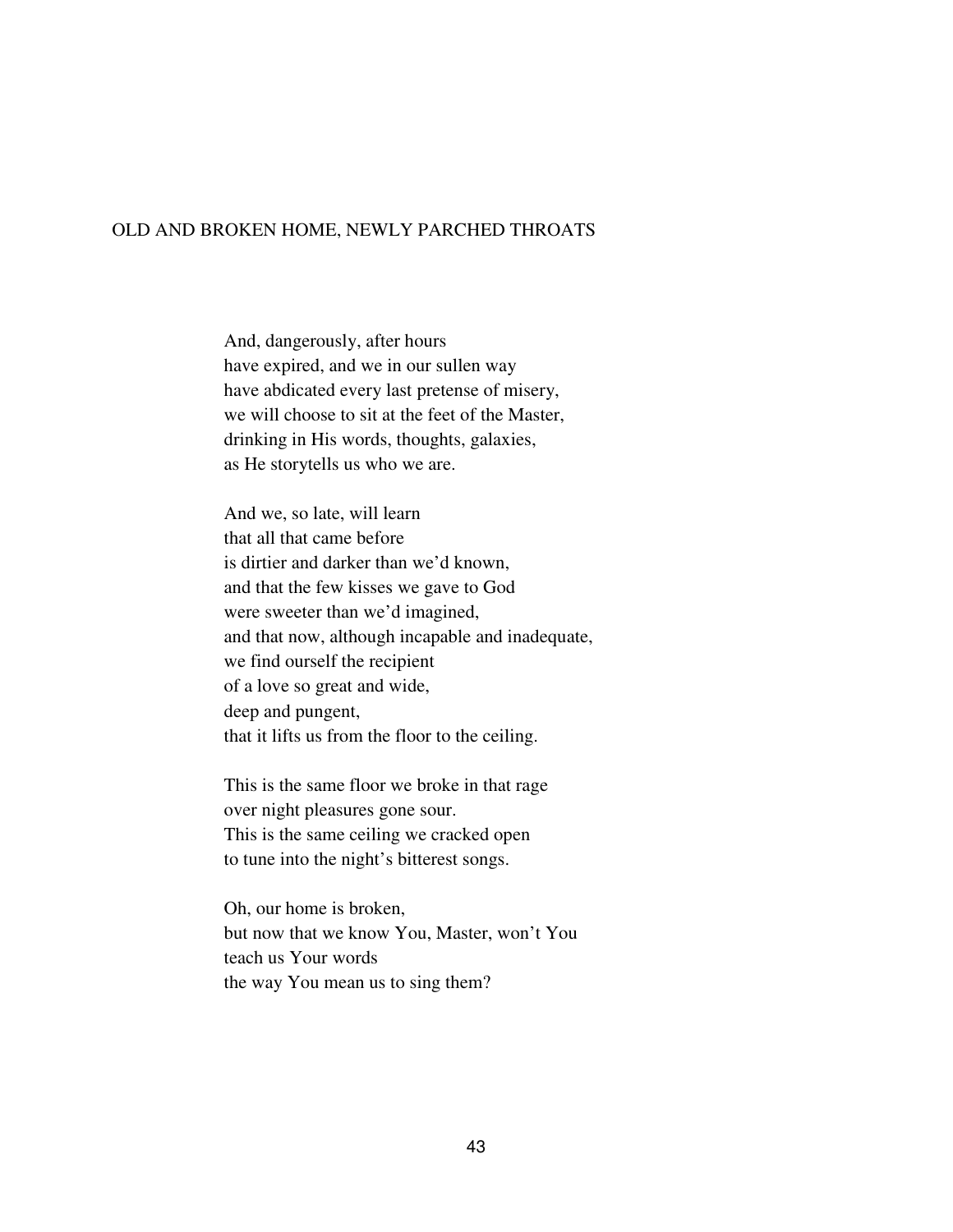#### SEMBERCRONIAN EXCERPT #3

The barn, which was worn down by the incessant rain, slumped against the four trees on the property's far side. Their upper branches poked through its upper window and the holes in its roof. On this evening, with the sun already expiring on the hilltops behind, the barn resonated with the shouts of two boys.

They were battling with sticks. The taller of the two, who was slim with dark brown eyes and hair, clearly had the advantage. The other boy, who was built like boar, staggered under the aggressive downblows of his opponent.

The smaller boy's stick snapped in two. The larger part jabbed his face and he yelped in pain. The stick clattered to the floor as the larger boy swept the other's legs from under him.

The smaller boy landed in the hay. He huffed, glared up at the larger boy, and then lay flat on the floor.

"Go ahead," he said. "Beat me up. I've had worse."

This startled the larger boy somewhat, and he lowered his stick.

"I don't want to hurt you," he said. "I only mean to drive you out of the barn."

"Then you'd better go ahead and beat me, because I won't leave."

As the smaller boy said this he sat up and glowered at the other boy, who stared down at him thoughtfully. Finally, the larger boy threw his stick aside and sat cross-legged across from his former opponent.

"I'm Kroova," he said, holding out his hand in greeting. "What's your name?"

The smaller boy looked at Kroova suspiciously for a long while. When an abrupt gust of wind blew open the barn door, he shivered and curled in on himself, tucking his hands into his armpits. Kroova's eyes softened.

"Why don't you have a winter tunic?" he asked gently. "Don't you know that the alpine winds are due any day now?"

"Yes, I know that," the smaller boy spat.

"Well…" Kroova looked at a loss.

"I don't need your pity," his opponent said fiercely, and scooted back along the floor.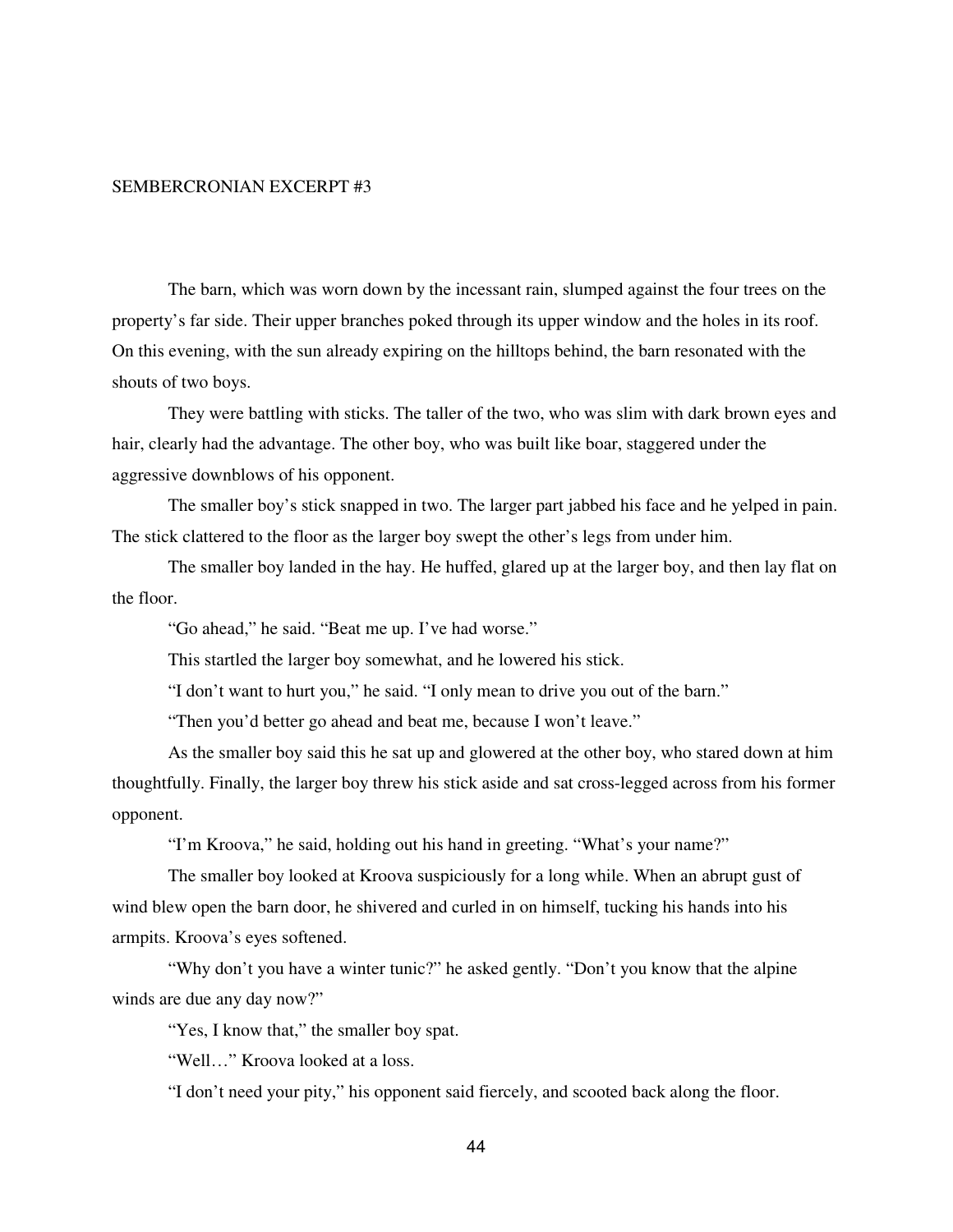Kroova made no attempt to follow. Instead he looked pensively over the boy's shoulder toward the house beyond, where a lone candle was burning in one of the lower windows.

"My foster parents will be expecting me," Kroova said. "They thought it was a big cat that got into the barn."

His eyes glinted suddenly.

"Should I tell them it was a big cat?" he asked.

The smaller boy looked up at him, startled.

"What?"

"Are you a big cat?' said Kroova, and winked.

"I'm a man," said the boy.

"Yes, but what should I tell my parents?"

The boy looked angry and opened his mouth to respond in kind, but then he stopped and looked over his shoulder at the rain that was slowly flooding the carpet of wildflowers. He looked back at Kroova and lowered his head.

"I'm only passing through," he muttered.

Kroova stood and walked over to where he'd thrown his stick. The smaller boy became tense and watched him with squinted eyes and bowed head.

"Good," Kroova said. He flourished the stick. "I'll tell them I had a mighty duel with the cat and that I was the victor."

The smaller boy lowered his head and said nothing. Kroova walked toward the door, but placed his hand on the boy's shoulder before passing him.

"There are provisions in the unlocked chest upstairs," he said. "Blankets too, and other gear if you need. All free to take."

Beneath his hand he felt the boy's shoulders tense, then relax, and then heave as the boy sighed.

"Why?" the boy asked. His voice had none of the feigned gruffness of before.

"I was an orphan once," said Kroova, "and someone took me in out of the rain."

He walked to the door.

"See you in the morning," he said. As he sprinted to the house he imagined he could hear irregular sobbing beneath the rain's steady drumming.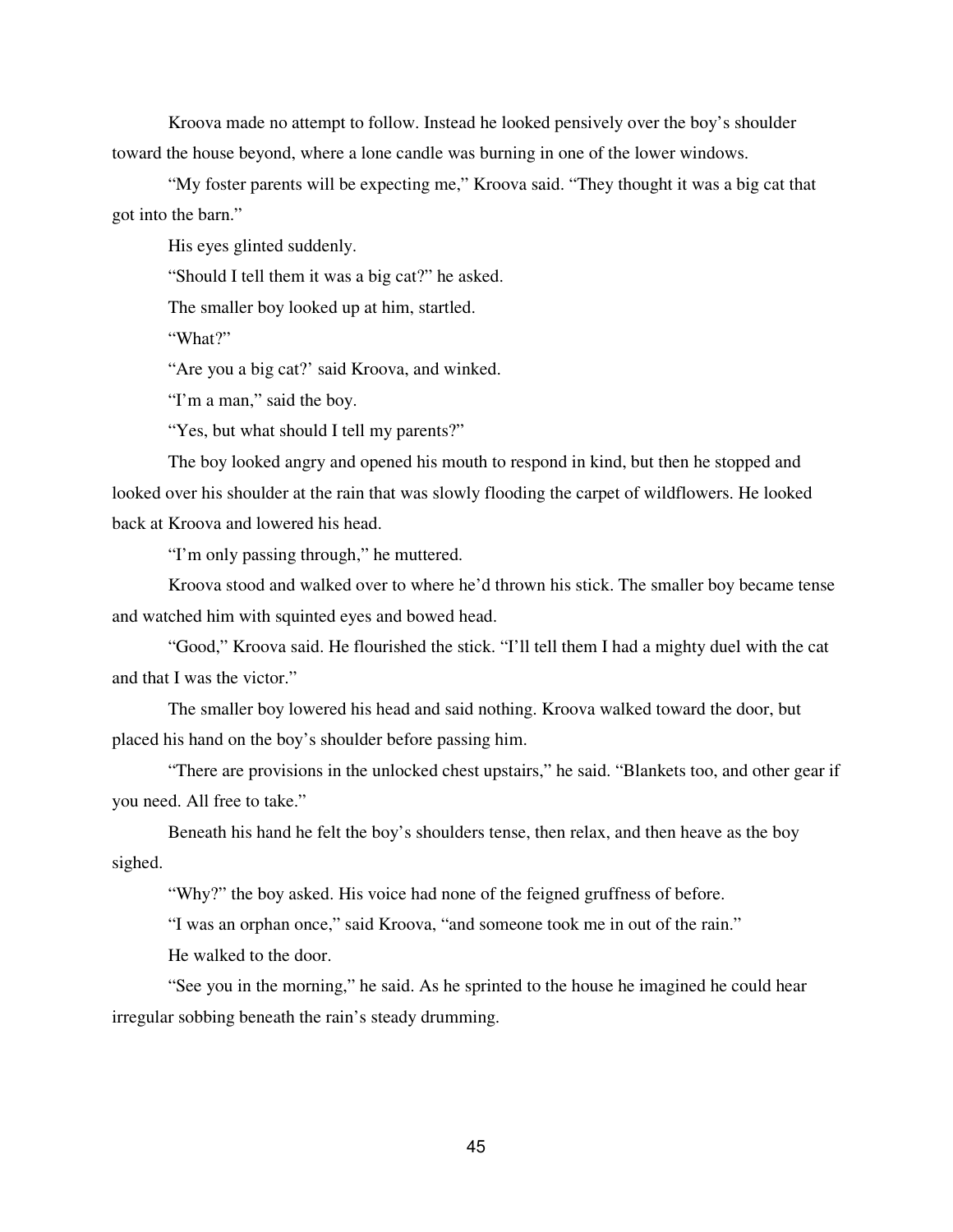## WHAT YOU MUST

You have become one of my thoughts, the busiest of the fair, the fleck which reminds yesterday is behind. You began as my turmoil, my unease, my ancient architecture, and now you are dissembled by resembling me.

There is more, I think because I must mask space with obscurity.

Clean me now.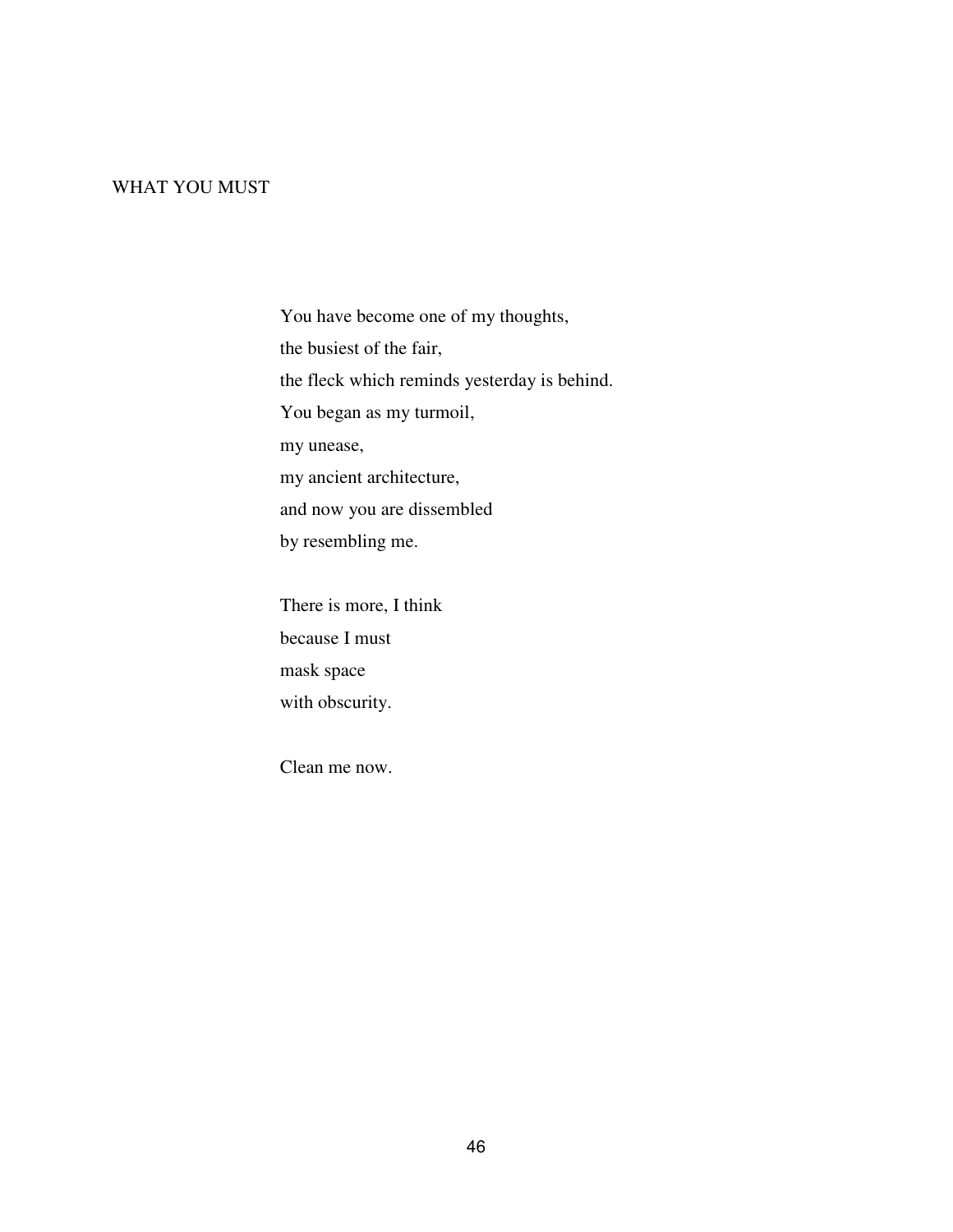# A PRAYER TO THE GOD OF MY LIFE

Where I find my worth is me and my worries too close a garment to discard

for how long

have I not known that words from me only resound empty

for so long

as I am forthright, I beg of you, show me the way,

I long for

You are my love and the peace I am given I share with You, I am not restless.